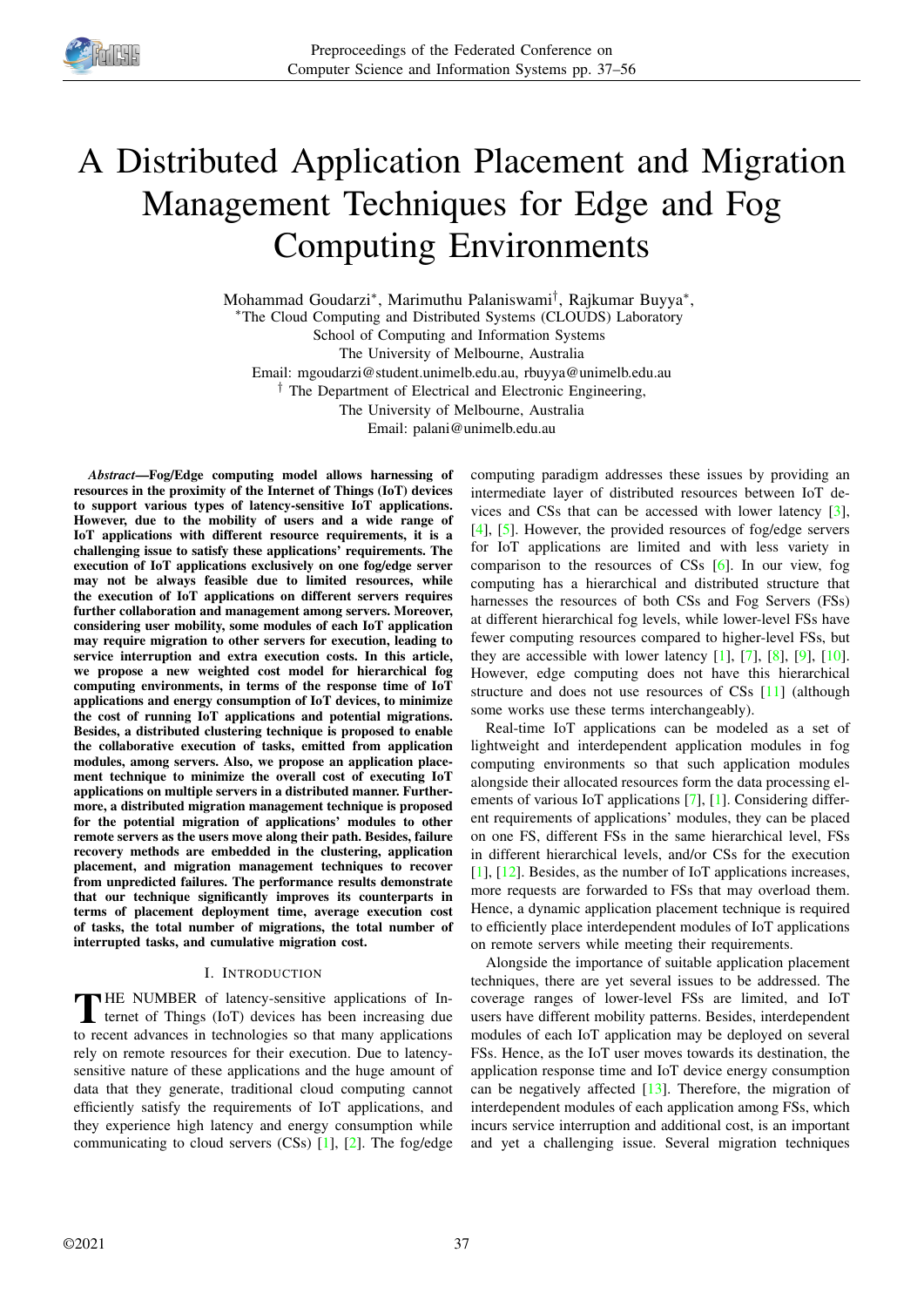decide when, how, and where application modules can migrate when IoT users change their location in the fog/edge computing environments, such as  $[14]$ ,  $[15]$ ,  $[16]$ ,  $[17]$ . However, these techniques either focus on the migration of a single application module without considering other deployed modules [13] or consider an IoT application as a set of independent application modules. An IoT application may consist of several interdependent modules, and the migration technique should consider the configuration of all interdependent modules when an IoT user moves towards its destination. Hence, the migration of IoT applications, consisting of several interdependent modules, is an important challenge to be addressed, especially in hierarchical fog computing environments in which modules may be placed on different hierarchical levels.

Also, in fog computing, there are several studies that consider the application placement and migration management engines (i.e., decision engines) have a global view about topology and resources of all FSs and CSs [6], [18] while there are other studies that assume decision engines only have a local view about resources and topology of servers in their proximity [10], [9], [19]. In these latter techniques, the decision engines act in the distributed manner so that each FS that receives the application placement and/or migration request try to use the available resources in its proximity (which can be accessed with lower latency) to place/migrate the application modules as much as possible. However, if there are no available resources, the rest of the placement and migration will be handled by higher-level FSs in the hierarchy. Considering communication with higher-level FSs incurs higher latency compared to communication among FSs at the same hierarchical level, the clustering of FSs (if it is possible) at the same hierarchical level can provide sufficient resources (with less latency in comparison to higher-level FSs) to serve real-time IoT applications and reduce the amount of communication with higher-level FSs.

In this paper, we address these issues and propose efficient distributed application placement and migration management techniques to satisfy the requirements of real-time IoT applications while users move.

The main contributions of this paper are as follows.

- We propose a new weighted cost model based on IoT applications' response time and IoT devices' energy consumption for application placement and migration of IoT devices in hierarchical fog/edge computing environments to minimize cost of running real-time IoT applications.
- We put forward a dynamic and distributed clustering technique to form clusters of FSs at the same hierarchical levels so that such servers can collaboratively handle IoT application requirements with less execution cost.
- Considering the NP-Complete nature of application placement and migration problems in fog/edge computing environments, we propose a distributed application placement and migration management techniques to place/migrate modules of real-time applications on different levels of hierarchical architecture based on their requirements.
- We embed failure recovery methods in clustering, appli-

cation placement, and migration management techniques to recover from unpredicted failures.

The rest of paper is organized as follows. Relevant works of application placement and migration management techniques in edge and fog computing environments are discussed in section II. The system model and problem formulations are presented in section III. Section IV presents our proposed distributed clustering, application placement, and migration management technique. We evaluate the performance of our technique and compare it with the state-of-the-art techniques in section V. Finally, section VI concludes the paper and draws future works.

# II. RELATED WORK

In this section, related works that address both application placement and mobility issues at the same time as their main challenges in the context of edge/fog computing are studied. These works are categorized into independent and dependent categories based on the dependency mode of their applications' granularity (e.g., modules). In the dependent category, constituent parts of IoT applications (i.e., modules) can be executed only when their predecessor modules complete their execution, while IoT applications that are modeled as a set of independent modules do not have this constraint.

## *A. Edge Computing*

In the independent category, Wang et al. [20] formulated service migration as a distance-based Markov Decision Process (MDP), which considers the distance between an IoT user and service provider as its main parameter. Then, they proposed a numerical technique to minimize the migration cost of users. Wang et al. [21] and Yang et al [22] considered deterministic mobility conditions, in which the potential paths between source and destination are priori known, and proposed placement techniques, performed on the IoT device, to minimize the delay. Since paths and available edge devices are priori known, as the IoT user moves, the current in-contact edge device can send the required information to the next edge device. Ouyang et al. [17] proposed an edge-centric application placement and mobility management technique that are executed on the network operator and one-hop edge devices respectively. They proposed a distributed approximation scheme based on the best response update technique to optimize the mobile edge service performance. Liu et al. [23] proposed a mobilityaware offloading and migration technique to maximize the total revenue of IoT devices by reducing the probability of migration. Zhu et al. [24] proposed a mobility-aware application placement in vehicular scenarios with constraints on service latency and quality loss. In this technique, some of the vehicles generate tasks while other vehicles provide computing services as remote servers. Zhang et al. [25] proposed a deep reinforcement technique to minimize the delay of IoT tasks. Yu et al. [26] proposed a technique to minimize the delay of tasks while satisfying the energy consumption of a single IoT user moving among edge servers.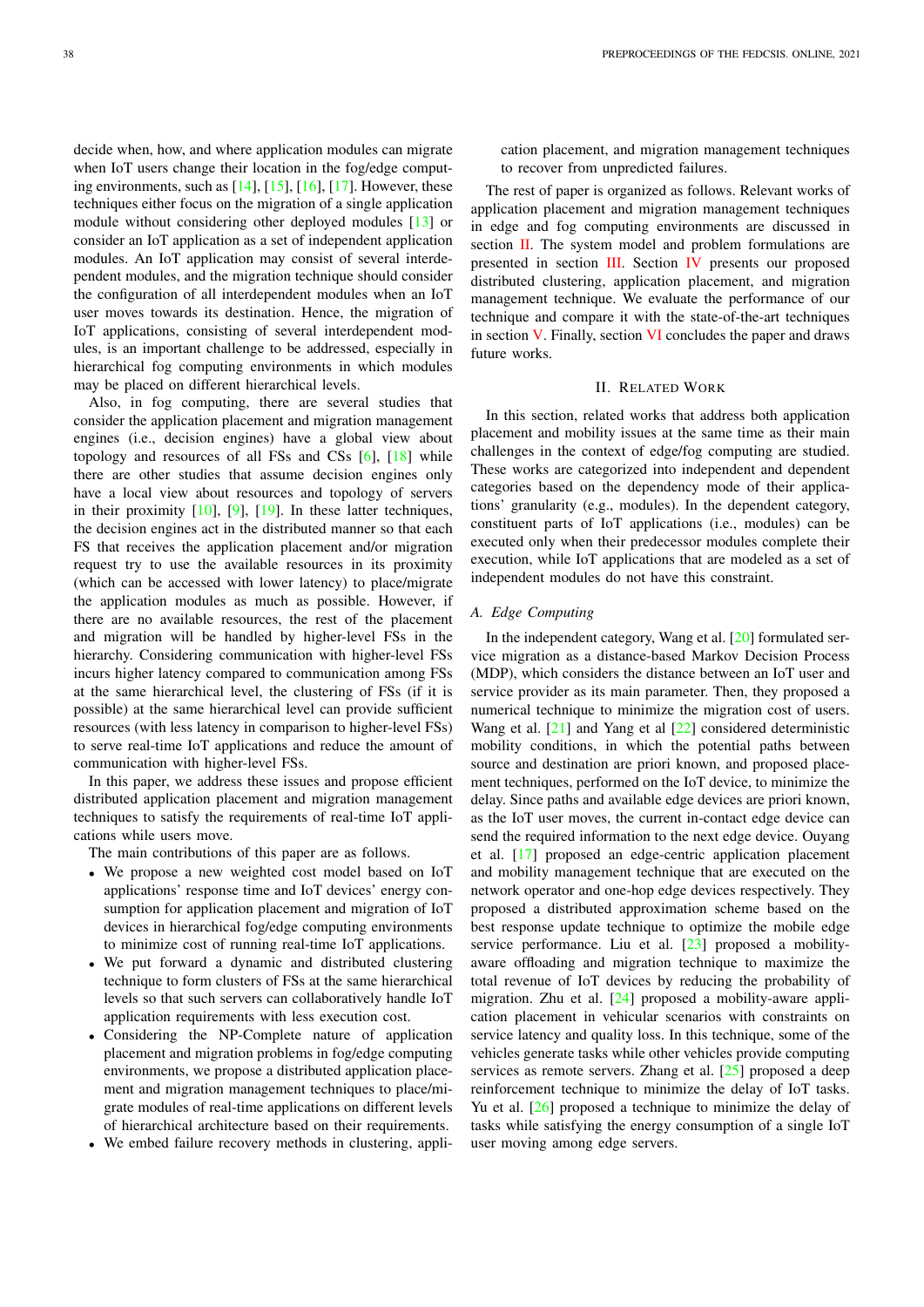In the dependent category, Sun et al.  $[27]$  and Qi et al.  $[28]$ proposed a mobility-aware application placement technique in which placement decision engines run on IoT devices. The authors of [27] considered a single IoT device and proposed an IoT-centric energy-aware mobility management technique to minimize the application delay while authors of [28] proposed an edge-centric and knowledge-driven online learning method to adapt to the environment changes as vehicles move.

## *B. Fog Computing*

In the independent category, Wang et al.[16] proposed a solution to place a single service instance of each IoT user on a remote server when multiple IoT users exist in the system. They proposed both offline and online approximation algorithms, performed on the cloud, to find the optimal and near-optimal solutions respectively. Wang et al. [29] and Wang et al. [13] proposed edge-centric application placement and mobility management technique when multiple IoT users with a single module exist in the system. The main goal of [29] is Maximizing IoT users' gain through offloading and reducing the number of migrations, while the main goal of authors of [13] is minimizing the service delay.

In the dependent category, Shekhar et al. [6] and Bittencourt et al. [19] proposed mobility-aware application placement techniques for IoT application, consisting of multiple interdependent modules while considering prior mobility information. The authors in [6] proposed a cloud-centric technique, called URMILA, in which the centralized controller makes the placement decision for all IoT applications to satisfy their latency requirements. Besides, whenever the decision is made, even in case the user leaves the range of its immediate server, there is no migration algorithm to migrate modules to new servers, which incurs a higher cost for the users. The authors in [19] proposed an edge-centric solution based on the edgewardplacement technique [10] for placement of IoT applications while considering their targeted destination. In this proposal, however, the potential of clustering is not considered. So, whenever the immediate server cannot serve the application modules, the modules are forwarded to the next hierarchical layer for possible placement and migration.

# *C. A Qualitative Comparison*

Key elements of related works are identified and presented in Table I and compared with ours in terms of the main category, IoT application, architectural, and placement and mobility management engines' properties. The IoT application properties identify and compare dependency mode (either independent or dependent) of IoT applications, modules' number (either single or multiple modules per application), and heterogeneity (whether the specification of modules is same (i.e., homogeneous) or different (i.e., heterogeneous)). Architectural properties contain the number of IoT devices (either single or multiple), whether hierarchical fog architecture is considered or not, and clustering technique (whether a clustering technique is applied on edge/fog servers or not). Placement and mobility management engines contain positions

of placement, mobility management engines, failure recovery capability, and the decision parameters used in each proposal.

Our work proposes an edge-centric application placement and mobility management technique for an environment consisting of multiple IoT devices with heterogeneous applications (consisting of several dependent modules with heterogeneous requirements) and multiple remote servers (either CSs or FSs) deployed in a hierarchical architecture. Considering the potential of the clustering of FSs in the hierarchical fog computing environment, we propose a weighted cost model of response time and energy consumption for the application placement and migration techniques. The proposed weighted cost model considers the dependency among modules of IoT applications which plays an important role in application placement and migration management. Second, we put forward a distributed and dynamic clustering technique by which FSs of the same hierarchical level can form a cluster and collaboratively provide faster and more efficient service for IoT applications. This latter is because the communication overhead between FSs of the same hierarchical level is usually less than communication with higher-level FSs [1]. Although resources of each lowerlevel FS is less than each higher-level FS, aggregated resources of lower-level FSs, obtained through clustering, can be used to manage IoT applications modules in lower-level FSs with less response time and energy consumption. Third, we propose a distributed application placement and migration techniques for hierarchical fog computing environments to minimize the weighted cost of running real-time IoT applications. Finally, due to the highly dynamic nature of such systems, there is a high chance of failures in the system, for which we propose light-weight failure recovery methods in the clustering, application placement, and migration management techniques.

# III. SYSTEM MODEL AND PROBLEM FORMULATION

We consider a system consisting of  $N$  mobile IoT users (so that each user has one IoT device),  $F$  heterogeneous  $F$ Ss distributed in the proximity of IoT users, and a centralized cloud. FSs follow a hierarchical topology, in which lower-level FSs can be accessed with lower latency while providing fewer resources in comparison to higher-level FSs that provide more resources but can be accessed with higher latency [1], [9]. Besides, we assume that each IoT device is connected to one FS in the lowest hierarchical level, so that this FS is responsible for the application placement and mobility management of that IoT device. The set of all available servers is represented as S with  $|S| = M$  and  $M > F$ . The 2-tuple  $(h, i) \in S$  $(0 \leq h, 1 \leq i)$  represents one server, in which h represents the hierarchical level of the server and  $i$  denotes the server's index at that hierarchical level. If we assume there are L hierarchical fog layers,  $(L+1, 1)$  demonstrates the centralized cloud data-center placed at the top-most level. Moreover, the  $(0, n)$  denotes the *n*th IoT device. Fig. 1 represents a view of our system model and how IoT devices move among different FSs. Also, it shows the in-cluster communications (in case clustering is applied) and communications between FSs at different hierarchical levels in this environment.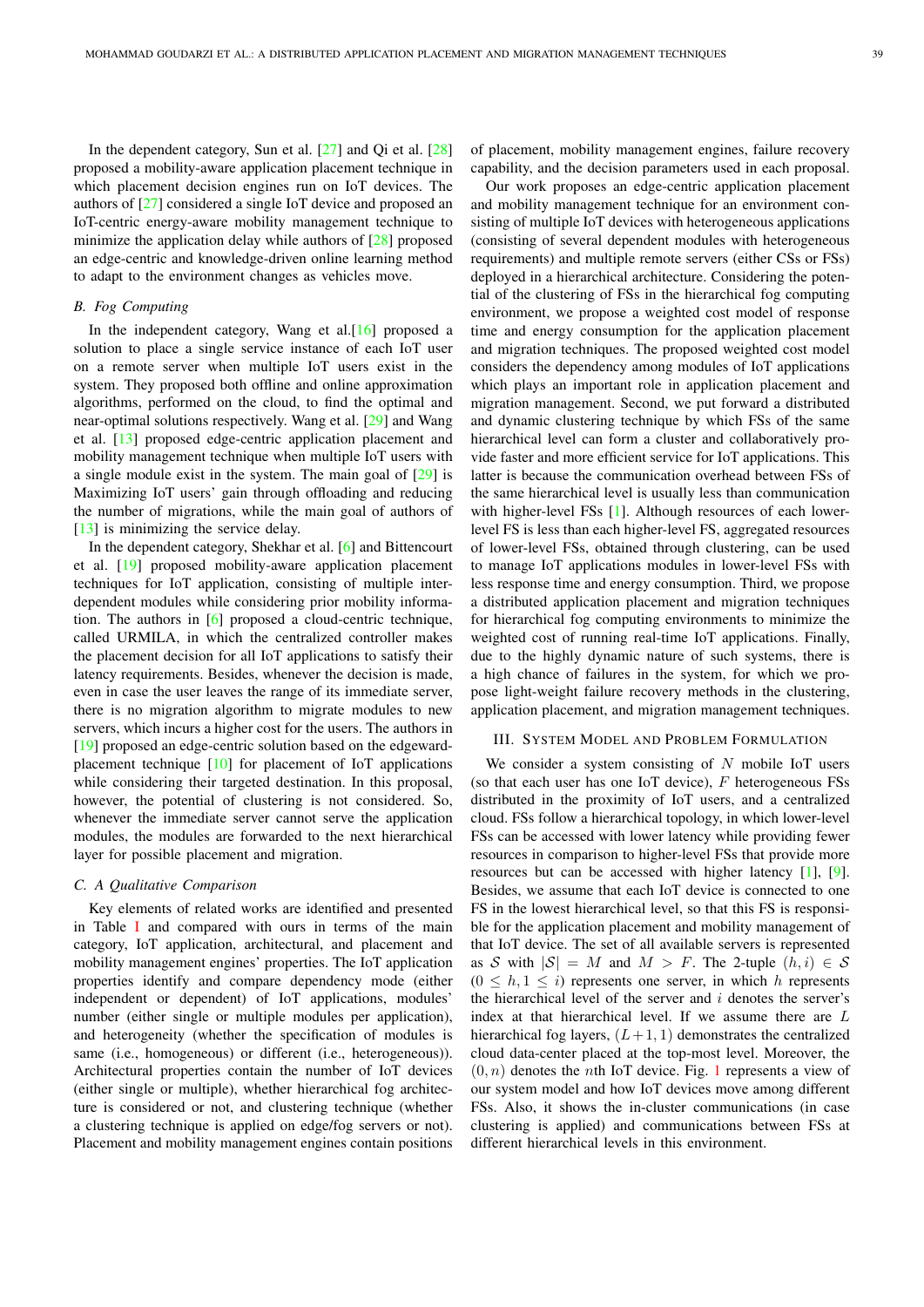|                      |           |             | <b>Application Properties</b> |               | Placement and Mobility Management Engines<br>Architectural Properties |                                         |              |                              |                              |          |              |          |          |
|----------------------|-----------|-------------|-------------------------------|---------------|-----------------------------------------------------------------------|-----------------------------------------|--------------|------------------------------|------------------------------|----------|--------------|----------|----------|
| Techniques           | Category  |             |                               |               |                                                                       | Placement Engine<br>Mobility Management |              | Failure                      | <b>Decision Parameters</b>   |          |              |          |          |
|                      |           | Dependency  | Module                        | Heterogeneity | Number of                                                             | Hierarchical                            | Clustering   | Position                     | <b>Engine Position</b>       | Recovery | Time         | Energy   | Weighted |
|                      |           |             | Number                        |               | <b>IoT</b> Devices                                                    | Fog Architecture                        | Technique    |                              |                              |          |              |          |          |
| [20]                 |           |             | Single                        | Heterogeneous | Single                                                                | $\times$                                | $\times$     | Edge Centric                 | Edge Centric                 | $\times$ | ✓            | $\times$ | $\times$ |
| $[21]$               |           |             | Multiple                      | Heterogeneous | Multiple                                                              | $\times$                                | $\times$     | <b>IoT</b> Device<br>Centric | Edge Centric                 | $\times$ | ✓            | $\times$ | $\times$ |
| $[17]$               |           | Independent | Single                        | Heterogeneous | Multiple                                                              | $\times$                                | $\times$     | Edge Centric                 | Edge Centric                 | $\times$ | ✓            | $\times$ | $\times$ |
| $[23]$               | Edge      |             | Single                        | Heterogeneous | Multiple                                                              | $\times$                                | $\times$     | Edge Centric                 | Edge Centric                 | $\times$ | ✓            | ✓        | ✓        |
| [22]                 | Computing |             | Multiple                      | Heterogeneous | Multiple                                                              | $\times$                                | $\times$     | <b>IoT</b> Device<br>Centric | Edge Centric                 | $\times$ | ✓            | X        | $\times$ |
| $[24]$               |           |             | Multiple                      | Heterogeneous | Single                                                                | $\times$                                | $\times$     | Edge Centric                 | Edge Centric                 | $\times$ | ✓            | $\times$ | $\times$ |
| [25]                 |           |             | Single                        | Homogeneous   | Single                                                                | $\times$                                | $\times$     | Edge Centric                 | Edge Centric                 | $\times$ | ✓            | $\times$ | $\times$ |
| $[26]$               |           |             | Multiple                      | Heterogeneous | Single                                                                | $\times$                                | $\times$     | Edge Centric                 | Edge Centric                 | $\times$ | ✓            | ✓        | $\times$ |
| $[27]$               |           | Dependent   | Multiple                      | Heterogeneous | Single                                                                | $\times$                                | $\times$     | <b>IoT</b> Device<br>Centric | <b>IoT</b> Device<br>Centric | $\times$ | $\checkmark$ | ✓        | $\times$ |
| $[28]$               |           |             | Multiple                      | Heterogeneous | Multiple                                                              | $\times$                                | $\times$     | <b>IoT</b> Device<br>Centric | Edge Centric                 | $\times$ | ✓            | $\times$ | $\times$ |
| [16]                 |           | Independent | Single                        | Heterogeneous | Multiple                                                              | $\times$                                | $\times$     | Cloud Centric                | Cloud/Edge<br>Centric        | $\times$ | ✓            | $\times$ | $\times$ |
| $[29]$               | Fog       |             | Single                        | Heterogeneous | Multiple                                                              | $\times$                                | $\times$     | Edge Centric                 | Edge Centric                 | $\times$ | ✓            | ✓        | ✓        |
| $[13]$               | Computing |             | Single                        | Heterogeneous | Multiple                                                              | $\times$                                | $\times$     | Edge Centric                 | Edge Centric                 | $\times$ | ✓            | $\times$ | $\times$ |
| $\lceil 6 \rceil$    |           |             | Multiple                      | Homogeneous   | Single                                                                | $\times$                                | $\times$     | Cloud Centric                | Cloud Centric                | $\times$ | ✓            | ×        | $\times$ |
| [19]                 |           | Dependent   | Multiple                      | Heterogeneous | Multiple                                                              | ✓                                       | $\times$     | Edge Centric                 | Edge Centric                 | $\times$ | ✓            | ×        | $\times$ |
| Proposed<br>Solution |           |             | Multiple                      | Heterogeneous | Multiple                                                              | ✓                                       | $\checkmark$ | Edge Centric                 | Edge Centric                 | ✓        |              | ✓        | ✓        |

Table I: A qualitative comparison of related works with ours



Figure 1: A view of our system model

Each FS can form a cluster either by other nearby FSs at the same hierarchical level or by itself. Moreover, each FS in lth hierarchical level may belong to different clusters in that hierarchical layer. The cluster member (CM) list of each FS is defined as  $List_{cl}(h, i)$ , which is empty if the FS  $(h, i)$ does not have any CMs. Besides, for each FS, we define a children list,  $List_{ch}(h, i)$ , containing server specification of immediate lower-level FSs, to which it has direct hierarchical communication links. The sole parent server of each FS is defined as  $par(h, i) = (h', i')$  which refers to the immediate higher-level FS. We assume that in-cluster communications are faster than hierarchical communications [1]. Hence, clustering FSs, while incurs additional cost due to running clustering

algorithm, can improve the quality of service for IoT users. Moreover, each FS has a list, called  $\Omega(h, i)$ , containing server specification of itself, its children, and all FSs belonging to the  $\Omega$  of its children. To illustrate, considering Fig. 1, the  $\Omega(2,1) = \{(2, 1), (1, 1), (1, 2), (1, 3)\}$  and  $List_{ch}(2, 1) = \{(1, 1), (1, 2), (1, 3)\}\$ , and  $\Omega(2, 2) = \{(2, 2)\}\$ and  $List_{ch}(2, 2) = \{\}.$  If we assume the maximum number of fog layers is three (i.e.,  $L = 3$ ) in this example, then  $\Omega(3, 1) =$  $\{(3, 1), (2, 1), (2, 2), (2, 3), (1, 1), (1, 2), (1, 3), (1, 4)\}$  $, (1, 5), (1, 6)$ , and the  $List_{ch}(3, 1) = \{(2, 1), (2, 2), (2, 3)\}.$ 

We consider that FSs and CSs use container technology to run IoT applications' modules  $[13]$ ,  $[30]$ . So, we assume that FSs have access to images of all containers  $(Cnts)$  while such  $C$ nts may be active if they are running on the server or inactive (i.e., the container images are accessible, but the containers are not running) otherwise [13]. Moreover, for each container, according to the application module that it serves, an amount of ram size at the runtime is assigned to keep the state  $Cnt_{v_{n,j}}^{ram}$  [31]. Table II summarizes the parameters used in this paper and their respective definitions.

#### *A. Application Model*

We consider real-time IoT applications working based on the Sense-Process-Actuate model, in which sensors transmit tasks periodically according to their sample rate [1], [10]. The emitted sensors' tasks should be forwarded to different modules of the IoT applications for processing based on dependency model among constituent modules. When each module receives tasks from predecessor modules as input, it processes tasks and produces respective tasks as its output to be forwarded to next modules  $[1]$ ,  $[32]$ . Finally, results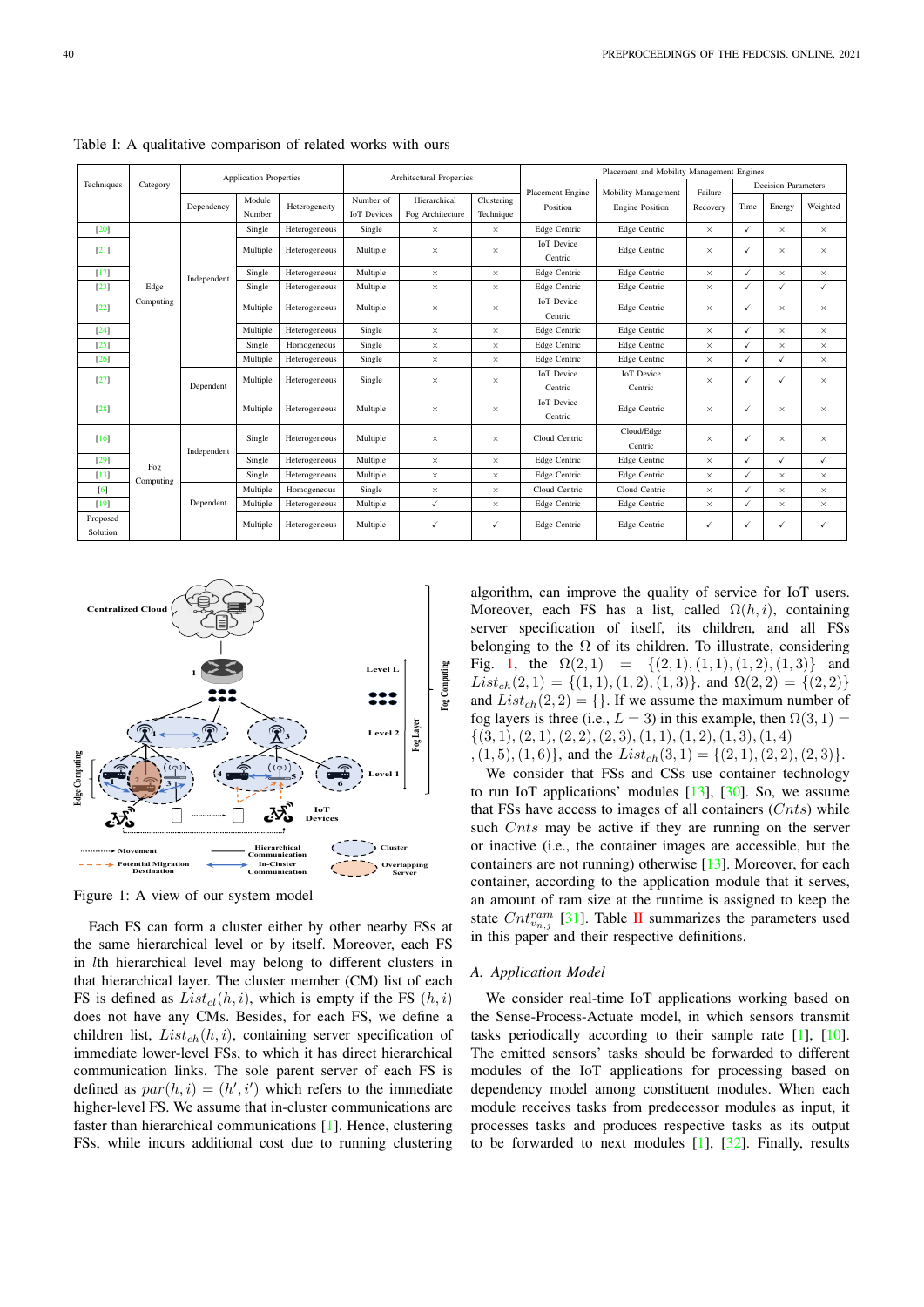| Parameter<br>Definition<br>Parameter<br>Definition<br>CS <sub>s</sub><br>Cloud Servers<br>FSs, FS<br>Fog Servers, Fog Server<br>$CNTs$ , $CNT$<br>$\boldsymbol{N}$<br>Containers, Container<br>Number of mobile IoT devices<br>$\mathcal{S}% _{M_{1},M_{2}}^{\alpha,\beta}(\varepsilon)$<br>$\cal F$<br>Number of heterogeneous fog servers (FSs)<br>The set of all available servers<br>The 2-tuple showing one server in which $h$ represents the hierarchical level of the<br>$\cal M$<br>Number of available servers<br>(h, i)<br>server and i denotes the server's index at that hierarchical level<br>$List_{ch}(h, i)$<br>The list containing server specification of children for the server $(h, i)$<br>par(h, i)<br>The sole parent of the server $(h, i)$ in the hierarchical system<br>The set containing server specification of server $(h, i)$ , its children, and<br>$\Omega(h,i)$<br><b>CM</b><br>Cluster Member<br>all FSs belonging to the $\Omega$ of its children<br>$\mathcal{G}_n$<br>$List_{cl}(h,i)$<br>The list containing server specification of cluster members for the server $(h, i)$<br>Directed Acyclic Graph (DAG) of the nth IoT application<br>$\mathcal{E}_n$<br>$\mathcal{V}_n$<br>The set of data flows between modules belonging to the nth IoT application<br>The set of modules belonging to the $n$ th IoT application<br>The data flow from module $v_{n,i}$ to module $v_{n,j}$ of the <i>n</i> th IoT device<br>The <i>i</i> th and/or $j$ th module belonging to the $n$ th IoT application<br>$v_{n,i}, v_{n,j}$<br>$e_{n,i,j}$<br>${\cal T}{\cal O}_{n,i}=t$<br>$\mathcal{P}(v_{n,j})$<br>The set of predecessor modules of the module $v_{n,i}$<br>The topological order of ith module of the $n$ th IoT application is equalt to $t$<br>The schedule set of the nth IoT application consisting of subsets of<br>A subset of $SchS_n$ showing modules with the same TO value t (i.e., modules<br>$SchS_n$<br>SchSn, t<br>modules with the the same TO value $t$<br>that can be executed in parallel)<br>The amount of instructions in terms of Million Instruction that the module<br>The size of data that the module $v_{n,i}$ generates as an output to be sent to<br>$e_{n,i,j}^{disize}$<br>$e_{n,i,j}^{ins}$<br>$v_{n,j}$ receives from $v_{n,i}$ for processing<br>module $v_{n,j}$<br>$v_{n,i}^{mtd}$<br>$\mathcal{X}_n$<br>The maximum tolerable delay for the module $v_{n,i}$<br>The placement configuration of the nth IoT application<br>The placement configuration for each module $v_{n,i}$ of the nth IoT<br>The weighted cost of modules in the tth schedule while considering the placement<br>$\Psi(X_n,t)$<br>$x_{n,i}$<br>application in the $X_n$<br>configuration $X_n$ .<br>$ SchS_n $<br>The overall delay of each module (i.e., $v_{n,j}$ ) based on its assigned server<br>The number of schedules for the nth IoT application<br>$T_{x_{\underline{n,j}}}$<br>The maximum capacity of server $(h, i)$ to instantiate Cnts.<br>The number of instantiated $C$ nts on the server $(h, i)$<br>$Cap_{(h,i)}$<br>$Cnts_{(h,i)}$<br>The weighted cost of modules in the tth schedule while considering the<br>The energy consumption of modules in the tth schedule while considering the placement<br>$\Gamma(X_n,t)$<br>$\Theta(X_n,t)$<br>placement configuration $X_n$<br>configuration $X_n$<br>The inter-nodal latency between the servers on which module $v_{n,j}$<br>The computing execution time of tasks, emitted from the $v_{n,i}$ to be<br>$T^{lat}_{x_{n,j}}$<br>$T^{exe}_{\boldsymbol{x}_{n,j}}$<br>and its predecessors $\mathcal{P}(v_{n,j})$ are placed<br>executed on the $v_{n,i}$<br>The transmission time between between the module $v_{n,j}$ and its<br>The computing power of the assigned server (in terms of MIPS) for the<br>$T^{tra}_{x_{n,j}}$<br>$cpu(x_{n,j})$<br>predecessors $\mathcal{P}(v_{n,j})$<br>module $v_{n,i}$<br>The bandwidth of the one server to the parent server, to the child server,<br>$\gamma^{tra}$<br>The transmission time between source and destination servers<br>$B_{up}$ , $B_{down}$ , $B_{cluster}$<br>and to its CMs, respectively<br>It identifies whether any children of the current server has a route to the<br>$NST_i(H), NSE_i(H)$<br>chRule<br>They define the next intermediate server to reach the destination server<br>destination server or not<br>It identifies whether any CMs of the current server has a route to the<br>It shows whether $\Omega(h, i)$ contains $(h', i')$ or not<br>chRule<br>$\Upsilon((\Omega(h,i)), (h',i'))$<br>destination server or not<br>(i.e., meaning that there is one hierarchical path from $(h, i)$ to the $(h', i')$ )<br>The inter-nodal latency of one server to the parent server, to the child server,<br>$\gamma^{lat}$<br>The inter-nodal latency between source and destination servers<br>$lat(up)$ , $lat(down)$ , $lat(cluster)$<br>and to its CMs, respectively<br>The weighted migration cost of nth IoT application from the current<br>The migration cost of one module from current configuration $x_{n,i}$ to<br>$\Psi^{mig}((X_n, X'_n, ts)$<br>$\gamma^{mig}(x_{n,i}, x'_{n,i})$<br>configuration $X_n$ to the new configuration $X'_n$<br>the new configuration $x'_{n,i}$<br>The size of dump data and states that should be transferred between current<br>$\gamma^{lat}_{mia}((h,i),(h',i'))$<br>disize <sup>mig</sup><br>The migration latency between current and new servers<br>and new servers<br>The amount of remaining instructions of task $e_{n,i,j}^{ins,r}$<br>$e_{n,i,j}^{ins,r}$<br>$E(x_{n,j})$<br>The overall energy consumption of each module (i.e., $v_{n,j}$ ) based on its assigned server<br>to be executed on the new server after migration<br>The computing energy consumption of tasks, emitted from the $v_{n,i}$ to be<br>The energy consumption incurred due to inter-nodal latency between the servers on which<br>$E_{x_{n,j}}^{exe}$<br>$E_{x_{n,j}}^{lat}$<br>module $v_{n,j}$ and its predecessors $\mathcal{P}(v_{n,j})$ are placed<br>executed on the $v_{n,j}$<br>The CPU power of the IoT device, the idle power of IoT device, and transmission power of<br>The transmission energy consumption between between the module $v_{n,i}$<br>$E^{tra}_{x_{n,j}}$<br>$P_{cpu}, P_i, P_t$<br>and its predecessors $\mathcal{P}(v_{n,j})$<br>the IoT device<br>$\theta$ <sup>lat</sup><br>$_{iftra}$<br>The energy consumption incurred due to inter-nodal latency between servers<br>The transmission energy consumption between source and destination servers<br>The migration time of nth IoT application from the current configuration<br>The migration energy consumption of nth IoT application from the current configuration<br>$\Gamma^{mig}((X_n,X_n'),t)$<br>$\Theta^{mig}((X_n,X_n'),t)$ |  |                                                              |  |                                                              |  |  |
|---------------------------------------------------------------------------------------------------------------------------------------------------------------------------------------------------------------------------------------------------------------------------------------------------------------------------------------------------------------------------------------------------------------------------------------------------------------------------------------------------------------------------------------------------------------------------------------------------------------------------------------------------------------------------------------------------------------------------------------------------------------------------------------------------------------------------------------------------------------------------------------------------------------------------------------------------------------------------------------------------------------------------------------------------------------------------------------------------------------------------------------------------------------------------------------------------------------------------------------------------------------------------------------------------------------------------------------------------------------------------------------------------------------------------------------------------------------------------------------------------------------------------------------------------------------------------------------------------------------------------------------------------------------------------------------------------------------------------------------------------------------------------------------------------------------------------------------------------------------------------------------------------------------------------------------------------------------------------------------------------------------------------------------------------------------------------------------------------------------------------------------------------------------------------------------------------------------------------------------------------------------------------------------------------------------------------------------------------------------------------------------------------------------------------------------------------------------------------------------------------------------------------------------------------------------------------------------------------------------------------------------------------------------------------------------------------------------------------------------------------------------------------------------------------------------------------------------------------------------------------------------------------------------------------------------------------------------------------------------------------------------------------------------------------------------------------------------------------------------------------------------------------------------------------------------------------------------------------------------------------------------------------------------------------------------------------------------------------------------------------------------------------------------------------------------------------------------------------------------------------------------------------------------------------------------------------------------------------------------------------------------------------------------------------------------------------------------------------------------------------------------------------------------------------------------------------------------------------------------------------------------------------------------------------------------------------------------------------------------------------------------------------------------------------------------------------------------------------------------------------------------------------------------------------------------------------------------------------------------------------------------------------------------------------------------------------------------------------------------------------------------------------------------------------------------------------------------------------------------------------------------------------------------------------------------------------------------------------------------------------------------------------------------------------------------------------------------------------------------------------------------------------------------------------------------------------------------------------------------------------------------------------------------------------------------------------------------------------------------------------------------------------------------------------------------------------------------------------------------------------------------------------------------------------------------------------------------------------------------------------------------------------------------------------------------------------------------------------------------------------------------------------------------------------------------------------------------------------------------------------------------------------------------------------------------------------------------------------------------------------------------------------------------------------------------------------------------------------------------------------------------------------------------------------------------------------------------------------------------------------------------------------------------------------------------------------------------------------------------------------------------------------------------------------------------------------------------------------------------------------------------------------------------------------------------------------------------------------------------------------------------------------------------------------------------------------------------------------------------------------------------------------------------------------------------------------------------------------------------------------------------------------------------------------------------------------------------------------------------------------------------------------------------------------------------------------------------------------------------------------------------------------------------------------------------------------------------------------------|--|--------------------------------------------------------------|--|--------------------------------------------------------------|--|--|
|                                                                                                                                                                                                                                                                                                                                                                                                                                                                                                                                                                                                                                                                                                                                                                                                                                                                                                                                                                                                                                                                                                                                                                                                                                                                                                                                                                                                                                                                                                                                                                                                                                                                                                                                                                                                                                                                                                                                                                                                                                                                                                                                                                                                                                                                                                                                                                                                                                                                                                                                                                                                                                                                                                                                                                                                                                                                                                                                                                                                                                                                                                                                                                                                                                                                                                                                                                                                                                                                                                                                                                                                                                                                                                                                                                                                                                                                                                                                                                                                                                                                                                                                                                                                                                                                                                                                                                                                                                                                                                                                                                                                                                                                                                                                                                                                                                                                                                                                                                                                                                                                                                                                                                                                                                                                                                                                                                                                                                                                                                                                                                                                                                                                                                                                                                                                                                                                                                                                                                                                                                                                                                                                                                                                                                                                                                                                                                                                                                                                                                                                                                                                                                                                                                                                                                                                                                                         |  |                                                              |  |                                                              |  |  |
|                                                                                                                                                                                                                                                                                                                                                                                                                                                                                                                                                                                                                                                                                                                                                                                                                                                                                                                                                                                                                                                                                                                                                                                                                                                                                                                                                                                                                                                                                                                                                                                                                                                                                                                                                                                                                                                                                                                                                                                                                                                                                                                                                                                                                                                                                                                                                                                                                                                                                                                                                                                                                                                                                                                                                                                                                                                                                                                                                                                                                                                                                                                                                                                                                                                                                                                                                                                                                                                                                                                                                                                                                                                                                                                                                                                                                                                                                                                                                                                                                                                                                                                                                                                                                                                                                                                                                                                                                                                                                                                                                                                                                                                                                                                                                                                                                                                                                                                                                                                                                                                                                                                                                                                                                                                                                                                                                                                                                                                                                                                                                                                                                                                                                                                                                                                                                                                                                                                                                                                                                                                                                                                                                                                                                                                                                                                                                                                                                                                                                                                                                                                                                                                                                                                                                                                                                                                         |  |                                                              |  |                                                              |  |  |
|                                                                                                                                                                                                                                                                                                                                                                                                                                                                                                                                                                                                                                                                                                                                                                                                                                                                                                                                                                                                                                                                                                                                                                                                                                                                                                                                                                                                                                                                                                                                                                                                                                                                                                                                                                                                                                                                                                                                                                                                                                                                                                                                                                                                                                                                                                                                                                                                                                                                                                                                                                                                                                                                                                                                                                                                                                                                                                                                                                                                                                                                                                                                                                                                                                                                                                                                                                                                                                                                                                                                                                                                                                                                                                                                                                                                                                                                                                                                                                                                                                                                                                                                                                                                                                                                                                                                                                                                                                                                                                                                                                                                                                                                                                                                                                                                                                                                                                                                                                                                                                                                                                                                                                                                                                                                                                                                                                                                                                                                                                                                                                                                                                                                                                                                                                                                                                                                                                                                                                                                                                                                                                                                                                                                                                                                                                                                                                                                                                                                                                                                                                                                                                                                                                                                                                                                                                                         |  |                                                              |  |                                                              |  |  |
|                                                                                                                                                                                                                                                                                                                                                                                                                                                                                                                                                                                                                                                                                                                                                                                                                                                                                                                                                                                                                                                                                                                                                                                                                                                                                                                                                                                                                                                                                                                                                                                                                                                                                                                                                                                                                                                                                                                                                                                                                                                                                                                                                                                                                                                                                                                                                                                                                                                                                                                                                                                                                                                                                                                                                                                                                                                                                                                                                                                                                                                                                                                                                                                                                                                                                                                                                                                                                                                                                                                                                                                                                                                                                                                                                                                                                                                                                                                                                                                                                                                                                                                                                                                                                                                                                                                                                                                                                                                                                                                                                                                                                                                                                                                                                                                                                                                                                                                                                                                                                                                                                                                                                                                                                                                                                                                                                                                                                                                                                                                                                                                                                                                                                                                                                                                                                                                                                                                                                                                                                                                                                                                                                                                                                                                                                                                                                                                                                                                                                                                                                                                                                                                                                                                                                                                                                                                         |  |                                                              |  |                                                              |  |  |
|                                                                                                                                                                                                                                                                                                                                                                                                                                                                                                                                                                                                                                                                                                                                                                                                                                                                                                                                                                                                                                                                                                                                                                                                                                                                                                                                                                                                                                                                                                                                                                                                                                                                                                                                                                                                                                                                                                                                                                                                                                                                                                                                                                                                                                                                                                                                                                                                                                                                                                                                                                                                                                                                                                                                                                                                                                                                                                                                                                                                                                                                                                                                                                                                                                                                                                                                                                                                                                                                                                                                                                                                                                                                                                                                                                                                                                                                                                                                                                                                                                                                                                                                                                                                                                                                                                                                                                                                                                                                                                                                                                                                                                                                                                                                                                                                                                                                                                                                                                                                                                                                                                                                                                                                                                                                                                                                                                                                                                                                                                                                                                                                                                                                                                                                                                                                                                                                                                                                                                                                                                                                                                                                                                                                                                                                                                                                                                                                                                                                                                                                                                                                                                                                                                                                                                                                                                                         |  |                                                              |  |                                                              |  |  |
|                                                                                                                                                                                                                                                                                                                                                                                                                                                                                                                                                                                                                                                                                                                                                                                                                                                                                                                                                                                                                                                                                                                                                                                                                                                                                                                                                                                                                                                                                                                                                                                                                                                                                                                                                                                                                                                                                                                                                                                                                                                                                                                                                                                                                                                                                                                                                                                                                                                                                                                                                                                                                                                                                                                                                                                                                                                                                                                                                                                                                                                                                                                                                                                                                                                                                                                                                                                                                                                                                                                                                                                                                                                                                                                                                                                                                                                                                                                                                                                                                                                                                                                                                                                                                                                                                                                                                                                                                                                                                                                                                                                                                                                                                                                                                                                                                                                                                                                                                                                                                                                                                                                                                                                                                                                                                                                                                                                                                                                                                                                                                                                                                                                                                                                                                                                                                                                                                                                                                                                                                                                                                                                                                                                                                                                                                                                                                                                                                                                                                                                                                                                                                                                                                                                                                                                                                                                         |  |                                                              |  |                                                              |  |  |
|                                                                                                                                                                                                                                                                                                                                                                                                                                                                                                                                                                                                                                                                                                                                                                                                                                                                                                                                                                                                                                                                                                                                                                                                                                                                                                                                                                                                                                                                                                                                                                                                                                                                                                                                                                                                                                                                                                                                                                                                                                                                                                                                                                                                                                                                                                                                                                                                                                                                                                                                                                                                                                                                                                                                                                                                                                                                                                                                                                                                                                                                                                                                                                                                                                                                                                                                                                                                                                                                                                                                                                                                                                                                                                                                                                                                                                                                                                                                                                                                                                                                                                                                                                                                                                                                                                                                                                                                                                                                                                                                                                                                                                                                                                                                                                                                                                                                                                                                                                                                                                                                                                                                                                                                                                                                                                                                                                                                                                                                                                                                                                                                                                                                                                                                                                                                                                                                                                                                                                                                                                                                                                                                                                                                                                                                                                                                                                                                                                                                                                                                                                                                                                                                                                                                                                                                                                                         |  |                                                              |  |                                                              |  |  |
|                                                                                                                                                                                                                                                                                                                                                                                                                                                                                                                                                                                                                                                                                                                                                                                                                                                                                                                                                                                                                                                                                                                                                                                                                                                                                                                                                                                                                                                                                                                                                                                                                                                                                                                                                                                                                                                                                                                                                                                                                                                                                                                                                                                                                                                                                                                                                                                                                                                                                                                                                                                                                                                                                                                                                                                                                                                                                                                                                                                                                                                                                                                                                                                                                                                                                                                                                                                                                                                                                                                                                                                                                                                                                                                                                                                                                                                                                                                                                                                                                                                                                                                                                                                                                                                                                                                                                                                                                                                                                                                                                                                                                                                                                                                                                                                                                                                                                                                                                                                                                                                                                                                                                                                                                                                                                                                                                                                                                                                                                                                                                                                                                                                                                                                                                                                                                                                                                                                                                                                                                                                                                                                                                                                                                                                                                                                                                                                                                                                                                                                                                                                                                                                                                                                                                                                                                                                         |  |                                                              |  |                                                              |  |  |
|                                                                                                                                                                                                                                                                                                                                                                                                                                                                                                                                                                                                                                                                                                                                                                                                                                                                                                                                                                                                                                                                                                                                                                                                                                                                                                                                                                                                                                                                                                                                                                                                                                                                                                                                                                                                                                                                                                                                                                                                                                                                                                                                                                                                                                                                                                                                                                                                                                                                                                                                                                                                                                                                                                                                                                                                                                                                                                                                                                                                                                                                                                                                                                                                                                                                                                                                                                                                                                                                                                                                                                                                                                                                                                                                                                                                                                                                                                                                                                                                                                                                                                                                                                                                                                                                                                                                                                                                                                                                                                                                                                                                                                                                                                                                                                                                                                                                                                                                                                                                                                                                                                                                                                                                                                                                                                                                                                                                                                                                                                                                                                                                                                                                                                                                                                                                                                                                                                                                                                                                                                                                                                                                                                                                                                                                                                                                                                                                                                                                                                                                                                                                                                                                                                                                                                                                                                                         |  |                                                              |  |                                                              |  |  |
|                                                                                                                                                                                                                                                                                                                                                                                                                                                                                                                                                                                                                                                                                                                                                                                                                                                                                                                                                                                                                                                                                                                                                                                                                                                                                                                                                                                                                                                                                                                                                                                                                                                                                                                                                                                                                                                                                                                                                                                                                                                                                                                                                                                                                                                                                                                                                                                                                                                                                                                                                                                                                                                                                                                                                                                                                                                                                                                                                                                                                                                                                                                                                                                                                                                                                                                                                                                                                                                                                                                                                                                                                                                                                                                                                                                                                                                                                                                                                                                                                                                                                                                                                                                                                                                                                                                                                                                                                                                                                                                                                                                                                                                                                                                                                                                                                                                                                                                                                                                                                                                                                                                                                                                                                                                                                                                                                                                                                                                                                                                                                                                                                                                                                                                                                                                                                                                                                                                                                                                                                                                                                                                                                                                                                                                                                                                                                                                                                                                                                                                                                                                                                                                                                                                                                                                                                                                         |  |                                                              |  |                                                              |  |  |
|                                                                                                                                                                                                                                                                                                                                                                                                                                                                                                                                                                                                                                                                                                                                                                                                                                                                                                                                                                                                                                                                                                                                                                                                                                                                                                                                                                                                                                                                                                                                                                                                                                                                                                                                                                                                                                                                                                                                                                                                                                                                                                                                                                                                                                                                                                                                                                                                                                                                                                                                                                                                                                                                                                                                                                                                                                                                                                                                                                                                                                                                                                                                                                                                                                                                                                                                                                                                                                                                                                                                                                                                                                                                                                                                                                                                                                                                                                                                                                                                                                                                                                                                                                                                                                                                                                                                                                                                                                                                                                                                                                                                                                                                                                                                                                                                                                                                                                                                                                                                                                                                                                                                                                                                                                                                                                                                                                                                                                                                                                                                                                                                                                                                                                                                                                                                                                                                                                                                                                                                                                                                                                                                                                                                                                                                                                                                                                                                                                                                                                                                                                                                                                                                                                                                                                                                                                                         |  |                                                              |  |                                                              |  |  |
|                                                                                                                                                                                                                                                                                                                                                                                                                                                                                                                                                                                                                                                                                                                                                                                                                                                                                                                                                                                                                                                                                                                                                                                                                                                                                                                                                                                                                                                                                                                                                                                                                                                                                                                                                                                                                                                                                                                                                                                                                                                                                                                                                                                                                                                                                                                                                                                                                                                                                                                                                                                                                                                                                                                                                                                                                                                                                                                                                                                                                                                                                                                                                                                                                                                                                                                                                                                                                                                                                                                                                                                                                                                                                                                                                                                                                                                                                                                                                                                                                                                                                                                                                                                                                                                                                                                                                                                                                                                                                                                                                                                                                                                                                                                                                                                                                                                                                                                                                                                                                                                                                                                                                                                                                                                                                                                                                                                                                                                                                                                                                                                                                                                                                                                                                                                                                                                                                                                                                                                                                                                                                                                                                                                                                                                                                                                                                                                                                                                                                                                                                                                                                                                                                                                                                                                                                                                         |  |                                                              |  |                                                              |  |  |
|                                                                                                                                                                                                                                                                                                                                                                                                                                                                                                                                                                                                                                                                                                                                                                                                                                                                                                                                                                                                                                                                                                                                                                                                                                                                                                                                                                                                                                                                                                                                                                                                                                                                                                                                                                                                                                                                                                                                                                                                                                                                                                                                                                                                                                                                                                                                                                                                                                                                                                                                                                                                                                                                                                                                                                                                                                                                                                                                                                                                                                                                                                                                                                                                                                                                                                                                                                                                                                                                                                                                                                                                                                                                                                                                                                                                                                                                                                                                                                                                                                                                                                                                                                                                                                                                                                                                                                                                                                                                                                                                                                                                                                                                                                                                                                                                                                                                                                                                                                                                                                                                                                                                                                                                                                                                                                                                                                                                                                                                                                                                                                                                                                                                                                                                                                                                                                                                                                                                                                                                                                                                                                                                                                                                                                                                                                                                                                                                                                                                                                                                                                                                                                                                                                                                                                                                                                                         |  |                                                              |  |                                                              |  |  |
|                                                                                                                                                                                                                                                                                                                                                                                                                                                                                                                                                                                                                                                                                                                                                                                                                                                                                                                                                                                                                                                                                                                                                                                                                                                                                                                                                                                                                                                                                                                                                                                                                                                                                                                                                                                                                                                                                                                                                                                                                                                                                                                                                                                                                                                                                                                                                                                                                                                                                                                                                                                                                                                                                                                                                                                                                                                                                                                                                                                                                                                                                                                                                                                                                                                                                                                                                                                                                                                                                                                                                                                                                                                                                                                                                                                                                                                                                                                                                                                                                                                                                                                                                                                                                                                                                                                                                                                                                                                                                                                                                                                                                                                                                                                                                                                                                                                                                                                                                                                                                                                                                                                                                                                                                                                                                                                                                                                                                                                                                                                                                                                                                                                                                                                                                                                                                                                                                                                                                                                                                                                                                                                                                                                                                                                                                                                                                                                                                                                                                                                                                                                                                                                                                                                                                                                                                                                         |  |                                                              |  |                                                              |  |  |
|                                                                                                                                                                                                                                                                                                                                                                                                                                                                                                                                                                                                                                                                                                                                                                                                                                                                                                                                                                                                                                                                                                                                                                                                                                                                                                                                                                                                                                                                                                                                                                                                                                                                                                                                                                                                                                                                                                                                                                                                                                                                                                                                                                                                                                                                                                                                                                                                                                                                                                                                                                                                                                                                                                                                                                                                                                                                                                                                                                                                                                                                                                                                                                                                                                                                                                                                                                                                                                                                                                                                                                                                                                                                                                                                                                                                                                                                                                                                                                                                                                                                                                                                                                                                                                                                                                                                                                                                                                                                                                                                                                                                                                                                                                                                                                                                                                                                                                                                                                                                                                                                                                                                                                                                                                                                                                                                                                                                                                                                                                                                                                                                                                                                                                                                                                                                                                                                                                                                                                                                                                                                                                                                                                                                                                                                                                                                                                                                                                                                                                                                                                                                                                                                                                                                                                                                                                                         |  |                                                              |  |                                                              |  |  |
|                                                                                                                                                                                                                                                                                                                                                                                                                                                                                                                                                                                                                                                                                                                                                                                                                                                                                                                                                                                                                                                                                                                                                                                                                                                                                                                                                                                                                                                                                                                                                                                                                                                                                                                                                                                                                                                                                                                                                                                                                                                                                                                                                                                                                                                                                                                                                                                                                                                                                                                                                                                                                                                                                                                                                                                                                                                                                                                                                                                                                                                                                                                                                                                                                                                                                                                                                                                                                                                                                                                                                                                                                                                                                                                                                                                                                                                                                                                                                                                                                                                                                                                                                                                                                                                                                                                                                                                                                                                                                                                                                                                                                                                                                                                                                                                                                                                                                                                                                                                                                                                                                                                                                                                                                                                                                                                                                                                                                                                                                                                                                                                                                                                                                                                                                                                                                                                                                                                                                                                                                                                                                                                                                                                                                                                                                                                                                                                                                                                                                                                                                                                                                                                                                                                                                                                                                                                         |  |                                                              |  |                                                              |  |  |
|                                                                                                                                                                                                                                                                                                                                                                                                                                                                                                                                                                                                                                                                                                                                                                                                                                                                                                                                                                                                                                                                                                                                                                                                                                                                                                                                                                                                                                                                                                                                                                                                                                                                                                                                                                                                                                                                                                                                                                                                                                                                                                                                                                                                                                                                                                                                                                                                                                                                                                                                                                                                                                                                                                                                                                                                                                                                                                                                                                                                                                                                                                                                                                                                                                                                                                                                                                                                                                                                                                                                                                                                                                                                                                                                                                                                                                                                                                                                                                                                                                                                                                                                                                                                                                                                                                                                                                                                                                                                                                                                                                                                                                                                                                                                                                                                                                                                                                                                                                                                                                                                                                                                                                                                                                                                                                                                                                                                                                                                                                                                                                                                                                                                                                                                                                                                                                                                                                                                                                                                                                                                                                                                                                                                                                                                                                                                                                                                                                                                                                                                                                                                                                                                                                                                                                                                                                                         |  |                                                              |  |                                                              |  |  |
|                                                                                                                                                                                                                                                                                                                                                                                                                                                                                                                                                                                                                                                                                                                                                                                                                                                                                                                                                                                                                                                                                                                                                                                                                                                                                                                                                                                                                                                                                                                                                                                                                                                                                                                                                                                                                                                                                                                                                                                                                                                                                                                                                                                                                                                                                                                                                                                                                                                                                                                                                                                                                                                                                                                                                                                                                                                                                                                                                                                                                                                                                                                                                                                                                                                                                                                                                                                                                                                                                                                                                                                                                                                                                                                                                                                                                                                                                                                                                                                                                                                                                                                                                                                                                                                                                                                                                                                                                                                                                                                                                                                                                                                                                                                                                                                                                                                                                                                                                                                                                                                                                                                                                                                                                                                                                                                                                                                                                                                                                                                                                                                                                                                                                                                                                                                                                                                                                                                                                                                                                                                                                                                                                                                                                                                                                                                                                                                                                                                                                                                                                                                                                                                                                                                                                                                                                                                         |  |                                                              |  |                                                              |  |  |
|                                                                                                                                                                                                                                                                                                                                                                                                                                                                                                                                                                                                                                                                                                                                                                                                                                                                                                                                                                                                                                                                                                                                                                                                                                                                                                                                                                                                                                                                                                                                                                                                                                                                                                                                                                                                                                                                                                                                                                                                                                                                                                                                                                                                                                                                                                                                                                                                                                                                                                                                                                                                                                                                                                                                                                                                                                                                                                                                                                                                                                                                                                                                                                                                                                                                                                                                                                                                                                                                                                                                                                                                                                                                                                                                                                                                                                                                                                                                                                                                                                                                                                                                                                                                                                                                                                                                                                                                                                                                                                                                                                                                                                                                                                                                                                                                                                                                                                                                                                                                                                                                                                                                                                                                                                                                                                                                                                                                                                                                                                                                                                                                                                                                                                                                                                                                                                                                                                                                                                                                                                                                                                                                                                                                                                                                                                                                                                                                                                                                                                                                                                                                                                                                                                                                                                                                                                                         |  |                                                              |  |                                                              |  |  |
|                                                                                                                                                                                                                                                                                                                                                                                                                                                                                                                                                                                                                                                                                                                                                                                                                                                                                                                                                                                                                                                                                                                                                                                                                                                                                                                                                                                                                                                                                                                                                                                                                                                                                                                                                                                                                                                                                                                                                                                                                                                                                                                                                                                                                                                                                                                                                                                                                                                                                                                                                                                                                                                                                                                                                                                                                                                                                                                                                                                                                                                                                                                                                                                                                                                                                                                                                                                                                                                                                                                                                                                                                                                                                                                                                                                                                                                                                                                                                                                                                                                                                                                                                                                                                                                                                                                                                                                                                                                                                                                                                                                                                                                                                                                                                                                                                                                                                                                                                                                                                                                                                                                                                                                                                                                                                                                                                                                                                                                                                                                                                                                                                                                                                                                                                                                                                                                                                                                                                                                                                                                                                                                                                                                                                                                                                                                                                                                                                                                                                                                                                                                                                                                                                                                                                                                                                                                         |  |                                                              |  |                                                              |  |  |
|                                                                                                                                                                                                                                                                                                                                                                                                                                                                                                                                                                                                                                                                                                                                                                                                                                                                                                                                                                                                                                                                                                                                                                                                                                                                                                                                                                                                                                                                                                                                                                                                                                                                                                                                                                                                                                                                                                                                                                                                                                                                                                                                                                                                                                                                                                                                                                                                                                                                                                                                                                                                                                                                                                                                                                                                                                                                                                                                                                                                                                                                                                                                                                                                                                                                                                                                                                                                                                                                                                                                                                                                                                                                                                                                                                                                                                                                                                                                                                                                                                                                                                                                                                                                                                                                                                                                                                                                                                                                                                                                                                                                                                                                                                                                                                                                                                                                                                                                                                                                                                                                                                                                                                                                                                                                                                                                                                                                                                                                                                                                                                                                                                                                                                                                                                                                                                                                                                                                                                                                                                                                                                                                                                                                                                                                                                                                                                                                                                                                                                                                                                                                                                                                                                                                                                                                                                                         |  |                                                              |  |                                                              |  |  |
|                                                                                                                                                                                                                                                                                                                                                                                                                                                                                                                                                                                                                                                                                                                                                                                                                                                                                                                                                                                                                                                                                                                                                                                                                                                                                                                                                                                                                                                                                                                                                                                                                                                                                                                                                                                                                                                                                                                                                                                                                                                                                                                                                                                                                                                                                                                                                                                                                                                                                                                                                                                                                                                                                                                                                                                                                                                                                                                                                                                                                                                                                                                                                                                                                                                                                                                                                                                                                                                                                                                                                                                                                                                                                                                                                                                                                                                                                                                                                                                                                                                                                                                                                                                                                                                                                                                                                                                                                                                                                                                                                                                                                                                                                                                                                                                                                                                                                                                                                                                                                                                                                                                                                                                                                                                                                                                                                                                                                                                                                                                                                                                                                                                                                                                                                                                                                                                                                                                                                                                                                                                                                                                                                                                                                                                                                                                                                                                                                                                                                                                                                                                                                                                                                                                                                                                                                                                         |  |                                                              |  |                                                              |  |  |
|                                                                                                                                                                                                                                                                                                                                                                                                                                                                                                                                                                                                                                                                                                                                                                                                                                                                                                                                                                                                                                                                                                                                                                                                                                                                                                                                                                                                                                                                                                                                                                                                                                                                                                                                                                                                                                                                                                                                                                                                                                                                                                                                                                                                                                                                                                                                                                                                                                                                                                                                                                                                                                                                                                                                                                                                                                                                                                                                                                                                                                                                                                                                                                                                                                                                                                                                                                                                                                                                                                                                                                                                                                                                                                                                                                                                                                                                                                                                                                                                                                                                                                                                                                                                                                                                                                                                                                                                                                                                                                                                                                                                                                                                                                                                                                                                                                                                                                                                                                                                                                                                                                                                                                                                                                                                                                                                                                                                                                                                                                                                                                                                                                                                                                                                                                                                                                                                                                                                                                                                                                                                                                                                                                                                                                                                                                                                                                                                                                                                                                                                                                                                                                                                                                                                                                                                                                                         |  |                                                              |  |                                                              |  |  |
|                                                                                                                                                                                                                                                                                                                                                                                                                                                                                                                                                                                                                                                                                                                                                                                                                                                                                                                                                                                                                                                                                                                                                                                                                                                                                                                                                                                                                                                                                                                                                                                                                                                                                                                                                                                                                                                                                                                                                                                                                                                                                                                                                                                                                                                                                                                                                                                                                                                                                                                                                                                                                                                                                                                                                                                                                                                                                                                                                                                                                                                                                                                                                                                                                                                                                                                                                                                                                                                                                                                                                                                                                                                                                                                                                                                                                                                                                                                                                                                                                                                                                                                                                                                                                                                                                                                                                                                                                                                                                                                                                                                                                                                                                                                                                                                                                                                                                                                                                                                                                                                                                                                                                                                                                                                                                                                                                                                                                                                                                                                                                                                                                                                                                                                                                                                                                                                                                                                                                                                                                                                                                                                                                                                                                                                                                                                                                                                                                                                                                                                                                                                                                                                                                                                                                                                                                                                         |  |                                                              |  |                                                              |  |  |
|                                                                                                                                                                                                                                                                                                                                                                                                                                                                                                                                                                                                                                                                                                                                                                                                                                                                                                                                                                                                                                                                                                                                                                                                                                                                                                                                                                                                                                                                                                                                                                                                                                                                                                                                                                                                                                                                                                                                                                                                                                                                                                                                                                                                                                                                                                                                                                                                                                                                                                                                                                                                                                                                                                                                                                                                                                                                                                                                                                                                                                                                                                                                                                                                                                                                                                                                                                                                                                                                                                                                                                                                                                                                                                                                                                                                                                                                                                                                                                                                                                                                                                                                                                                                                                                                                                                                                                                                                                                                                                                                                                                                                                                                                                                                                                                                                                                                                                                                                                                                                                                                                                                                                                                                                                                                                                                                                                                                                                                                                                                                                                                                                                                                                                                                                                                                                                                                                                                                                                                                                                                                                                                                                                                                                                                                                                                                                                                                                                                                                                                                                                                                                                                                                                                                                                                                                                                         |  |                                                              |  |                                                              |  |  |
|                                                                                                                                                                                                                                                                                                                                                                                                                                                                                                                                                                                                                                                                                                                                                                                                                                                                                                                                                                                                                                                                                                                                                                                                                                                                                                                                                                                                                                                                                                                                                                                                                                                                                                                                                                                                                                                                                                                                                                                                                                                                                                                                                                                                                                                                                                                                                                                                                                                                                                                                                                                                                                                                                                                                                                                                                                                                                                                                                                                                                                                                                                                                                                                                                                                                                                                                                                                                                                                                                                                                                                                                                                                                                                                                                                                                                                                                                                                                                                                                                                                                                                                                                                                                                                                                                                                                                                                                                                                                                                                                                                                                                                                                                                                                                                                                                                                                                                                                                                                                                                                                                                                                                                                                                                                                                                                                                                                                                                                                                                                                                                                                                                                                                                                                                                                                                                                                                                                                                                                                                                                                                                                                                                                                                                                                                                                                                                                                                                                                                                                                                                                                                                                                                                                                                                                                                                                         |  |                                                              |  |                                                              |  |  |
|                                                                                                                                                                                                                                                                                                                                                                                                                                                                                                                                                                                                                                                                                                                                                                                                                                                                                                                                                                                                                                                                                                                                                                                                                                                                                                                                                                                                                                                                                                                                                                                                                                                                                                                                                                                                                                                                                                                                                                                                                                                                                                                                                                                                                                                                                                                                                                                                                                                                                                                                                                                                                                                                                                                                                                                                                                                                                                                                                                                                                                                                                                                                                                                                                                                                                                                                                                                                                                                                                                                                                                                                                                                                                                                                                                                                                                                                                                                                                                                                                                                                                                                                                                                                                                                                                                                                                                                                                                                                                                                                                                                                                                                                                                                                                                                                                                                                                                                                                                                                                                                                                                                                                                                                                                                                                                                                                                                                                                                                                                                                                                                                                                                                                                                                                                                                                                                                                                                                                                                                                                                                                                                                                                                                                                                                                                                                                                                                                                                                                                                                                                                                                                                                                                                                                                                                                                                         |  |                                                              |  |                                                              |  |  |
|                                                                                                                                                                                                                                                                                                                                                                                                                                                                                                                                                                                                                                                                                                                                                                                                                                                                                                                                                                                                                                                                                                                                                                                                                                                                                                                                                                                                                                                                                                                                                                                                                                                                                                                                                                                                                                                                                                                                                                                                                                                                                                                                                                                                                                                                                                                                                                                                                                                                                                                                                                                                                                                                                                                                                                                                                                                                                                                                                                                                                                                                                                                                                                                                                                                                                                                                                                                                                                                                                                                                                                                                                                                                                                                                                                                                                                                                                                                                                                                                                                                                                                                                                                                                                                                                                                                                                                                                                                                                                                                                                                                                                                                                                                                                                                                                                                                                                                                                                                                                                                                                                                                                                                                                                                                                                                                                                                                                                                                                                                                                                                                                                                                                                                                                                                                                                                                                                                                                                                                                                                                                                                                                                                                                                                                                                                                                                                                                                                                                                                                                                                                                                                                                                                                                                                                                                                                         |  |                                                              |  |                                                              |  |  |
|                                                                                                                                                                                                                                                                                                                                                                                                                                                                                                                                                                                                                                                                                                                                                                                                                                                                                                                                                                                                                                                                                                                                                                                                                                                                                                                                                                                                                                                                                                                                                                                                                                                                                                                                                                                                                                                                                                                                                                                                                                                                                                                                                                                                                                                                                                                                                                                                                                                                                                                                                                                                                                                                                                                                                                                                                                                                                                                                                                                                                                                                                                                                                                                                                                                                                                                                                                                                                                                                                                                                                                                                                                                                                                                                                                                                                                                                                                                                                                                                                                                                                                                                                                                                                                                                                                                                                                                                                                                                                                                                                                                                                                                                                                                                                                                                                                                                                                                                                                                                                                                                                                                                                                                                                                                                                                                                                                                                                                                                                                                                                                                                                                                                                                                                                                                                                                                                                                                                                                                                                                                                                                                                                                                                                                                                                                                                                                                                                                                                                                                                                                                                                                                                                                                                                                                                                                                         |  |                                                              |  |                                                              |  |  |
|                                                                                                                                                                                                                                                                                                                                                                                                                                                                                                                                                                                                                                                                                                                                                                                                                                                                                                                                                                                                                                                                                                                                                                                                                                                                                                                                                                                                                                                                                                                                                                                                                                                                                                                                                                                                                                                                                                                                                                                                                                                                                                                                                                                                                                                                                                                                                                                                                                                                                                                                                                                                                                                                                                                                                                                                                                                                                                                                                                                                                                                                                                                                                                                                                                                                                                                                                                                                                                                                                                                                                                                                                                                                                                                                                                                                                                                                                                                                                                                                                                                                                                                                                                                                                                                                                                                                                                                                                                                                                                                                                                                                                                                                                                                                                                                                                                                                                                                                                                                                                                                                                                                                                                                                                                                                                                                                                                                                                                                                                                                                                                                                                                                                                                                                                                                                                                                                                                                                                                                                                                                                                                                                                                                                                                                                                                                                                                                                                                                                                                                                                                                                                                                                                                                                                                                                                                                         |  |                                                              |  |                                                              |  |  |
|                                                                                                                                                                                                                                                                                                                                                                                                                                                                                                                                                                                                                                                                                                                                                                                                                                                                                                                                                                                                                                                                                                                                                                                                                                                                                                                                                                                                                                                                                                                                                                                                                                                                                                                                                                                                                                                                                                                                                                                                                                                                                                                                                                                                                                                                                                                                                                                                                                                                                                                                                                                                                                                                                                                                                                                                                                                                                                                                                                                                                                                                                                                                                                                                                                                                                                                                                                                                                                                                                                                                                                                                                                                                                                                                                                                                                                                                                                                                                                                                                                                                                                                                                                                                                                                                                                                                                                                                                                                                                                                                                                                                                                                                                                                                                                                                                                                                                                                                                                                                                                                                                                                                                                                                                                                                                                                                                                                                                                                                                                                                                                                                                                                                                                                                                                                                                                                                                                                                                                                                                                                                                                                                                                                                                                                                                                                                                                                                                                                                                                                                                                                                                                                                                                                                                                                                                                                         |  |                                                              |  |                                                              |  |  |
|                                                                                                                                                                                                                                                                                                                                                                                                                                                                                                                                                                                                                                                                                                                                                                                                                                                                                                                                                                                                                                                                                                                                                                                                                                                                                                                                                                                                                                                                                                                                                                                                                                                                                                                                                                                                                                                                                                                                                                                                                                                                                                                                                                                                                                                                                                                                                                                                                                                                                                                                                                                                                                                                                                                                                                                                                                                                                                                                                                                                                                                                                                                                                                                                                                                                                                                                                                                                                                                                                                                                                                                                                                                                                                                                                                                                                                                                                                                                                                                                                                                                                                                                                                                                                                                                                                                                                                                                                                                                                                                                                                                                                                                                                                                                                                                                                                                                                                                                                                                                                                                                                                                                                                                                                                                                                                                                                                                                                                                                                                                                                                                                                                                                                                                                                                                                                                                                                                                                                                                                                                                                                                                                                                                                                                                                                                                                                                                                                                                                                                                                                                                                                                                                                                                                                                                                                                                         |  |                                                              |  |                                                              |  |  |
|                                                                                                                                                                                                                                                                                                                                                                                                                                                                                                                                                                                                                                                                                                                                                                                                                                                                                                                                                                                                                                                                                                                                                                                                                                                                                                                                                                                                                                                                                                                                                                                                                                                                                                                                                                                                                                                                                                                                                                                                                                                                                                                                                                                                                                                                                                                                                                                                                                                                                                                                                                                                                                                                                                                                                                                                                                                                                                                                                                                                                                                                                                                                                                                                                                                                                                                                                                                                                                                                                                                                                                                                                                                                                                                                                                                                                                                                                                                                                                                                                                                                                                                                                                                                                                                                                                                                                                                                                                                                                                                                                                                                                                                                                                                                                                                                                                                                                                                                                                                                                                                                                                                                                                                                                                                                                                                                                                                                                                                                                                                                                                                                                                                                                                                                                                                                                                                                                                                                                                                                                                                                                                                                                                                                                                                                                                                                                                                                                                                                                                                                                                                                                                                                                                                                                                                                                                                         |  |                                                              |  |                                                              |  |  |
|                                                                                                                                                                                                                                                                                                                                                                                                                                                                                                                                                                                                                                                                                                                                                                                                                                                                                                                                                                                                                                                                                                                                                                                                                                                                                                                                                                                                                                                                                                                                                                                                                                                                                                                                                                                                                                                                                                                                                                                                                                                                                                                                                                                                                                                                                                                                                                                                                                                                                                                                                                                                                                                                                                                                                                                                                                                                                                                                                                                                                                                                                                                                                                                                                                                                                                                                                                                                                                                                                                                                                                                                                                                                                                                                                                                                                                                                                                                                                                                                                                                                                                                                                                                                                                                                                                                                                                                                                                                                                                                                                                                                                                                                                                                                                                                                                                                                                                                                                                                                                                                                                                                                                                                                                                                                                                                                                                                                                                                                                                                                                                                                                                                                                                                                                                                                                                                                                                                                                                                                                                                                                                                                                                                                                                                                                                                                                                                                                                                                                                                                                                                                                                                                                                                                                                                                                                                         |  |                                                              |  |                                                              |  |  |
|                                                                                                                                                                                                                                                                                                                                                                                                                                                                                                                                                                                                                                                                                                                                                                                                                                                                                                                                                                                                                                                                                                                                                                                                                                                                                                                                                                                                                                                                                                                                                                                                                                                                                                                                                                                                                                                                                                                                                                                                                                                                                                                                                                                                                                                                                                                                                                                                                                                                                                                                                                                                                                                                                                                                                                                                                                                                                                                                                                                                                                                                                                                                                                                                                                                                                                                                                                                                                                                                                                                                                                                                                                                                                                                                                                                                                                                                                                                                                                                                                                                                                                                                                                                                                                                                                                                                                                                                                                                                                                                                                                                                                                                                                                                                                                                                                                                                                                                                                                                                                                                                                                                                                                                                                                                                                                                                                                                                                                                                                                                                                                                                                                                                                                                                                                                                                                                                                                                                                                                                                                                                                                                                                                                                                                                                                                                                                                                                                                                                                                                                                                                                                                                                                                                                                                                                                                                         |  |                                                              |  |                                                              |  |  |
|                                                                                                                                                                                                                                                                                                                                                                                                                                                                                                                                                                                                                                                                                                                                                                                                                                                                                                                                                                                                                                                                                                                                                                                                                                                                                                                                                                                                                                                                                                                                                                                                                                                                                                                                                                                                                                                                                                                                                                                                                                                                                                                                                                                                                                                                                                                                                                                                                                                                                                                                                                                                                                                                                                                                                                                                                                                                                                                                                                                                                                                                                                                                                                                                                                                                                                                                                                                                                                                                                                                                                                                                                                                                                                                                                                                                                                                                                                                                                                                                                                                                                                                                                                                                                                                                                                                                                                                                                                                                                                                                                                                                                                                                                                                                                                                                                                                                                                                                                                                                                                                                                                                                                                                                                                                                                                                                                                                                                                                                                                                                                                                                                                                                                                                                                                                                                                                                                                                                                                                                                                                                                                                                                                                                                                                                                                                                                                                                                                                                                                                                                                                                                                                                                                                                                                                                                                                         |  |                                                              |  |                                                              |  |  |
|                                                                                                                                                                                                                                                                                                                                                                                                                                                                                                                                                                                                                                                                                                                                                                                                                                                                                                                                                                                                                                                                                                                                                                                                                                                                                                                                                                                                                                                                                                                                                                                                                                                                                                                                                                                                                                                                                                                                                                                                                                                                                                                                                                                                                                                                                                                                                                                                                                                                                                                                                                                                                                                                                                                                                                                                                                                                                                                                                                                                                                                                                                                                                                                                                                                                                                                                                                                                                                                                                                                                                                                                                                                                                                                                                                                                                                                                                                                                                                                                                                                                                                                                                                                                                                                                                                                                                                                                                                                                                                                                                                                                                                                                                                                                                                                                                                                                                                                                                                                                                                                                                                                                                                                                                                                                                                                                                                                                                                                                                                                                                                                                                                                                                                                                                                                                                                                                                                                                                                                                                                                                                                                                                                                                                                                                                                                                                                                                                                                                                                                                                                                                                                                                                                                                                                                                                                                         |  |                                                              |  |                                                              |  |  |
|                                                                                                                                                                                                                                                                                                                                                                                                                                                                                                                                                                                                                                                                                                                                                                                                                                                                                                                                                                                                                                                                                                                                                                                                                                                                                                                                                                                                                                                                                                                                                                                                                                                                                                                                                                                                                                                                                                                                                                                                                                                                                                                                                                                                                                                                                                                                                                                                                                                                                                                                                                                                                                                                                                                                                                                                                                                                                                                                                                                                                                                                                                                                                                                                                                                                                                                                                                                                                                                                                                                                                                                                                                                                                                                                                                                                                                                                                                                                                                                                                                                                                                                                                                                                                                                                                                                                                                                                                                                                                                                                                                                                                                                                                                                                                                                                                                                                                                                                                                                                                                                                                                                                                                                                                                                                                                                                                                                                                                                                                                                                                                                                                                                                                                                                                                                                                                                                                                                                                                                                                                                                                                                                                                                                                                                                                                                                                                                                                                                                                                                                                                                                                                                                                                                                                                                                                                                         |  |                                                              |  |                                                              |  |  |
|                                                                                                                                                                                                                                                                                                                                                                                                                                                                                                                                                                                                                                                                                                                                                                                                                                                                                                                                                                                                                                                                                                                                                                                                                                                                                                                                                                                                                                                                                                                                                                                                                                                                                                                                                                                                                                                                                                                                                                                                                                                                                                                                                                                                                                                                                                                                                                                                                                                                                                                                                                                                                                                                                                                                                                                                                                                                                                                                                                                                                                                                                                                                                                                                                                                                                                                                                                                                                                                                                                                                                                                                                                                                                                                                                                                                                                                                                                                                                                                                                                                                                                                                                                                                                                                                                                                                                                                                                                                                                                                                                                                                                                                                                                                                                                                                                                                                                                                                                                                                                                                                                                                                                                                                                                                                                                                                                                                                                                                                                                                                                                                                                                                                                                                                                                                                                                                                                                                                                                                                                                                                                                                                                                                                                                                                                                                                                                                                                                                                                                                                                                                                                                                                                                                                                                                                                                                         |  |                                                              |  |                                                              |  |  |
|                                                                                                                                                                                                                                                                                                                                                                                                                                                                                                                                                                                                                                                                                                                                                                                                                                                                                                                                                                                                                                                                                                                                                                                                                                                                                                                                                                                                                                                                                                                                                                                                                                                                                                                                                                                                                                                                                                                                                                                                                                                                                                                                                                                                                                                                                                                                                                                                                                                                                                                                                                                                                                                                                                                                                                                                                                                                                                                                                                                                                                                                                                                                                                                                                                                                                                                                                                                                                                                                                                                                                                                                                                                                                                                                                                                                                                                                                                                                                                                                                                                                                                                                                                                                                                                                                                                                                                                                                                                                                                                                                                                                                                                                                                                                                                                                                                                                                                                                                                                                                                                                                                                                                                                                                                                                                                                                                                                                                                                                                                                                                                                                                                                                                                                                                                                                                                                                                                                                                                                                                                                                                                                                                                                                                                                                                                                                                                                                                                                                                                                                                                                                                                                                                                                                                                                                                                                         |  |                                                              |  |                                                              |  |  |
|                                                                                                                                                                                                                                                                                                                                                                                                                                                                                                                                                                                                                                                                                                                                                                                                                                                                                                                                                                                                                                                                                                                                                                                                                                                                                                                                                                                                                                                                                                                                                                                                                                                                                                                                                                                                                                                                                                                                                                                                                                                                                                                                                                                                                                                                                                                                                                                                                                                                                                                                                                                                                                                                                                                                                                                                                                                                                                                                                                                                                                                                                                                                                                                                                                                                                                                                                                                                                                                                                                                                                                                                                                                                                                                                                                                                                                                                                                                                                                                                                                                                                                                                                                                                                                                                                                                                                                                                                                                                                                                                                                                                                                                                                                                                                                                                                                                                                                                                                                                                                                                                                                                                                                                                                                                                                                                                                                                                                                                                                                                                                                                                                                                                                                                                                                                                                                                                                                                                                                                                                                                                                                                                                                                                                                                                                                                                                                                                                                                                                                                                                                                                                                                                                                                                                                                                                                                         |  |                                                              |  |                                                              |  |  |
|                                                                                                                                                                                                                                                                                                                                                                                                                                                                                                                                                                                                                                                                                                                                                                                                                                                                                                                                                                                                                                                                                                                                                                                                                                                                                                                                                                                                                                                                                                                                                                                                                                                                                                                                                                                                                                                                                                                                                                                                                                                                                                                                                                                                                                                                                                                                                                                                                                                                                                                                                                                                                                                                                                                                                                                                                                                                                                                                                                                                                                                                                                                                                                                                                                                                                                                                                                                                                                                                                                                                                                                                                                                                                                                                                                                                                                                                                                                                                                                                                                                                                                                                                                                                                                                                                                                                                                                                                                                                                                                                                                                                                                                                                                                                                                                                                                                                                                                                                                                                                                                                                                                                                                                                                                                                                                                                                                                                                                                                                                                                                                                                                                                                                                                                                                                                                                                                                                                                                                                                                                                                                                                                                                                                                                                                                                                                                                                                                                                                                                                                                                                                                                                                                                                                                                                                                                                         |  |                                                              |  |                                                              |  |  |
|                                                                                                                                                                                                                                                                                                                                                                                                                                                                                                                                                                                                                                                                                                                                                                                                                                                                                                                                                                                                                                                                                                                                                                                                                                                                                                                                                                                                                                                                                                                                                                                                                                                                                                                                                                                                                                                                                                                                                                                                                                                                                                                                                                                                                                                                                                                                                                                                                                                                                                                                                                                                                                                                                                                                                                                                                                                                                                                                                                                                                                                                                                                                                                                                                                                                                                                                                                                                                                                                                                                                                                                                                                                                                                                                                                                                                                                                                                                                                                                                                                                                                                                                                                                                                                                                                                                                                                                                                                                                                                                                                                                                                                                                                                                                                                                                                                                                                                                                                                                                                                                                                                                                                                                                                                                                                                                                                                                                                                                                                                                                                                                                                                                                                                                                                                                                                                                                                                                                                                                                                                                                                                                                                                                                                                                                                                                                                                                                                                                                                                                                                                                                                                                                                                                                                                                                                                                         |  |                                                              |  |                                                              |  |  |
|                                                                                                                                                                                                                                                                                                                                                                                                                                                                                                                                                                                                                                                                                                                                                                                                                                                                                                                                                                                                                                                                                                                                                                                                                                                                                                                                                                                                                                                                                                                                                                                                                                                                                                                                                                                                                                                                                                                                                                                                                                                                                                                                                                                                                                                                                                                                                                                                                                                                                                                                                                                                                                                                                                                                                                                                                                                                                                                                                                                                                                                                                                                                                                                                                                                                                                                                                                                                                                                                                                                                                                                                                                                                                                                                                                                                                                                                                                                                                                                                                                                                                                                                                                                                                                                                                                                                                                                                                                                                                                                                                                                                                                                                                                                                                                                                                                                                                                                                                                                                                                                                                                                                                                                                                                                                                                                                                                                                                                                                                                                                                                                                                                                                                                                                                                                                                                                                                                                                                                                                                                                                                                                                                                                                                                                                                                                                                                                                                                                                                                                                                                                                                                                                                                                                                                                                                                                         |  |                                                              |  |                                                              |  |  |
|                                                                                                                                                                                                                                                                                                                                                                                                                                                                                                                                                                                                                                                                                                                                                                                                                                                                                                                                                                                                                                                                                                                                                                                                                                                                                                                                                                                                                                                                                                                                                                                                                                                                                                                                                                                                                                                                                                                                                                                                                                                                                                                                                                                                                                                                                                                                                                                                                                                                                                                                                                                                                                                                                                                                                                                                                                                                                                                                                                                                                                                                                                                                                                                                                                                                                                                                                                                                                                                                                                                                                                                                                                                                                                                                                                                                                                                                                                                                                                                                                                                                                                                                                                                                                                                                                                                                                                                                                                                                                                                                                                                                                                                                                                                                                                                                                                                                                                                                                                                                                                                                                                                                                                                                                                                                                                                                                                                                                                                                                                                                                                                                                                                                                                                                                                                                                                                                                                                                                                                                                                                                                                                                                                                                                                                                                                                                                                                                                                                                                                                                                                                                                                                                                                                                                                                                                                                         |  |                                                              |  |                                                              |  |  |
|                                                                                                                                                                                                                                                                                                                                                                                                                                                                                                                                                                                                                                                                                                                                                                                                                                                                                                                                                                                                                                                                                                                                                                                                                                                                                                                                                                                                                                                                                                                                                                                                                                                                                                                                                                                                                                                                                                                                                                                                                                                                                                                                                                                                                                                                                                                                                                                                                                                                                                                                                                                                                                                                                                                                                                                                                                                                                                                                                                                                                                                                                                                                                                                                                                                                                                                                                                                                                                                                                                                                                                                                                                                                                                                                                                                                                                                                                                                                                                                                                                                                                                                                                                                                                                                                                                                                                                                                                                                                                                                                                                                                                                                                                                                                                                                                                                                                                                                                                                                                                                                                                                                                                                                                                                                                                                                                                                                                                                                                                                                                                                                                                                                                                                                                                                                                                                                                                                                                                                                                                                                                                                                                                                                                                                                                                                                                                                                                                                                                                                                                                                                                                                                                                                                                                                                                                                                         |  |                                                              |  |                                                              |  |  |
|                                                                                                                                                                                                                                                                                                                                                                                                                                                                                                                                                                                                                                                                                                                                                                                                                                                                                                                                                                                                                                                                                                                                                                                                                                                                                                                                                                                                                                                                                                                                                                                                                                                                                                                                                                                                                                                                                                                                                                                                                                                                                                                                                                                                                                                                                                                                                                                                                                                                                                                                                                                                                                                                                                                                                                                                                                                                                                                                                                                                                                                                                                                                                                                                                                                                                                                                                                                                                                                                                                                                                                                                                                                                                                                                                                                                                                                                                                                                                                                                                                                                                                                                                                                                                                                                                                                                                                                                                                                                                                                                                                                                                                                                                                                                                                                                                                                                                                                                                                                                                                                                                                                                                                                                                                                                                                                                                                                                                                                                                                                                                                                                                                                                                                                                                                                                                                                                                                                                                                                                                                                                                                                                                                                                                                                                                                                                                                                                                                                                                                                                                                                                                                                                                                                                                                                                                                                         |  |                                                              |  |                                                              |  |  |
|                                                                                                                                                                                                                                                                                                                                                                                                                                                                                                                                                                                                                                                                                                                                                                                                                                                                                                                                                                                                                                                                                                                                                                                                                                                                                                                                                                                                                                                                                                                                                                                                                                                                                                                                                                                                                                                                                                                                                                                                                                                                                                                                                                                                                                                                                                                                                                                                                                                                                                                                                                                                                                                                                                                                                                                                                                                                                                                                                                                                                                                                                                                                                                                                                                                                                                                                                                                                                                                                                                                                                                                                                                                                                                                                                                                                                                                                                                                                                                                                                                                                                                                                                                                                                                                                                                                                                                                                                                                                                                                                                                                                                                                                                                                                                                                                                                                                                                                                                                                                                                                                                                                                                                                                                                                                                                                                                                                                                                                                                                                                                                                                                                                                                                                                                                                                                                                                                                                                                                                                                                                                                                                                                                                                                                                                                                                                                                                                                                                                                                                                                                                                                                                                                                                                                                                                                                                         |  |                                                              |  |                                                              |  |  |
|                                                                                                                                                                                                                                                                                                                                                                                                                                                                                                                                                                                                                                                                                                                                                                                                                                                                                                                                                                                                                                                                                                                                                                                                                                                                                                                                                                                                                                                                                                                                                                                                                                                                                                                                                                                                                                                                                                                                                                                                                                                                                                                                                                                                                                                                                                                                                                                                                                                                                                                                                                                                                                                                                                                                                                                                                                                                                                                                                                                                                                                                                                                                                                                                                                                                                                                                                                                                                                                                                                                                                                                                                                                                                                                                                                                                                                                                                                                                                                                                                                                                                                                                                                                                                                                                                                                                                                                                                                                                                                                                                                                                                                                                                                                                                                                                                                                                                                                                                                                                                                                                                                                                                                                                                                                                                                                                                                                                                                                                                                                                                                                                                                                                                                                                                                                                                                                                                                                                                                                                                                                                                                                                                                                                                                                                                                                                                                                                                                                                                                                                                                                                                                                                                                                                                                                                                                                         |  | $X_n$ to the new configuration $X'_n$ considering schedule t |  | $X_n$ to the new configuration $X'_n$ considering schedule t |  |  |

Table II: Parameters and respective definitions

will be forwarded to the actuator as the last module. In this work, we assume that both sensor and actuator modules of IoT applications reside in IoT devices [19].

Real-time IoT application belonging to the nth IoT device is represented as a Directed Acyclic Graph (DAG) of its modules  $G_n = (\mathcal{V}_n, \mathcal{E}_n), \forall n \in \{1, 2, \cdots, N\}, \text{ where } \mathcal{V}_n = \{v_{n,i} | 1 \leq$  $i \leq |\mathcal{V}_n|$  denotes the set of modules belonging to the *n*th IoT device, and  $\mathcal{E}_n = \{e_{n,i,j} | v_{n,i}, v_{n,j} \in \mathcal{V}_n, v_{n,i} \in \mathcal{P}(v_{n,j}), i \neq j\}$  $j$ } shows the set of data flows between modules. Since IoT applications are modeled as DAGs, each module  $v_{n,j}$  cannot be executed unless all its predecessor modules, denoted as  $\mathcal{P}(v_{n,j})$ , finish their execution. To illustrate,  $e_{1,1,2}$  represents that execution of module  $v_{1,2}$  depends on the execution of the module  $v_{1,1}$ . Moreover, we define a Topological Order value t for each module i of the nth IoT application as  $TO_{n,i} = t$ . We define a schedule set for the nth IoT application, called  $SchS_n$ , consisting of modules with the same TO value t as its

subsets. The  $SchS_{n,t}$  specify modules with the same TO value  $t$  (i.e., modules that can be executed in parallel). In addition, the set of successor modules of module  $v_{n,j}$  is defined as  $Succ(v_{n,j})$ . Fig 2a shows an IoT application, the TO value for each module, and the schedule set  $SchS_n$  based on the TO values of its modules. Besides, We define the output of each module  $v_{n,i}$  is a task consisting of two values to be forwarded to next modules based on data flows of the IoT application. The first value is the amount of instructions in terms of Million Instruction (MI) that the module  $v_{n,j}$  receives from  $v_{n,i}$  for processing, shown as  $e_{n,i,j}^{ins}$ , and the second value is the size of data  $e_{n,i,j}^{disize}$  the module  $v_{n,i}$  generates as its output to be forwarded to module  $v_{n,j}$  [10].

#### *B. Problem Formulation*

The placement configuration of the application belonging to the *n*th IoT application is shown as  $X_n$ . Also,  $x_{n,i} = (h, i)$ denotes the placement configuration for each module  $v_{n,i}$  of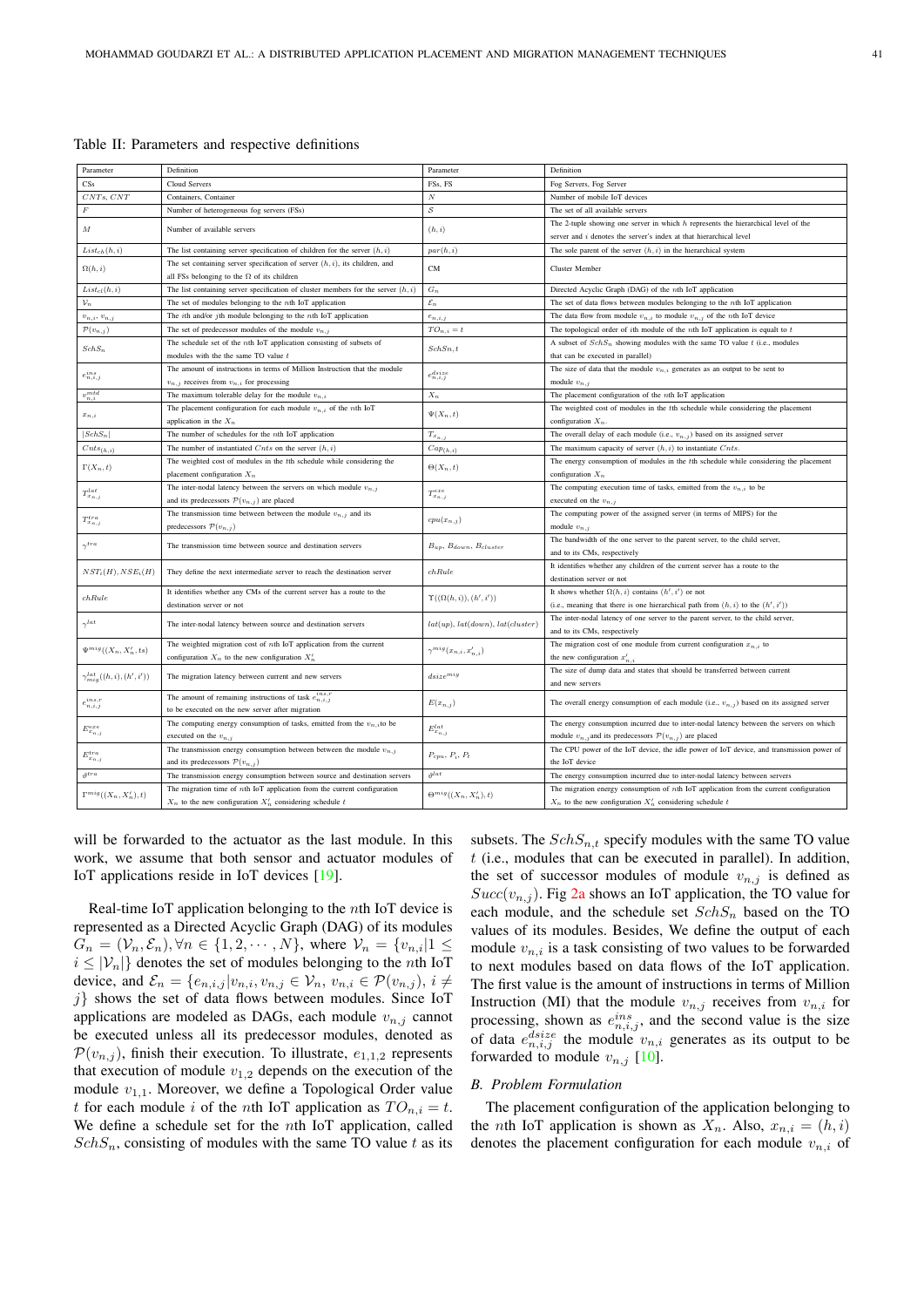

(a) An IoT application and its corresponding schedules

(b) A candidate server configuration for the IoT application

Figure 2: An example of IoT application, its schedules and a candidate server configuration

the *n*th IoT application in the  $X_n$  based on the specification of the server. To illustrate,  $x_{n,i} = (1,3)$  shows that the *i*th module of nth IoT device is assigned to a server in the first hierarchical level where the server index is 3. Moreover, if the ith module of the nth IoT device is assigned to run locally on itself,  $x_{n,i} = (0, n)$ . Fig 2b presents a sample DAG of an IoT application and a candidate placement configuration.

*1) Placement weighted cost model:* The goal of application placement is to find a suitable configuration for modules of each real-time IoT application to minimize the weighted cost  $\Psi(X_n, t)$  of running applications in terms of the response time of tasks and energy consumption of IoT devices:

$$
\min_{w_1, w_2 \in [0,1]} \sum_{t=1}^{|SchS_n|} \Psi(X_n, t), \quad \forall n \in \{1, 2, \cdots, N\} \qquad (1)
$$

where

$$
\Psi(X_n, t) = w_1 \times \Gamma(X_n, t) + w_2 \times \Theta(X_n, t) \tag{2}
$$

s.t. 
$$
C1: Size(x_{n,j}) = 1, \forall x_{n,j} \in X_n
$$
,  
\n $n \in \{1, 2, \cdots, N\}, 1 \le i \le |\mathcal{V}_n|$  (3)

$$
C2: \text{Crts}(h, i) \le \text{Cap}(h, i), \ \forall \ (h, i) \in \mathcal{S} \tag{4}
$$

$$
C3: \Psi(x_{n,i}, t) \le \Psi(x_{n,j}, t), \ \forall v_{n,i} \in \mathcal{P}(v_{n,j}) \quad (5)
$$

where  $|SchS_n|$  represents the number of schedules, and  $\Gamma(X_n, t)$  and  $\Theta(X_n, t)$  show the response time model and energy consumption model, respectively, of modules in the tth schedule while considering the placement configuration  $X_n$ . Moreover,  $w_1$  and  $w_2$  are control parameters to tune the weighted cost model according to user requirements. We assume the number of available servers M is more than or equal to the maximum number of modules in the tth schedule for parallel execution (i.e.,  $|SchS_{n,t}| \leq M$ ). We suppose that each module of an IoT application can be exactly assigned to one Cnt of one remote server. C1 indicates that each module  $i$  of the *n*th IoT application can only be assigned to one server at a time, and hence the size of  $x_{n,j}$  is equal to 1 [2], [33]. C2 denotes that the number of instantiated Cnts on the server  $(h, i)$  is less or equal to the maximum capacity of that server  $Cap(h, i)$ . Besides, C3 guarantees that the predecessor modules of  $v_{n,j}$  (i.e.,  $\mathcal{P}(v_{n,j})$ ) are executed

before the execution of module  $v_{n,j}$  [33].

*a) Response time model:* The goal of this model is to find the best possible configuration of servers for each IoT application so that the overall response time for each IoT application becomes minimized. In order to only consider response time model as the main objective, the control parameters of weighted cost model (Eq. 2) can be set to  $w_1 = 1$  and  $w_2 = 0$ .

$$
\Gamma(X_n, t) = \begin{cases}\nT(x_{n,j}), & \text{if } |SchS_{n,t}| = 1 \quad \text{(a)} \\
max(T(x_{n,j})), & \text{otherwise} \\
\forall x_{n,j} \in X_n | v_{n,j} \in SchS_{n,t}\n\end{cases}
$$
\n(6)

The Eq. 6.a represents the condition in which the number of modules in the tth schedule is one (i.e,  $|SchS_{n,t}| = 1$ ), and hence, the time of that schedule is equal to the time of that module based on its assigned server  $T(x_{n,j})$ . Besides, the Eq. 6.b refers to the condition in which the number of modules in the tth schedule is more than one (i.e., several modules can be executed in parallel). In this latter case, the time of the tth schedule is equal to the maximum time of all modules that can be executed in parallel.

The overall delay of each module (i.e.,  $v_{n,j}$ ) based on its candidate configuration (i.e.,  $x_{n,j}$ ) is defined as the sum of inter-nodal latency between servers  $(T_{x_{n,j}}^{lat})$ , the computing time per module  $(T_{x_{n,j}}^{exe})$ , and the data transmission time between  $v_{n,j}$  and all of its predecessor modules  $(T_{x_{n,j}}^{tra})$ . It is formulated as:

$$
T(x_{n,j}) = T_{x_{n,j}}^{exe} + T_{x_{n,j}}^{lat} + T_{x_{n,j}}^{tra}
$$
 (7)

The computing execution time of module  $v_{n,j}$  depends on tasks emitted from its predecessors (i.e.,  $\mathcal{P}(v_{n,j})$ ) for processing by  $v_{n,j}$ . The computing time of  $v_{n,j}$  is estimated as:

$$
T_{x_{n,j}}^{exe} = \sum \frac{e_{n,i,j}^{ins}}{cpu(x_{n,j})},
$$
  
\n
$$
\forall e_{n,i,j} \in \mathcal{E}_n | v_{n,i} \in \mathcal{P}(v_{n,j}),
$$
\n(8)

where  $cpu(x_{n,j})$  demonstrates the computing power of the assigned server (in terms of Million Instruction per Second (MIPS)) for the module  $v_{n,j}$ . Moreover, the  $e_{n,i,j}^{ins}$  shows the amount of instructions in terms of MI that the module  $v_{n,j}$ receives from  $v_{n,i}$  for the processing.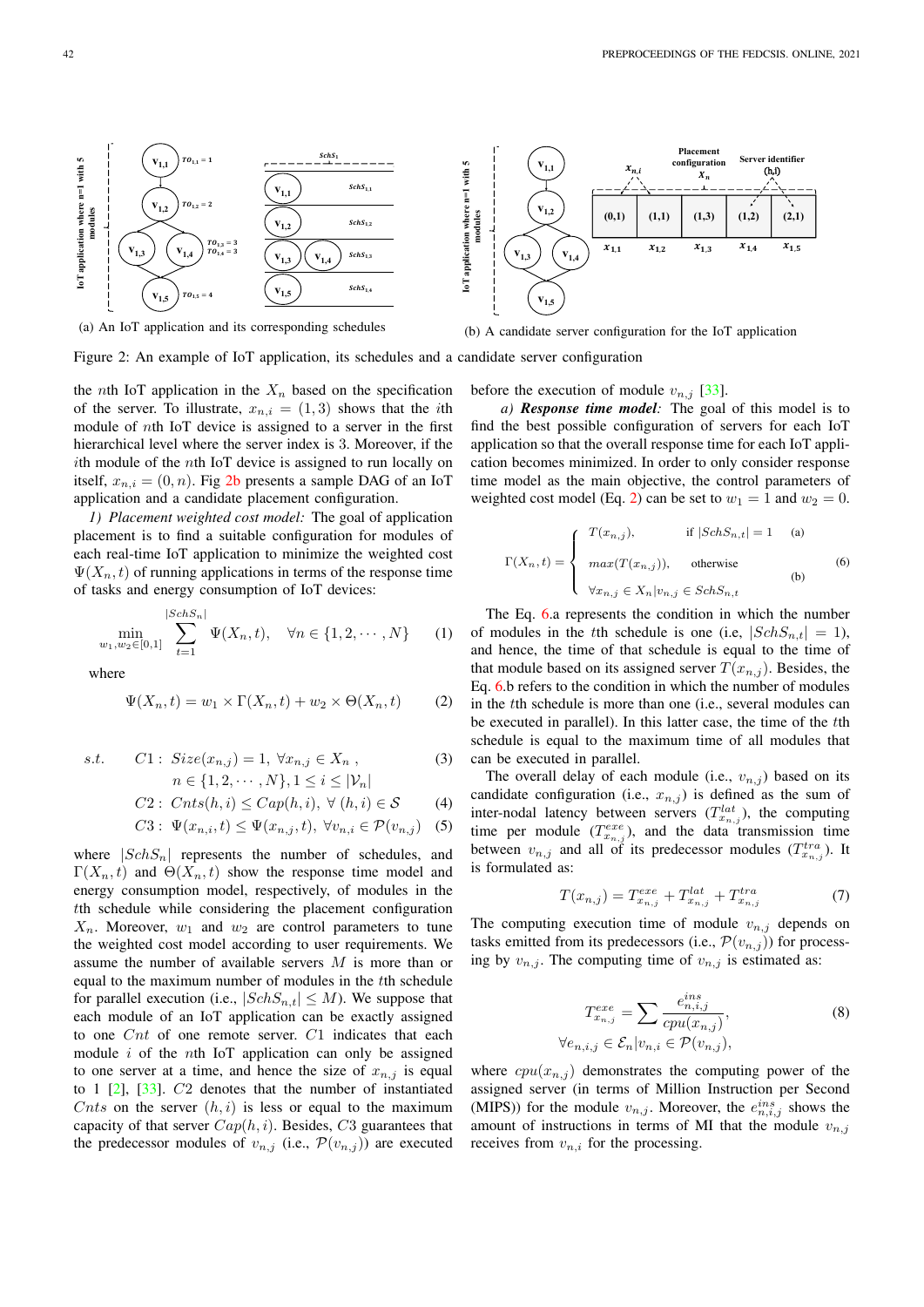The transmission time between module  $v_{n,j}$  and its predecessors  $\mathcal{P}(v_{n,j})$  of the application belonging to the *n*th IoT device is calculated as:

$$
T_{x_{n,j}}^{tra} = \max(\gamma^{tra}(e_{n,i,j}^{disize}, (h,i), (h',i'))),
$$
  
\n
$$
\forall e_{n,i,j} \in \mathcal{E}_n | v_{n,i} \in \mathcal{P}(v_{n,j}),
$$
  
\n
$$
x_{n,i} = (h,i), x_{n,j} = (h',i')
$$
\n(9)

Due to the hierarchical nature of fog computing, the transmission time of one task  $(\gamma^{tra})$  between each pair of dependent modules  $v_{n,i}$  and  $v_{n,j}$  is recursively obtained based on visited servers between source and destination. The  $(h, i)$  and  $(h', i')$ show server specifications of source and destination servers on which modules  $v_{n,i}$  and  $v_{n,j}$  are assigned, respectively. By visiting each intermediate server between source and destination servers, the value of source server  $(h, i)$  is updated while the value of destination server remains unchanged. To reduce the length of equations, we consider  $(e^{disize}_{n,i,j}, (h,i), (h',i')) = H$ .

$$
\gamma^{tra}(H) = \begin{cases}\n\frac{e_{n, i, j}^{dist}}{B_{up}} + \gamma^{tra}(H'), & NST_i(H) = NST_1|NST_4|NST_6 \\
\frac{e_{n, i, j}^{dist}}{B_{down}} + \gamma^{tra}(H'), & NST_i(H) = NST_2 \\
\frac{e_{n, i, j}^{dist}}{B_{cluster}} + \gamma^{tra}(H'), & NST_i(H) = NST_3|NST_5 \\
0, & NST_i(H) = NST_7\n\end{cases}
$$
\n(10)

where  $B_{up}$ ,  $B_{down}$ , and  $B_{cluster}$  refer to the bandwidth of current server to parent server, to child server, and to cluster server, respectively. Besides,  $H'$  is defined as what follows:

$$
H' = (e_{n,i,j}^{disize}, (h'',i''), (h',i'))
$$
\n(11)

$$
(h'', i'') = NST_i(H) \tag{12}
$$

The Eq. 11 shows the data size and destination server of  $H'$  is exactly the same as  $H$ , and the only difference is the specification of the source server  $(h'', i'')$  which is obtained from the output of  $NST_i(H)$  (i.e.,  $(h''', i'') = NSF_i(H)$ . The  $NST_i(H)$  defines the next intermediate server to reach the destination server for each edge  $e_{n,i,j}$ .

$$
NST_i(H) = \begin{cases} Par(h, i), & \text{if } h < h' & i = 1 \\ \text{chRule}, & \text{if } h > h' & i = 2 \\ \& \text{chRule} \neq \varnothing & i = 2 \\ \text{if } h \oplus h' = 0 & i = 3 \\ \& i \oplus i' \neq 0 & i = 3 \end{cases}
$$
\n
$$
NST_i(H) = \begin{cases} Par(h, i), & \& i \oplus i' \neq 0 \\ Pr(h, i), & \& i \oplus i' \neq 0 \\ \& cIRule = \varnothing \\ \text{clRule}, & \text{if } h > h', & i = 5 \\ \& cIRule = \varnothing & i = 6 \\ \& cIRule = \varnothing \\ \& cIRule = \varnothing \\ \& cIRule = \varnothing \\ \& cIRule = \varnothing \\ \& cIRule = \varnothing \\ \& cIRule = \varnothing \\ \& i \oplus i' = 0 \end{cases} \quad i = 7
$$

$$
chRule = \text{if } \exists (h'', i'') \in List_{ch}(h, i) |
$$

$$
\Upsilon((\Omega(h'', i''), (h', i')) = 1, \text{return } (h'', i''),
$$

$$
\text{else return } \varnothing
$$

$$
clRule = \text{if } \exists (h'', i'') \in List_{cl}(h, i)]
$$
  

$$
\Upsilon((\Omega(h'', i''), (h', i')) = 1, \text{return } (h'', i''),
$$
  
else return  $\varnothing$ 

The  $\Upsilon((\Omega(h'',i'')), (h',i'))$  is equal to 1 if  $\Omega(h'',i'')$  contains  $(h', i')$  (i.e., meaning that there is one hierarchical path from  $(h'', i'')$  to the  $(h', i')$  and is equal to 0 if  $(h', i')$  does not exist. Moreover, the  $\oplus$  is XOR binary operation. The chRule (Eq. 14) says that if the server  $(h, i)$  has a children  $(h'', i'')$  in its List<sub>ch</sub> which has a hierarchical path to the destination server  $(h', i')$ , the specification of this server  $(h'', i'')$  should be returned. The clRule (Eq. 15) presents that if the server  $(h, i)$  has a CM  $(h'', i'')$  in its  $List_{cl}(h, i)$  which has a hierarchical path to the destination server  $(h', i')$ , the specification of this server  $(h'', i'')$  should be returned. Based on the aforementioned rules,  $NST(H)$  finds the next server to which the data should be sent and calculates the transmission cost. The  $NST_1$  of Eq. 13 states that if the hierarchical level of the current server is less than destination server, the  $Par(h, i)$ should be checked in the next step. The  $NST_2$  represents the case that the hierarchical level of the current server is higher than the destination server and the current server has a child through which the destination server can be reached. The  $NST_3$  states the condition that the current and destination servers are in the same hierarchical level, and one of the CMs has a route to the destination server. The  $NST<sub>4</sub>$  indicates that if the current and the destination servers are in the same level, and there is no route to destination using CMs, the parent should be checked in the next step. The  $NST_5$  states that if the level of the current server is higher than the destination server, and a CM has a path to the destination server, the cluster server should be selected in the next step. The  $NST<sub>6</sub>$ states that if the level of current server is higher than the destination server, and there exists no route from children nor from CMs, the parent server should be traversed. Finally, the  $NST<sub>7</sub>$  is the ending condition for this recursive process and states that if the current and destination server is same, the cost is zero. Fig 3 represents an example of obtaining transmission time between source and destination servers.

Inter-nodal latency  $T_{x_{n,j}}^{lat}$  between servers on which module  $v_{n,j}$  and its predecessors  $\mathcal{P}(v_{n,j})$  are placed is calculated as:

$$
\Gamma_{X_{n,j}}^{lat} = \max(\gamma^{lat}((h, i), (h', i'))),
$$
  
\n
$$
\forall e_{n,i,j} \in \mathcal{E}_n | v_{n,i} \in \mathcal{P}(v_{n,j}),
$$
  
\n
$$
x_{n,i} = (h, i), x_{n,j} = (h', i')
$$
 (16)

where  $\gamma^{lat}$  shows the inter-nodal latency between source and destination servers (i.e.,  $(h, i)$  and  $(h', i')$  respectively) on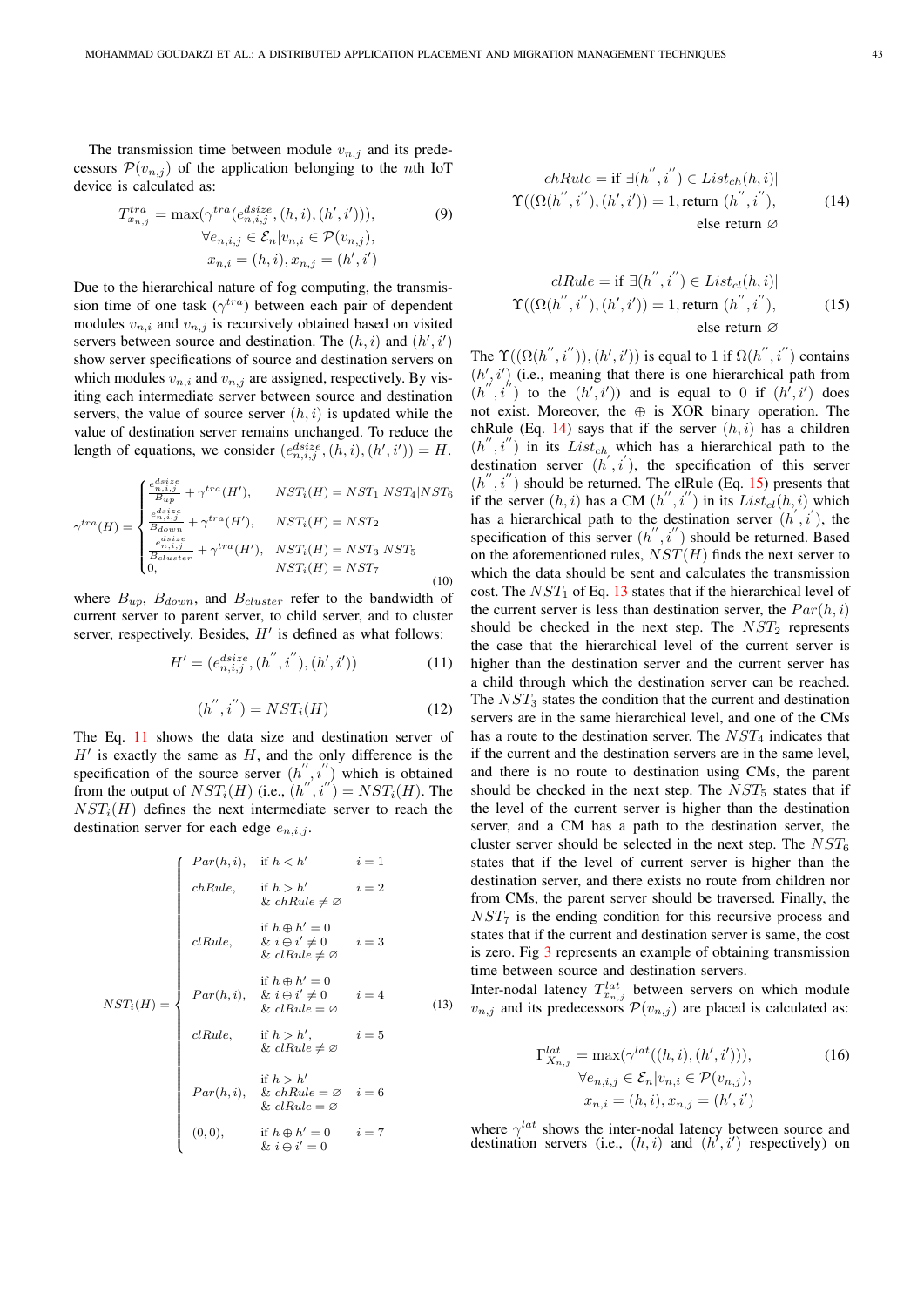

configuration (b) Transmission time for the data flow  $e_{1,1,2}$  (c) Transmission time for the data flow  $e_{1,1,3}$ 

Figure 3: A example of calculating transmission time based on a candidate configuration

which  $v_{n,i}$  and  $v_{n,j}$  are placed. It is calculated similar to the transmission time. To reduce the equation size, we consider  $((h, i), (h', i')) = A.$ 

$$
\gamma^{lat}(A) = \begin{cases}\nlat_{up} + \gamma^{lat}(A'), & NST_i(A) = NST_1|NST_4|NST_6 \\
lat_{down} + \gamma^{lat}(A'), & NST_i(A) = NST_2 \\
lat_{cluster} + \gamma^{lat}(A'), & NST_i(A) = NST_3|NST_5 \\
0, & NST_i(A) = NST_7\n\end{cases}
$$
\n(17)

where  $lat_{up}$ ,  $lat_{down}$ , and  $lat_{cluster}$  correspond to up-link, down-link, and cluster-link inter-nodal latency respectively, and depends on the hierarchical level of servers. Besides, A′ is defined as what follows:

$$
A' = ((h'', i''), (h', i'))
$$
\n(18)

The Eq. 18 shows the destination server (i.e.,  $(h', i')$ ) of  $A'$ is exactly the same as  $A$ , and the only difference is the specification of the source server  $(h'', i'')$  which is obtained from the output of  $NST(A)$ . The  $NST(A)$  performs exactly the same as  $NST(H)$  (i.e., Eq. 13) to find the next intermediate server, and all equation from Eq. 13 to Eq. 15 are valid here.

*b) Energy consumption model:* The goal of this model is to find a suitable placement configuration of application modules to minimize the energy consumption of the nth IoT device. To only consider energy consumption model as the main objective, the control parameters of weighted cost model (Eq. 2) can be set to  $w_1 = 0$  and  $w_2 = 1$ .

$$
\Theta(X_n, t) = \begin{cases}\nE(x_{n,j}), & \text{if } |SchS_{n,t}| = 1 \quad \text{(a)} \\
max(E(x_{n,j})), & \text{otherwise} \\
\forall x_{n,j} \in X_n | v_{n,j} \in SchS_{n,t}\n\end{cases}
$$
\n(19)

where  $|SchS_n|$  shows the number of schedules, and  $\Theta(X_n, t)$ represents the energy consumption of modules in the tth schedule while considering the placement configuration  $X_n$ .

The overall energy consumption of each module (i.e.,  $v_{n,j}$ ) based on its candidate configuration (i.e.,  $x_{n,j}$ ) is defined as the sum of energy consumed for inter-nodal latency between servers  $(E_{x_{n,j}}^{lat})$ , the computing of each module  $(E_{x_{n,j}}^{exe})$ , and the data transmission between  $v_{n,j}$  and all of its predecessor modules  $(E_{x_{n,j}}^{tra})$ . It is formulated as:

$$
E(x_{n,j}) = E_{x_{n,j}}^{exe} + E_{x_{n,j}}^{lat} + E_{x_{n,j}}^{tra}
$$
 (20)

The computing energy consumption for module  $v_{n,i}$  depends on its assigned server and can be derived from:

$$
E_{x_{n,j}}^{exe} = \begin{cases} T_{x_{n,j}}^{exe} \times P_{cpu}, & \text{if } x_{n,j} = (h,i) \& h = 0\\ T_{x_{n,j}}^{idle} \times P_i, & \text{if } x_{n,j} = (h,i) \& h \neq 0 \end{cases}
$$
 (21)

Because only the energy consumption of IoT devices is considered in this work, whenever application modules run on remote servers, the energy consumption of IoT device is equal to the idle time  $T_{x_{n,j}}^{idle}$  multiplied to the power consumption of IoT device in its idle mode  $P_i$ . Besides,  $P_{cpu}$  is the CPU power of the IoT device on which the module  $v_{n,j}$  runs.

The energy consumption for data transmission between the module  $v_{n,j}$  and its predecessors  $\mathcal{P}(v_{n,j})$  of the application belonging to the  $n$ th IoT device is calculated as follows:

$$
E_{x_{n,j}}^{tra} = \max(\vartheta_{n,i,j}^{tra}(e_{n,i,j}^{disie}, (h,i), (h',i'))),
$$
  
\n
$$
\forall e_{n,i,j} \in \mathcal{E}_n | v_{n,i} \in \mathcal{P}(v_{n,j}),
$$
  
\n
$$
x_{n,i} = (h,i), x_{n,j} = (h',i')
$$
 (22)

where, to reduce the length of equations, we consider  $H =$  $(e_{n,i,j}^{disize},(h,i),(h',i'))$ . Similar to response time model,  $(h,i)$ and  $(h', i')$  show the specifications of source and destination servers on which modules  $v_{n,i}$  and  $v_{n,j}$  runs, respectively. The transmission energy consumption between each pair of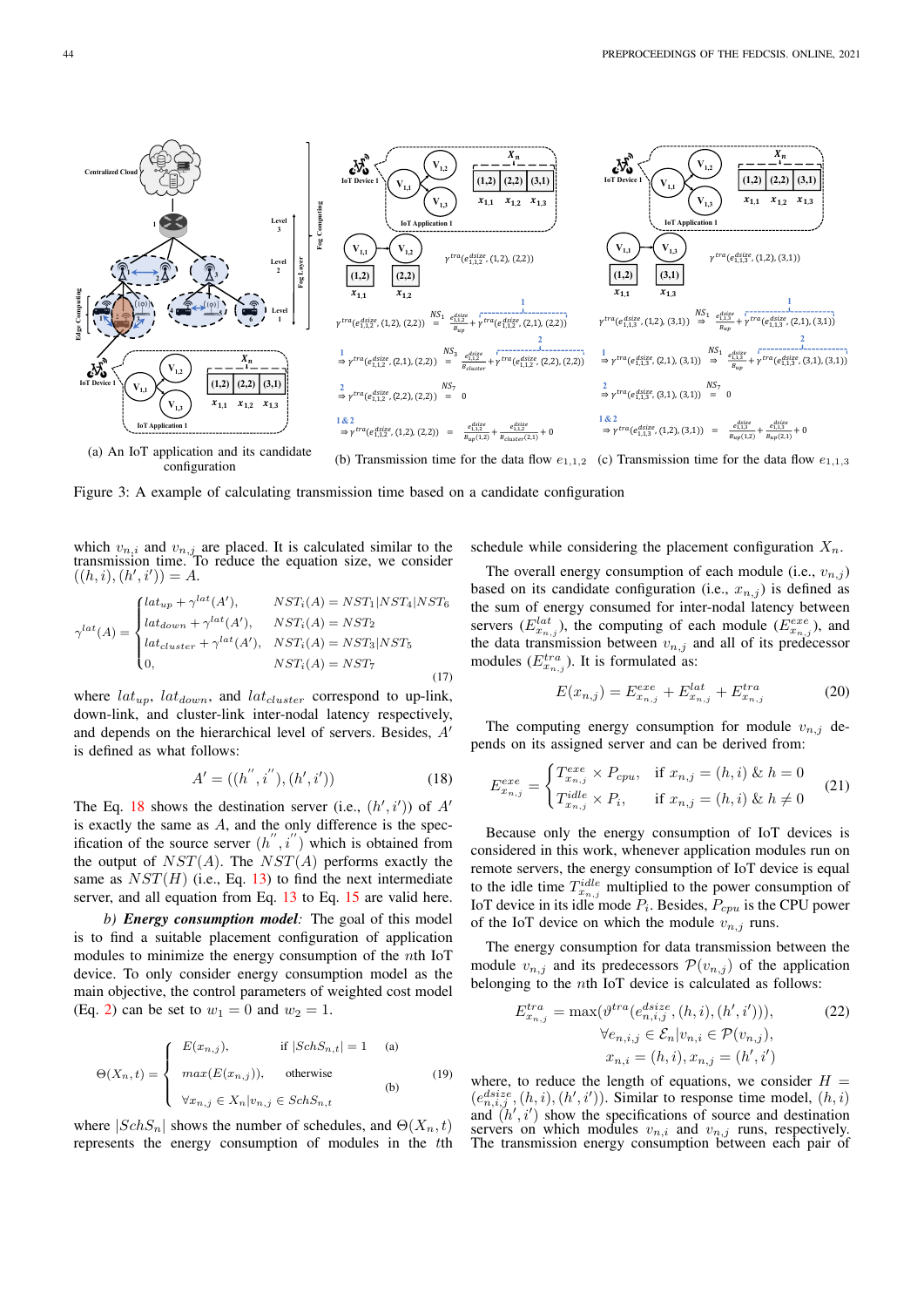dependent modules  $(\vartheta^{tra}(H))$  is calculated as follows:

$$
\vartheta^{tra}(H) = \begin{cases}\n(\frac{e_{n,i,j}^{dis}}{B_{up}} \times P_t) + (\gamma^{tra}(H') \times P_i), & NSE_i(H) = NSE_1 \\
(\frac{e_{n,i,j}^{dis}}{B_{down}} \times P_t) + (\gamma^{tra}(H') \times P_i), & NSE_i(H) = NSE_2 \\
\gamma^{tra}(H') \times P_i, & NSE_i(H) = NSE_3\n\end{cases}
$$
\n(23)

where  $P_t$  presents the transmission power of the IoT device, and the  $NSE_i$  shows transmission configuration based on H.

$$
NSE_i(H) = \begin{cases} H' = (e_{n,i,j}^{disize}, Par(h,i), (h',i')), & \text{if } h < h' \& i = 1 \\ H' = (e_{n,i,j}^{disize}, (h,i), Par(h',i')), & \text{if } h > h' \& i = 2 \\ H' = H, & \text{otherwise, } i = 3 \\ H' = H, & \text{otherwise, } i = 3 \end{cases}
$$

 $NSE<sub>1</sub>$  states the data flow is starting from an IoT device as the source server to remote servers as destination. Hence, the respective transmission energy consumption is equal to the required time to send the data to the parent server of IoT device multiplied by  $P_t$ , plus the IoT device's idle time (in which the data is transmitted from parent server to the destination) multiplied by  $P_i$ . Moreover,  $NSE_2$  represents the invocation starting from remote servers as the source to the IoT device as the destination. It is important to note that the transmission power of IoT device  $P_t$  is active only if one of the modules is assigned to the IoT device and another module run on the remote servers, because we only consider the energy consumption from the IoT device's perspective. In other conditions, the transmission energy consumption is equal to the transmission time  $\gamma^{tra}$  (obtained from Eq. 10), in which the IoT device is in idle mode, multiplied by  $P_i$  (NSE<sub>3</sub>).

The inter-nodal energy consumption  $E_{x_{n,j}}^{lat}$  between servers on which module  $v_{n,j}$  and its predecessors  $\mathcal{P}(v_{n,j})$  are placed is calculated as:

$$
E_{X_{n,j}}^{lat} = \max(\vartheta^{lat}((h, i), (h', i'))),
$$
  
\n
$$
\forall e_{n,i,j} \in \mathcal{E}_n | v_{n,i} \in \mathcal{P}(v_{n,j}),
$$
  
\n
$$
x_{n,i} = (h, i), x_{n,j} = (h', i')
$$
 (25)

where  $\vartheta^{lat}$  shows the energy consumption incurred due to inter-nodal delay between source and destination servers on which  $v_{n,i}$  and  $v_{n,j}$  are placed. This latter is calculated similar to transmission energy consumption based on the  $NSE_i(A)$ [33], [2]. To reduce the equation size,  $((h, i), (h', i')) = A$ .

$$
\vartheta^{lat}(A) = \gamma^{lat}(A) \times P_i \tag{26}
$$

where the  $\gamma^{lat}(A)$  is obtained from Eq. 17.

*2) Migration weighted cost model:* We assume that the migration of modules belonging to the nth IoT device from current servers to new servers only happens due to the mobility of IoT devices. We consider pre-copy memory migration in which the current servers still running while transferring predump to the new servers  $[13]$ ,  $[31]$ . The goal of migration cost model is to minimize the the downtime plus required cost of executing remaining instructions on the new servers.

The migration weighted cost model is defined as:

$$
\min_{w_1, w_2 \in [0,1]} \Psi^{mig}((X_n, X'_n), t), \quad \forall t \in |SchS_n|, \quad \forall n \in \{1, 2, \cdots, N\}
$$
\n(27)

where

$$
\Psi^{mig}((X_n, X'_n), t) = w_1 \times \Gamma^{mig}((X_n, X'_n), t) + w_2 \times \Theta^{mig}((X_n, X'_n), t)
$$
\n(28)

$$
s.t. \tC1: \sum_{t=1}^{|SchS_n|} \Psi(X'_n, t) \le \sum_{t=1}^{|SchS_n|} \Psi(X_n, t) + \epsilon \t(29)
$$

where  $\Gamma^{mig}((X_n, X'_n), t)$  and  $\Theta^{mig}((X_n, X'_n), t)$  represent the additional time and energy consumption incurred by the migration of modules of tth schedule in the downtime (when the service is interrupted). The C1 states the service cost for tasks emitted from modules of nth IoT device in the new configuration  $X'_n$  should be less or roughly the same while considering the previous configuration  $X_n$ . The  $\epsilon$  shows an acceptable additional service cost in the migration. Moreover, constraints C1, C2, and C3 from Eq. 1 are valid here as well.

*a) Migration time model:* The migration time is considered as the execution time required to finish remaining instructions on the new servers plus the downtime. This latter includes the time for suspending the Cnts in current servers, transmission of the dump and states, and  $Cnts'$  resuming time on the new servers. Since, in the downtime, a specific amount of dump data and states should also be transferred between servers ( $disize^{mig}$ ), the migration latency  $\gamma_{mig}^{lat}((h,i),(h',i'))$ and migration transmission time between current and new servers  $\gamma_{mig}^{tra}(disize^{mig},(h,i),(h',i'))$  to transfer this data are also important  $[31]$ . Besides, the Cnts' stopping time plus its resuming time are considered as a constant  $I^{mig}$ . The migration time is defined as:

$$
\Gamma^{mig}((X_n, X'_n), t) = Max(\gamma^{mig}(x_{n,i}, x'_{n,i})),
$$
\n
$$
\forall x_{n,i} \in X_n, \forall x'_{n,i} \in X'_n | v_{n,i} \in SchS_{n,t},
$$
\n
$$
x_{n,i} = (h, i), x'_{n,i} = (h', i')
$$
\n(30)

where

$$
\gamma^{mig}(x_{n,i}, x'_{n,i}) = \gamma^{lat}_{mig}((h, i), (h', i')) + I^{mig} + \gamma^{tra}_{mig}(disize^{mig}, (h, i), (h', i')) + \frac{e^{ins, r}_{n,i,j}}{cpu(x'_{n,i})}
$$
(31)

where  $\gamma^{mig}(x_{n,i}, x'_{n,i})$  represents the migration cost of module  $v_{n,i}$  from its current server  $x_{n,i}$  to its new server  $x'_{n,i}$ . The  $\gamma_{mig}^{tra}$  and  $\gamma_{mig}^{lat}$  are calculated based on 10 and 17, respectively. Also,  $\frac{e_{n,i,j}^{i,n,s,r}}{c_{\text{pu}}(x'_{n,i})}$  shows the execution time of remaining instructions of task  $e_{n,i,j}^{ins,r}$  on the new server  $(h', i')$ .

*b) Migration energy consumption model:* The additional energy consumption of IoT device, incurred by the migration, depends on the execution of remaining instructions and the downtime.

$$
\Theta^{mig}((X_n, X'_n), t) = Max(\vartheta^{mig}(x_{n,i}, x'_{n,i})),
$$
  

$$
\forall x_{n,i} \in X_n, \forall x'_{n,i} \in X'_n | v_{n,i} \in SchS_{n,t},
$$
 (32)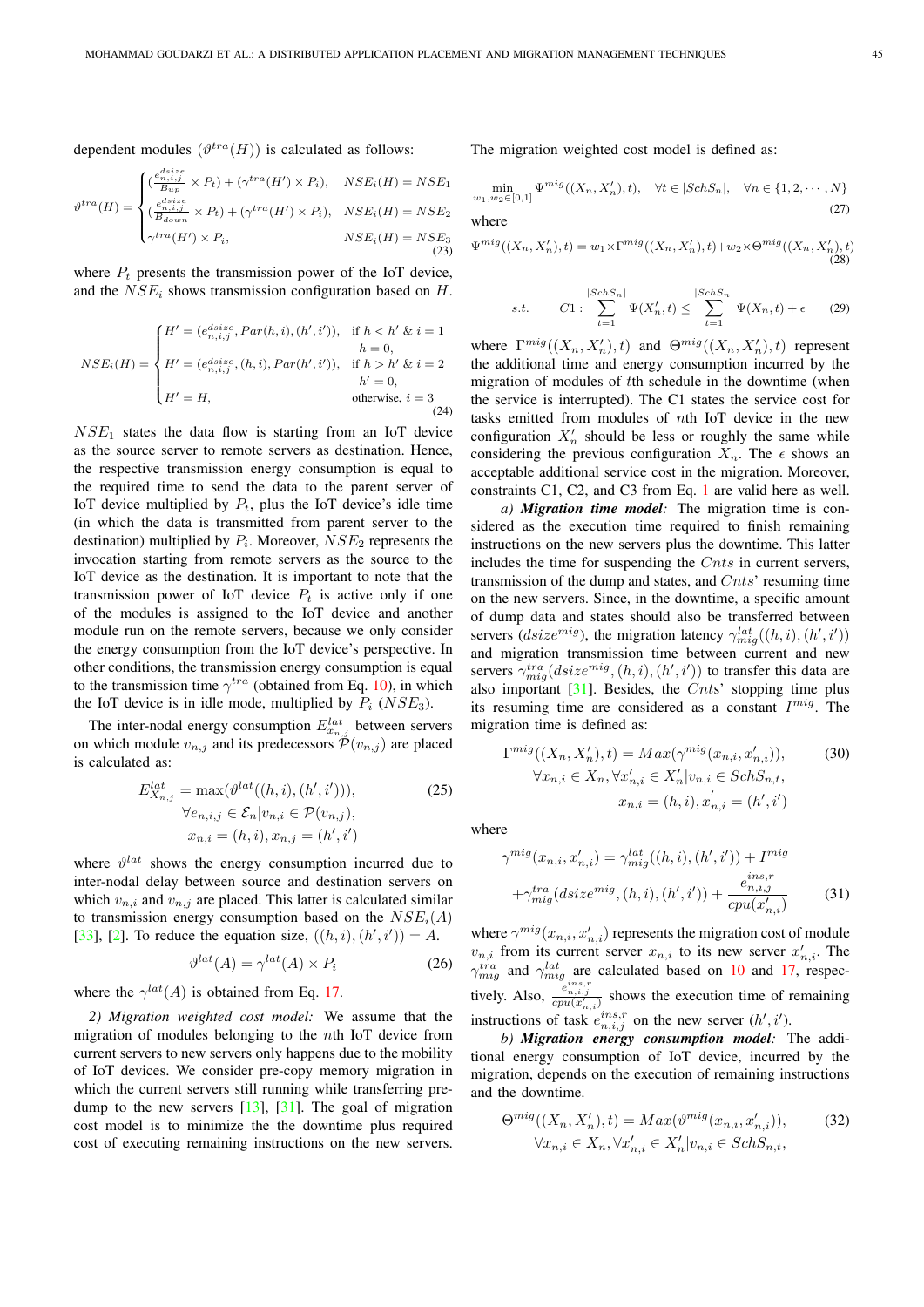$$
x_{n,i} = (h,i), x^{'}_{n,i} = (h',i')
$$

where

$$
\vartheta^{mig}(x_{n,i}, x'_{n,i}) = \vartheta^{lat}_{mig}((h, i), (h', i')) + I^{mig} + \vartheta^{tra}_{mig}(disize^{mig}, (h, i), (h', i')) + \vartheta^{exe}_{mig}(x'_{n,i})
$$
(33)

where  $\vartheta^{mig}(x_{n,i}, x'_{n,i})$  represents the amount of energy consumed by the IoT device in the migration of each module of application from its current server  $x_{n,i}$  to its new server  $x'_{n,i}$ . The  $\vartheta_{mig}^{tra}$  and  $\vartheta_{mig}^{lat}$  represent the energy consumption incurred due to the transmission and migration latency between current and new servers. They are calculated based on 23 and 26, respectively. Also, the  $\vartheta_{mig}^{exe}(x'_{n,j})$  shows the energy consumption required for the execution of remaining instructions of task  $e_{n,i,j}^{i\hat{n}s,r}$  on the new server  $(h', i')$ .

$$
\vartheta _{mig}^{exe}(x_{n,i}') = \begin{cases} \frac{e_{n,i,j}^{ins,j}}{cpu(x_{n,i}')}\times P_{cpu}, & \text{if } x_{n,i}' = (h',i')\ \&\ h' = 0 \\ \frac{e_{n,i,j}^{ins,j}}{cpu(x_{n,i}')}\times P_i, & \text{if } x_{n,i}' = (h',i')\ \&\ h' \neq 0 \end{cases} \eqno{(34)}
$$

# *C. Optimal Decision Time Complexity*

We assume  $M$  servers exist in the hierarchical fog/edge computing environment and the maximum number of modules in each IoT application is  $K$ . Each module of an IoT application can be assigned to one of the M candidate servers at a time. Hence, for an IoT application with  $K$  modules, the Time Complexity (TC) of finding the global optimal solution for the application placement and the migration is  $O(M^K)$ . This cost is prohibitively high and prevents us from obtaining the global optimal solution in real-time [34]. Hence, we propose distributed algorithms to find an acceptable solution in a polynomial time for application placement and migration techniques in hierarchical fog computing environments.

#### IV. PROPOSED TECHNIQUE

In this section, we present a fog server architecture to support distributed application placement, migration management, and clustering (as depicted in Fig. 4) by extending the fog server architecture proposed in [1]. Each FS in [1] is composed of three main components: controller, computational, and communication. We extend this architecture to support clustering and mobility management of IoT users in a distributed manner.

In our FS architecture, the Controller Component monitors and manages the Communication and Computational Components. It consists of three decision engine blocks and several meta-data blocks to store important information. The *Clustering Engine* is responsible for forming a distributed cluster with its in-range FSs and updating CMs' information in the *Cluster Info* and *Routing Info* meta-data. The *Application Placement Engine* is responsible for placement of IoT applications' modules to minimize the overall cost of running realtime IoT applications. It checks *Cluster Info*, *Resource Info*, and *Routing Info* meta-data for making placement decision, and updates the *Placement Info* and *Resource Info* meta-data blocks to store the configuration of application modules and available resources in this FS, respectively. The *Migration*



Figure 4: A view of fog server architecture

*Management Engine* of each FS controls migration process of applications' modules when IoT users move. This module considers all meta-data blocks including the current mobility information of the users (i.,e *Mobility Info*), and decides the migration destination of application modules. Based on its decision, *Placement Info* and *Resource Info* will be updated to store last changes in the configuration of application modules.

The Computational Component provides resources for the execution of application modules that are assigned to this FS based on the container technology. Besides, the Communication Component is responsible for network functionalities such as routing and packet forwarding, just to mention a few [1].

#### *A. Dynamic Distributed Clustering*

Since FSs usually have fewer resources in comparison to CSs, one FS may not be able to provide service for all modules of one application. Moreover, in some scenarios, several IoT devices are connected to the same FS, and hence, the FS may not be able to serve all application modules of different IoT devices due to its limited resources. Thus, other modules of one application should be placed on either CSs or higher-level FSs for the execution. However, in a hierarchical fog computing environment, in which the potential clustering of FSs is considered, application modules can be placed or migrated to other FSs in the same cluster. It can reduce the placement and migration cost of application modules.

We consider that FSs belonging to the same hierarchical layer can form a cluster by any in-range FSs at the same hierarchical level and swiftly communicate together using the Constrained Application Protocol (CoAP), Simple Network Management Protocol (SNMP), and so forth. Therefore, the communication delay within a cluster is lower than communication using up-link and down-link [1]. Besides, in a reliable IoT-enabled system, it is expected that the fog infrastructure providers have applied efficient networking techniques to ensure steady communication among the FSs through less variable inter-nodal latency [1]. Algorithm 1 provides an overview of the dynamic distributed clustering technique.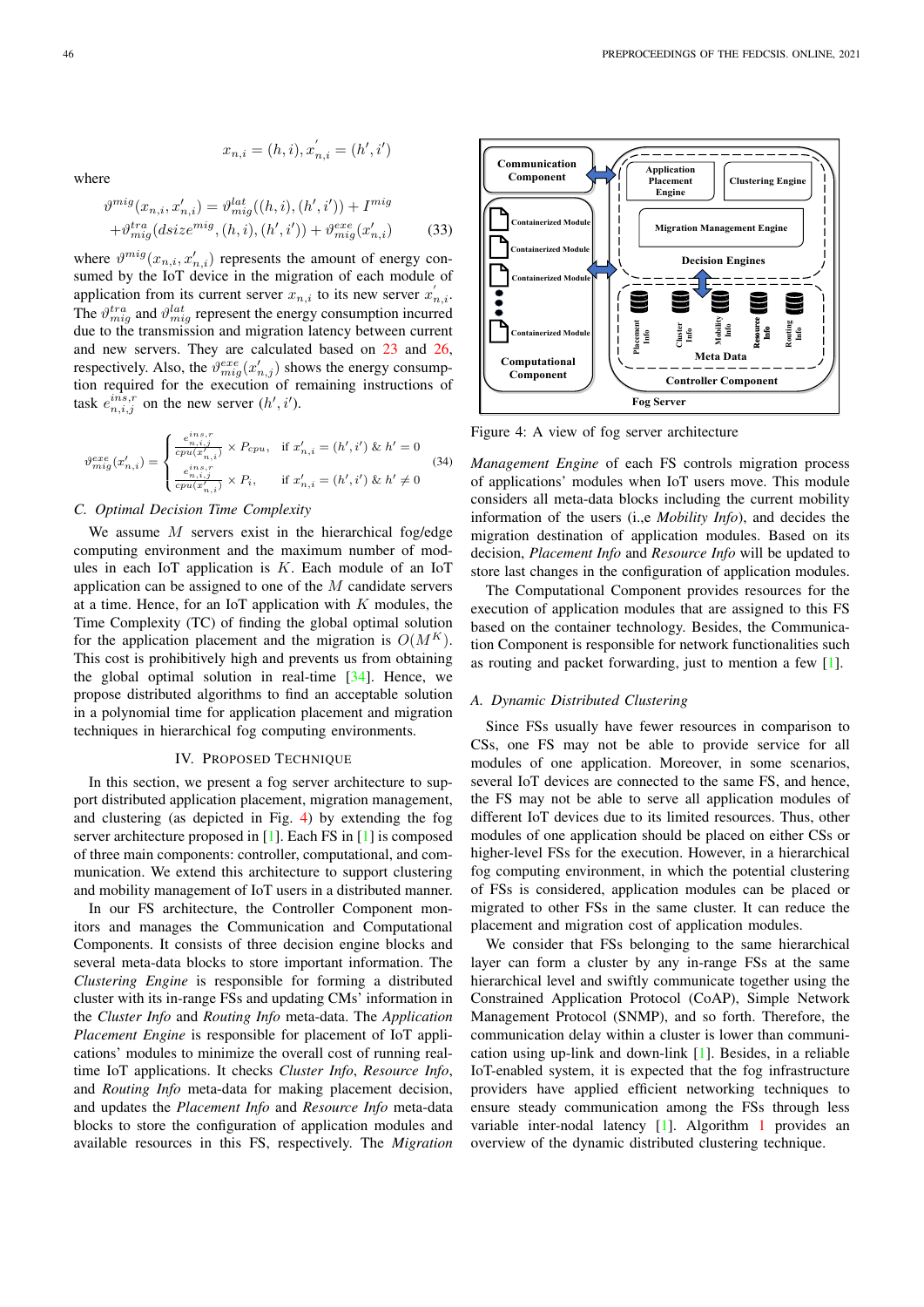$\frac{21}{22}$ 

 $\frac{25}{26}$ 

 $32$ 

39

 $42$  $43$ 

When an FS joins the network, it receives and stores *CandidParent* control messages from FSs residing in the immediate upper layer. The new FS finds coordinates of its position and estimates the average latency to all candidate parents. It selects the FS with the minimum distance as its parent and sends an acknowledgment to it using *ParentSelection* method. Moreover, the new FS broadcasts a *FogJoining* control message, containing its position and coverage range, to its one-hop neighbors (lines 2-7). FSs receiving this message send back a *replyNewFog* control message with their list of active and inactive Cnts, positions' specifications, and their coverage range to the new FS. Besides, they update their CM list  $List_{cl}$  with specifications of this new FS (lines 8-14). As the new FS receives *replyNewFog* message, it builds its CM list  $List_{cl}$  with specifications of FSs residing in the same hierarchical layer. Alongside storing lists of active and inactive Cnts of its CMs, positions, and their coverage range (lines 15-21). This distributed mechanism helps FSs to dynamically update their CM lists when a new FS joins the network.

We consider that each FS can leave the network in normal conditions (e.g., when the low-level FS is switched off by its user) or due to a failure (such as hardware or software failures). Before an FS leaves the network in normal conditions either permanently or temporarily, we assume that all of its assigned tasks should be finished. Hence, it only needs to send *StartFogLeaving* control message to its CMs to update the  $List_{cl}$  of themselves, to its parent server, and to its children to find a new parent (lines 22-25). All FSs that receive *FogLeaving* control message remove all information related to this FS from their entries. Also, the children of the leaving FS that receive this control message call the *ParentSelection* method to update their parent (lines 26-32). In case of a fatal error, in which the leaving FS cannot send a control message to the parent, CMs, and children, its immediate parent runs the *StartFogFailureRecovery* and sends *FogFailureRecovery* control message to its children list  $List_{ch}$  so that they can remove entries related to the failed FS (lines 33-39). It is important to note that this latter process takes more time in comparison to the *FogLeaving* process in normal conditions due to the higher latency of uplink and downlink communications. Besides, if any FS children loose their connection to their parent, they can run the *ParentSelection* method to choose a new parent.

In addition, each FS sends the latest information about its  $List<sub>ch</sub>$  to its parent FS if any changes happen. This helps higher-level FSs update their  $\Omega$ .

# *B. Application Placement*

Due to the time consuming nature of finding the optimal solution (Section III-C) for the application placement problem, a Distributed application placement technique (DAPT) is proposed to find a well-suited solution in a distributed manner (Algorithm 2). The DAPT starts whenever an application placement request arrives, and the serving FS tries to place application modules on appropriate servers so that realtime tasks, emitted from modules, can be processed with the minimum cost. Considering the weighted cost (Eq. 1), DAPT

|  | Algorithm 1: Dynamic distributed clustering |  |  |  |  |
|--|---------------------------------------------|--|--|--|--|
|--|---------------------------------------------|--|--|--|--|

|                         | Input  |     | $:RCM: Received Control$ Message                     |
|-------------------------|--------|-----|------------------------------------------------------|
| 1                       |        |     | switch RCM do                                        |
| $\overline{\mathbf{2}}$ |        |     | case <i>CandidParent</i> do                          |
| 3                       |        |     | ParentSelection()                                    |
| 4                       |        |     | message.add(getPosition(),coverRange)                |
| 5                       |        |     | message.type( $FogJoining$ )                         |
| 6                       |        |     | Broadcast(message)                                   |
| 7                       |        | end |                                                      |
| 8                       |        |     | case FogJoining do                                   |
| 9                       |        |     | message.add(getPosition(),coverRange)                |
| 10                      |        |     | message.add(getActiveCnts(),getInactiveCnts())       |
| 11                      |        |     | message.type( $ReplyNewFog$ )                        |
| 12                      |        |     | send(RCM.getSourceAddr(), message)                   |
| 13                      |        |     | $List_{cl}$ .update $(RCM$ .getData())               |
| 14                      |        | end |                                                      |
| 15                      |        |     | case $ReplyNewFog$ do                                |
| 16                      |        |     | $List_{cl}$ .update $(RCM$ .getData())               |
| 17                      |        |     | $MapActiveCnt_{cl}.put(RCM.getSourceAddr),$          |
| 18                      |        |     | message.getListActiveCnts())                         |
| 19                      |        |     | $MapInActiveCnt_{cl}.put(RCM.getSourceAddr),$        |
| 20                      |        |     | message.getListInActiveCnts())                       |
| 21                      |        | end |                                                      |
| 22                      |        |     | case StartFogLeaving do                              |
| 23                      |        |     | message.type( $FogLeaving$ )                         |
| 24                      |        |     | Broadcast(message)                                   |
| 25                      |        | end |                                                      |
| 26                      |        |     | case FogLeaving do                                   |
| 27                      |        |     | $List_{cl}$ .remove( $RCM$ .getSourceAddr())         |
| 28                      |        |     | $List_{ch}$ .remove( $RCM$ .getSourceAddr())         |
| 29                      |        |     | <b>if</b> $RCM.getSourceAddr() == this Parent)$ then |
| 30                      |        |     | ParentSelection()                                    |
| 31                      |        |     | end                                                  |
| 32                      |        | end |                                                      |
| 33                      |        |     | case StartFogFailureRecovery do                      |
| 34                      |        |     | for $i = 1$ to List <sub>ch</sub> .size() do         |
| 35                      |        |     | $message_type(FogFailureRecovery)$                   |
| 36                      |        |     | message.setFailedFog(failedFog.getAddr())            |
| 37                      |        |     | $send(List_{ch}.get(i).getSourceAddr(),message)$     |
| 38                      |        |     | end                                                  |
| 39                      |        | end |                                                      |
| 40                      |        |     | case FogFailureRecovery do                           |
| 41                      |        |     | $List_{cl}$ .remove $(RCM$ .getFailedFogAddr())      |
| 42                      | 43 end | end |                                                      |
|                         |        |     |                                                      |

attempts to place modules of IoT applications in one/several FSs on the lowest-possible layer while considering the potential of clustering. However, if available resources in that/those FSs are not sufficient, it considers upper layer FSs or/and CSs to place the rest of modules. In this way, DAPT reduces the search space of Eq. 1 for each FS by only considering itself, its parent FS, and its CMs, and aims at reducing the overall weighted cost. Moreover, a distributed failure recovery method is embedded in DAPT to recover from possible failures.

The immediate FS that receives the placement request from an IoT device is considered as the application placement controller (controller) for that IoT device. If the controller is performing the placement of a set of modules or a parent FS receives placement request from its children and the failure recovery mode is not active (lines 3-28), the *ClusterCheck* method returns the list of CMs and their available resources (line 4). Then, the list of ready servers  $S_R$  containing parent FS, current FS, and available CMs is created (line 5). This list contains all servers that current FS considers for the placement of modules in that hierarchical layer. Next, the *FindOrder* method checks either topological order of modules  $(TO_n)$  are available or not. If it is not available, it considers the DAG  $\mathcal{G}_n$  of nth IoT application, and using the Breadth-First-Search (BFS) Algorithm finds topological order of all modules, and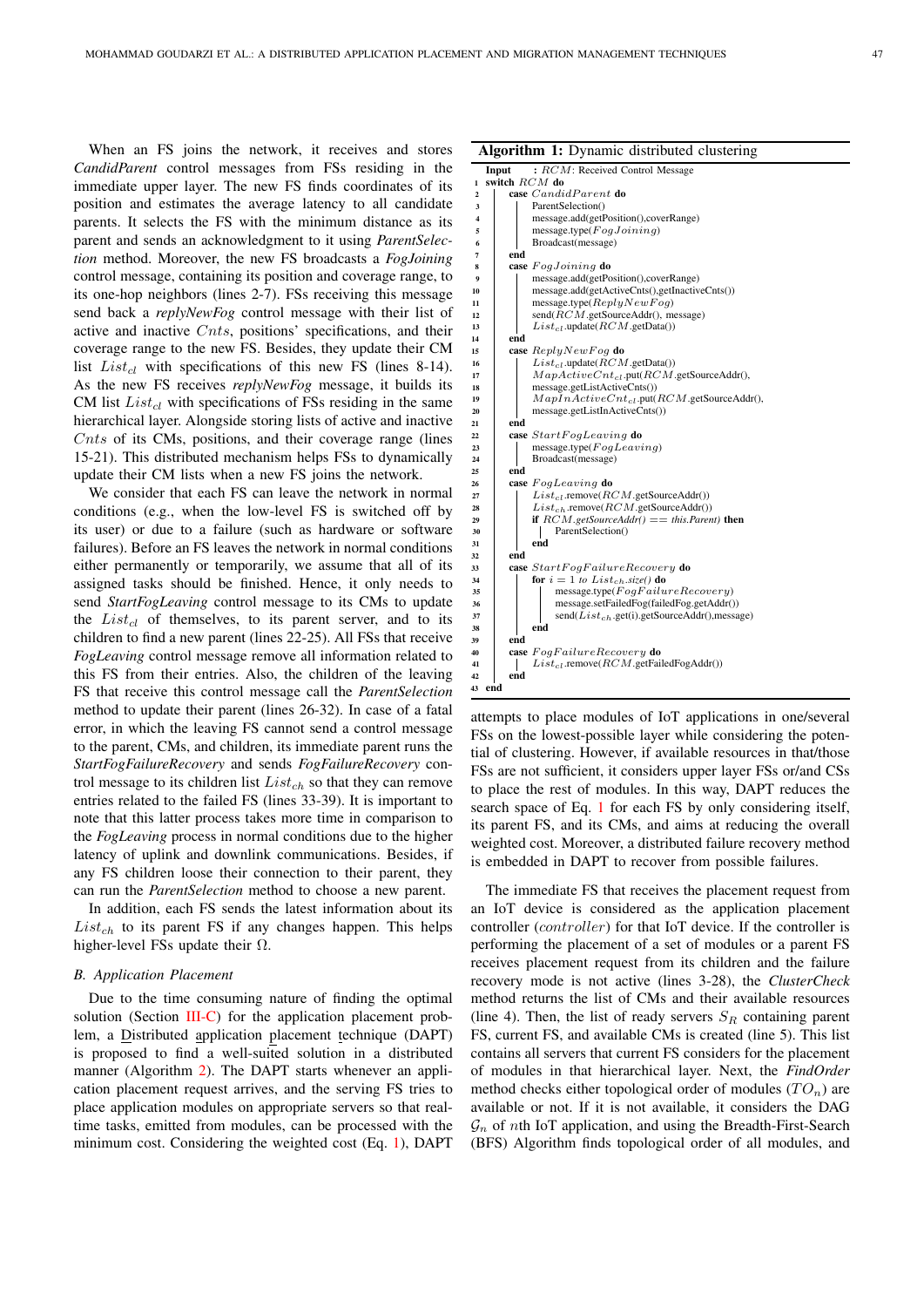#### Algorithm 2: An overview of DAPT



creates  $SchS_n$  (line 6). This latter helps to identify modules that do not have any dependency and can be executed in parallel. Then, Sort method defines priority value for modules that can be executed in parallel (i.e., modules with the same topological order) based on non-increasing order of their rank value (line 7). The rank of each module is defined as:

$$
Rank(v_{n,j}) = \begin{cases} C_{n,j}^{exe} + \max(C_{n,j,z}^{tra} + Rank(v_{n,z})) & \text{if } v_{n,j} \neq exit \\ \forall v_{n,z} \in Succ(v_{n,j}), \\ C_{n,j}^{exe}, & \text{if } v_{n,j} = exit \end{cases} \tag{35}
$$

where  $C_{n,j}^{exe}$  shows the average weighted execution cost of module  $v_{n,j}$ , and  $C_{n,j,z}^{tra}$  depicts the transmission cost of module  $v_{n,j}$  and  $v_{n,z}$ , which are calculated as:

$$
C_{n,j}^{exe} = w_1 \times \widetilde{T_{x_{n,j}}^{exe}(S_R)} + w_2 \times \widetilde{E_{x_{n,j}}^{exe}(S_R)} \tag{36}
$$

$$
C_{n,j,z}^{tra} = w_1 \times \gamma_{n,j,z}^{tra}(\overline{S_R}) + w_2 \times \vartheta_{n,j,z}^{tra}(\overline{S_R})
$$
 (37)

where  $\widetilde{T_{x_{n,j}}^{exc}(S_R)}$  and  $\widetilde{E_{x_{n,j}}^{exc}(S_R)}$  show the average execution time and energy consumption of each module considering available servers in the  $S_R$ . The execution time  $T_{x_{n,j}}^{exe}$ and energy consumption  $E_{x_{n,j}}^{exe}$  of each module per server are obtained from Eq.  $\frac{8}{3}$  and Eq. 21 respectively. Besides,  $\gamma_{n,j,z}^{tri}(S_R)$  and  $\vartheta_{n,j,z}^{tri}(S_R)$  shows the average transmission time and energy consumption between modules  $v_{n,j}$  and  $v_{n,z}$ considering available servers in the  $S_R$ . The transmission time  $\gamma_{n,j,z}^{tra}$  and transmission energy consumption  $\vartheta_{n,j,z}^{tra}$  between each pair of servers in the  $S_R$  can be obtained from Eq. 10 and Eq. 23, respectively. Moreover,  $w_1$  and  $w_2$  are control parameters to tune the weighted cost. The rank is calculated recursively by traversing the DAG of application, starting from the exit module. The Sort method can find the critical path of the DAG and gives higher priority to the modules that incur higher execution cost among modules that can be executed in parallel. Hence, the probability of placement of these modules on lower-level FSs increases. This latter is important since the resources of lower-level FSs are limited compared to higherlevel FSs, but they can be accessed with less communication cost. Hence, if modules are more communication and latencysensitive, they can be placed on lower-level FSs with higher priority while if they are computation-intensive modules, that cannot be efficiently executed on the lower-level FSs, they can be forwarded to higher-level FSs with higher priority. If  $S_R$  contains any candidate server except its parent, for each module v of  $U_{\mathcal{G}_n}$ , the *FindMinCost* receives the  $S_R$ ,  $\mathcal{G}_n$ , and configuration  $X_n$ , as its input and finds the minimum cost for the execution of the module  $v$  based on current solution configuration  $X_n$  (i.e., based on the assigned servers' configuration to the predecessors of this module). Although in fog computing environments, a large number of FSs are deployed as candidate servers, the DAPT only considers FSs in the  $S_R$ , to which the serving FS can communicate with the lowest possible transmission and inter-nodal cost. Moreover, we assume that FSs do not have a global view of all FSs in the environment. Therefore, the search space in each hierarchical layer is reduced while the suitable candidate servers for realtime and latency-sensitive IoT applications are kept. After prioritizing modules, the execution cost of each module based on the available servers in  $S_R$  is calculated using *FindMinCost* method. This method checks the available resources required to run or scale the  $Cnts$  to run these modules on available servers. Then, among the servers that meet these requirements, it returns the ID of the selected FS,  $ID_{min}$ , that can execute module  $v$  while minimizing the overall application cost using Eq.1 (line 11). If the current FS is selected, and it has active Cnt, the *ScaleCnt* method scales the resources so that it can serve this module (line 15). If there is no active  $Cnt$  in this FS, it should run a new  $Cnt$ , which incurs a  $Cnt$  startup cost (line 17). The candidate solution configuration  $X_n$  is updated accordingly so that the new configuration can be considered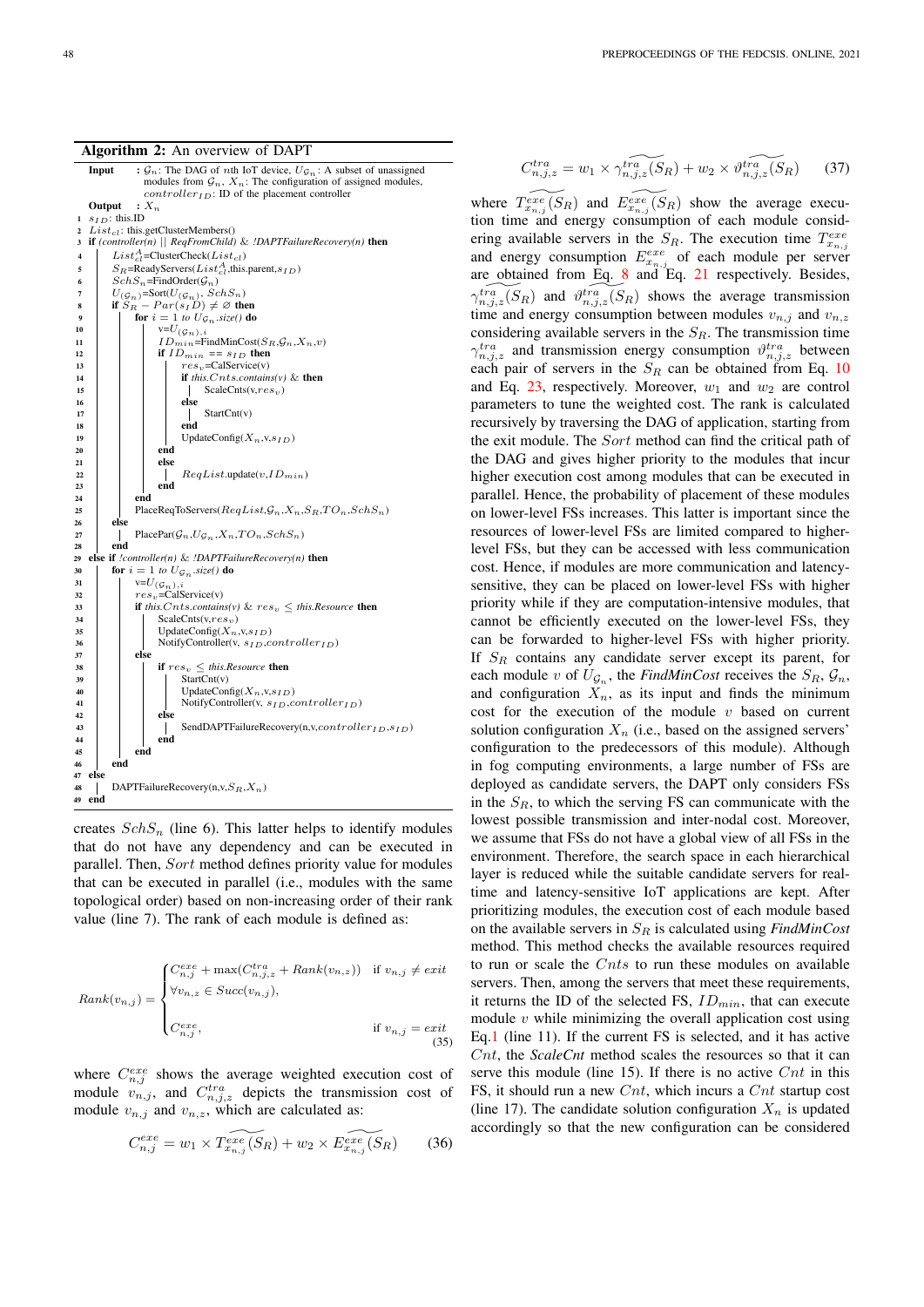for the placement of the rest of the modules (line 19). If the selected FS is among the CMs or parent FS, the module  $v$  and its corresponding assigned server are stored in the request list  $RegList$  (line 22) so that it can be forwarded to their destination using the *PlaceReqToServers* (line 25). This method sends modules to assigned serves along with the topological order of this IoT application  $TO_n$ , schedules  $SchS_n$ , and current solution configuration  $X_n$ . Finally, in a case that the  $S_R$  is empty, meaning that the current controller does not have any resources and also it does not have any candidate servers with sufficient resources, it sends all modules to the parent FS so that the placement can be started in the higher hierarchical levels by means of the *PlacePar* method (line 27). If the parent FS receives the placement request from its children, it checks the possibility of placement of received modules on its  $S_R$ . The background reason is if one FS receives some modules for placement from its children FSs, it means that those modules are either more computation-intensive rather than latency/communication-intensive, or the children FSs did not have sufficient resources for these modules. However, if one FS receives a placement request from its CMs, it starts the deployment of modules on the condition that the available resources meet the modules' requirements.

If serving FS is not the controller FS and the failure recovery mode is not active (i.e, the placement request is forwarded to CMs), it iterates over the received modules (i.e.,  $U_{\mathcal{G}_n}$ ) and calculates the required amount of resources for each module  $CalService(v)$ . If it has enough resources, it starts the module, and using *NotifyController* method sends an acknowledgment for the controller FS. However, if due to any problem this FS cannot place this module, it runs *SendDAPTFailureRecovery* method, which sends a failure message to the controller FS so that the controller can make a new decision (lines 29-47).

If failure recovery mode is active, it means that one or several servers cannot properly execute assigned modules. Hence, the DAPT algorithm calls *DAPTFailureRecovery* method. This method receives failed modules of nth IoT application and finds corresponding FSs from the solution configuration  $X_n$ . If it has several candidate servers in  $S_R$ , it removes specification of the failed FS from  $S_R$ . Then, it iterates over the rest of available servers to finds FSs for these modules that minimize the execution cost. However, if the current FS only has its parent sever in the S<sub>R</sub>, *DAPTFailureRecovery* sends a control message to activate *DAPTFailureRecovery* method of the parent FS. (line 48). It helps to check the possibility of placement of these modules in higher hierarchical layers.

# *C. Migration Management Technique (MMT)*

As the user of nth IoT device is moving away from its current low-level FS (i.e., its controller FS) to a new low-level FS, the current controller FS should initiate the migration process to find a new controller FS, and migrate the current data and states of running Cnts to new FSs. We suppose IoT devices can detect distributed low-level FSs (eg., using beacons, GPS, etc) and update their list of sensed FSs  $List_{SFog}^{n}$  periodically. Whenever the controller FS realizes that the IoT device  $n$  is about to leave (e.g., through the received signal to noise ratio), it receives  $List_{SFog}^{n}$  from the IoT device and initiates the migration process. The goals of the migration management technique (MMT) is to 1) find a new controller FS with the maximum sojourn time for the IoT device and 2) find a set of substitute servers for processing of IoT application's modules while minimizing the migration cost (Eq. 27). The Algorithm 3 shows an overview of the distributed migration process.

Whenever a controller FS realizes the nth IoT device is about to leave its coverage range, it initiates *MigrationInitiate* to find a new controller FS for the IoT device. The current controller FS receives the list of sensed low-level FSs  $List_{SFog}^{n}$  from nth IoT device and removes its  $s_{ID}$  from this list so that it cannot be selected as a new controller FS (line 4). The mobility information of each user *mobInfo(n)* contains its average speed and its direction. Moreover, in the clustering technique, each FS learns the position and coverage ranges of its CMs. Considering the aforementioned values, the controller FS can estimate the sojourn time of this IoT device for each CM. The *MobilityAnalyzer* method (line 5) receives  $mobInfo(n)$  and  $List_{SFog}^{n}$  and checks whether the  $List_{SFog}^{n}$  contains any CMs of the current FS controller. Moreover, it finds specifications of other FSs belonging to  $List_{SFog}^{n}$  through its CMs, if possible. The *MobilityAnalyzer* then creates two separate lists for reachable FSs  $(List_{reach})$ and unreachable FSs ( $List_{unreach}$ ) from  $List_{SFog}^n$ . The former one contains any FSs of  $List^{n}_{SFog}$  which are among CMs of the current controller FS or those that can be accessed through its CMs, while the latter one refers to FSs to which the controller FS does not have access either directly or through its CMs. The *MobilityAnalyzer* method gives higher priority to FSs of  $List_{reach}$  because the required information for the new controller to start its procedures can be more efficiently transferred to these FSs compared to those FSs to which it does not have direct access. The MMT considers resources of FSs belonging to  $List_{reach}$ , and if they have enough resources to serve modules that are currently assigned to the current controller FS, it estimates the sojourn time of nth IoT device for those candidate FSs. Then, it returns the ID of the FS with sufficient resources and the maximum estimated sojourn time. It is important to note that assigning the controller role to a new FS with maximum sojourn time can reduce the number of possible future migrations, which leads to fewer service interruptions due to migration downtime. On the condition that no FSs of  $List_{reach}$  contains enough resources, it returns the ID of FS with the maximum sojourn time. However, if  $List_{reach}$  is empty, this method returns the ID of one of the FSs from  $List_{unreach}$  randomly. Then, current controller FS sends a *NewControllerReq* message to  $dest_{ID}$ , containing the DAG of *nth* IoT device application  $\mathcal{G}_n$ , *mobilityInfo(n)*, and the current configuration of assigned servers  $X_n$  (lines 7-9).

When an FS receives *NewControllerReq* message, it adds the IoT device n to its *controllerList* to serve this IoT device as its new controller FS (lines 11-12). This new controller FS is responsible for the rest of migration management. It retrieves the current configuration  $X_n$  and the previous controller ID,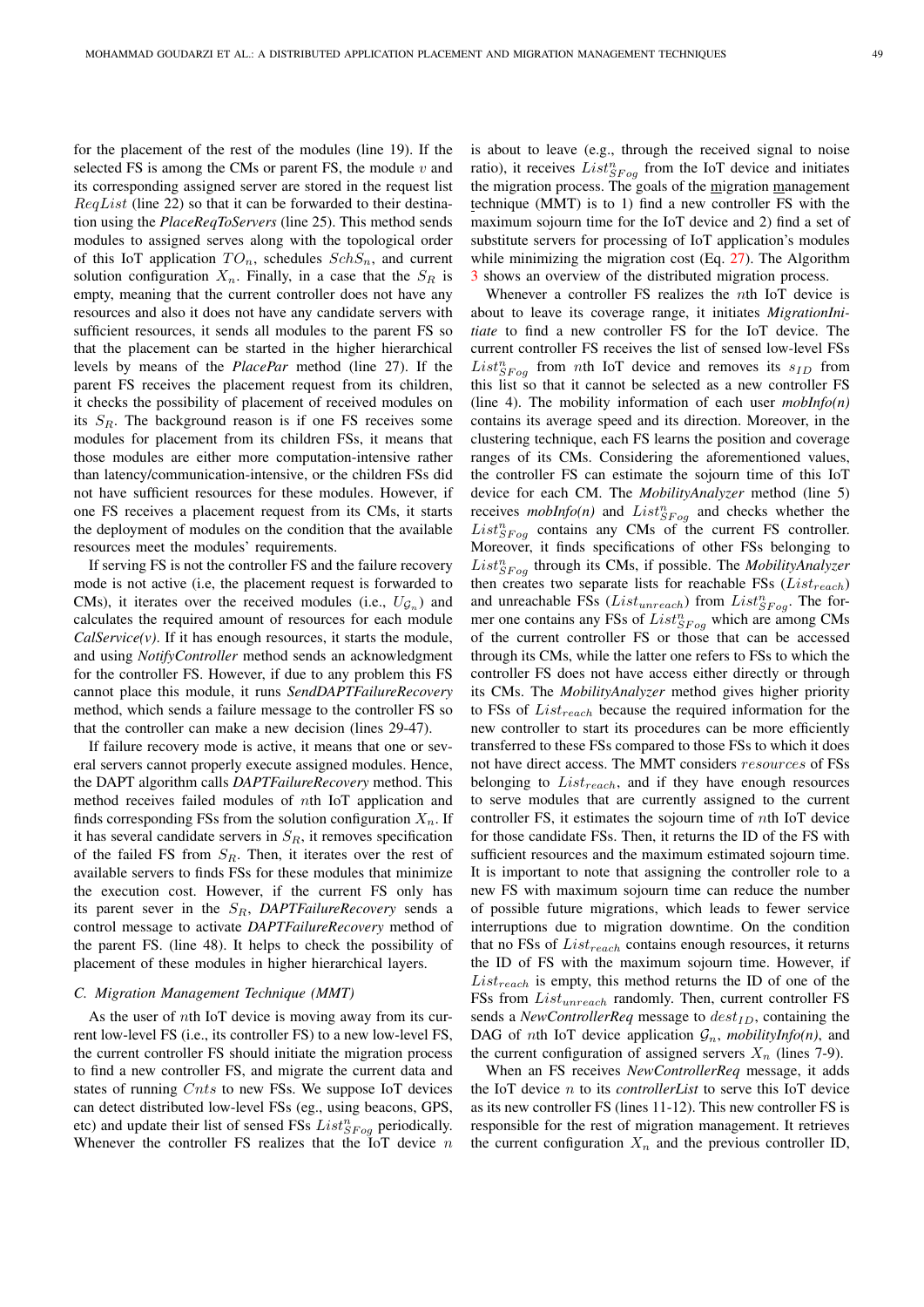



 $ID_{PreCon}$ , from the received message RCM (lines 13-14). The *SortCntsSize* method descendingly sorts Cnts based on their allocated runtime Ram  $Cnts^{ram}$  (line 15). The background reason is the amount of dump and state to be transferred in the downtime is directly related to  $Cnts^{ram}$  [31]. The migration of Cnts with larger  $Cnts^{ram}$  incurs higher cost in terms of migration time and energy (Eq. 27). Hence, to reduce

the total migration cost, MMT gives higher priority to modules with heavier  $Cnts^{ram}$  so that the migration decision can be made sooner, and they can be migrated before other modules. Next, *FindPreServersConfig* method retrieves assigned servers' specifications for all application modules and stores them in  $MapServer_{pre}$  (line 16). The migration cost (Eq. 27) is defined as the maximum migration cost for each application module while considering  $X_n$  and its new configuration  $X'_n$ . The goal is to minimize this migration cost while it is subject to the condition that the new configuration  $X'_n$  provides better application execution cost or roughly the same with previous configuration  $X_n$  (Eq.29). So, the MMT retrieves modules of each schedule based on  $SchS_n$  and send their corresponding information alongside  $MapServer_{pre}$  and  $List^{sorted}_{Cnts}$  to *send-MigReqToServers* method. It creates a list of modules based on the hierarchical layer on which modules are previously assigned. Modules of each hierarchical layer are also sorted based on allocated Ram size, obtained from  $List_{Cnts}^{sorted}$ . This method sends  $MigrationReg$  messages alongside respective modules' information to FSs that are responsible for making the migration decision. As MMT acts in a distributed manner and FSs at each layer only has information about their parent, children, and CMs, migration decisions for modules of each layer are made by the new controller, its parent, or ancestors in the hierarchy. To illustrate, considering Fig. 1, we assume an IoT application has three modules in one of its schedules and two of them were previously assigned on FS (1,3) (prior controller), and one on FS  $(2,1)$ . If we assume that the new controller is FS (1,4), it makes migration decision for modules that previously assigned on FS  $(1,3)$  while  $par(1,4)$ (i.e., FS (2,3)) makes migration decision for the module that previously assigned on FS (2,1). After sending migration requests  $migrationReg$ , FS (1,4) waits to receive notifications and new configuration of modules for that schedule and then iterates over next schedules (lines 17-20).

When an FS receives *MigrationReq* message, the FS retrieves the information and forwarded modules from the received message (lines 23-24). Then, the list of ready servers  $S_R$  is created based on CMs, and children. If the  $S_R$  does not contain any available servers, all the modules are forwarded to the parent FS for making migration decision (line 39), while if it contains servers, it tries to minimize the migration cost based on the specification of available servers (line 26-37). This FS considers a list of modules, sorted descendingly based on  $Cnts^{ram}$ , for making migration decision. Hence, the migration of modules that incur higher migration costs in each schedule is performed with higher priority, leading to less overall migration costs in that schedule. Then, for each selected module, the migration cost is estimated and stored in the CostList (line 29-32). The *Sort* method sorts the migration costs ascendingly so that servers with lower migration cost receives higher priority (line 33). Then, the FindMigrationDestination method selects a new server for the module, considering  $SortedCostList$ , which minimizes the migration cost while it does not negatively affect the application's running cost. Hence, this method iterates over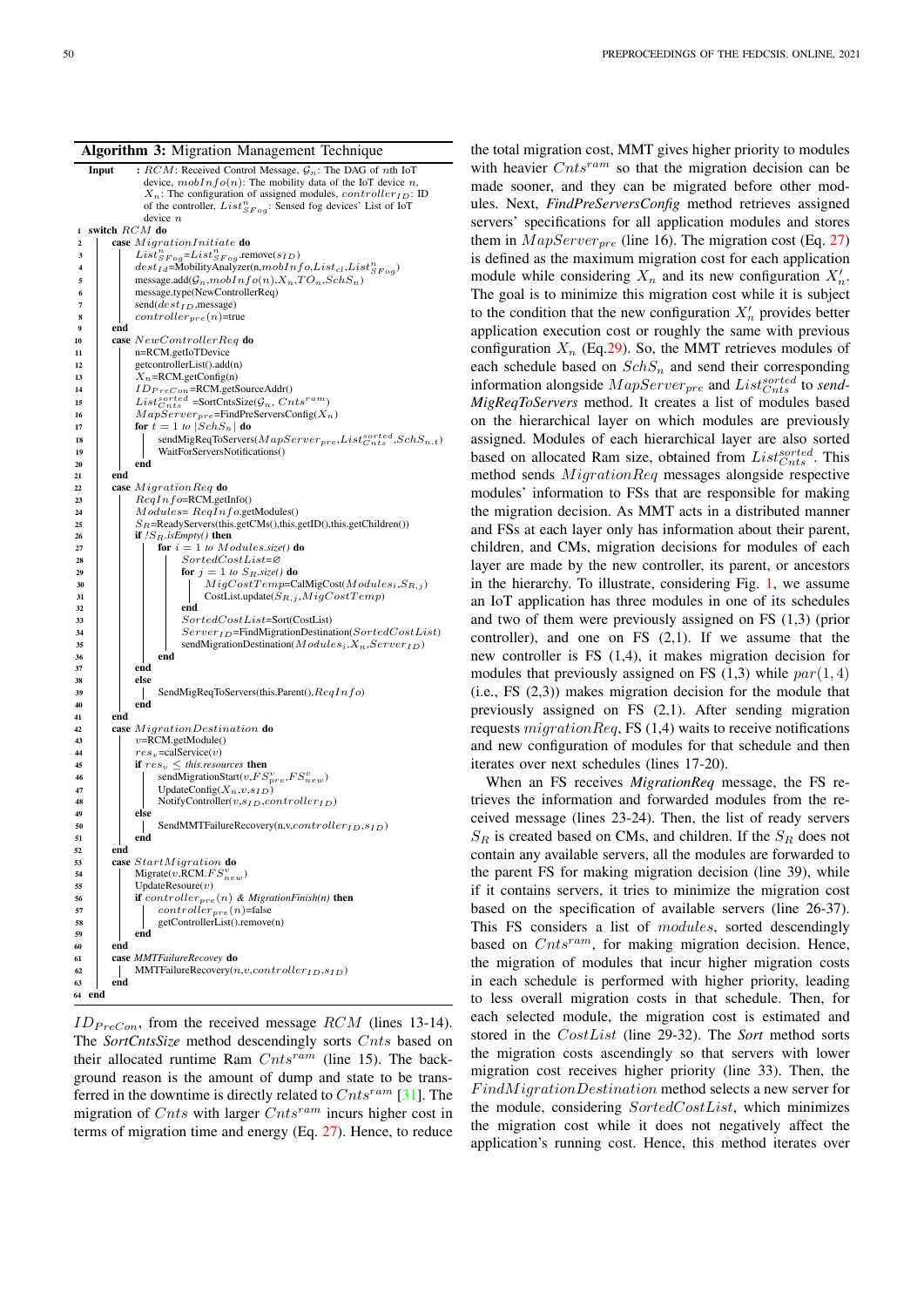SortedCostList, sorted ascendingly based on the migration costs, and selects the server that satisfies the Eq. 29 (line 34). Finally, the *sendMigrationDestination* method sends a MigrationDestination message to the selected FS to check its resources and start the migration of the respective module.

The FS receiving *MigrationDestination* checks whether it has enough resources to serve the module  $v$  or not (lines 42-44). If this FS can serve the module v, it sends a *StartMigration* message to the  $FS_{pre}^v$  so that it can start the migration. Then, it updates the  $X_n$  with its  $s_{ID}$  and notifies the controller (lines 45-468). If it cannot serve this module due to any reason, it runs the *SendMMTFailureRecovery* method to send a failure message to the controller FS (lines 49-51).

The *MMTFailureRecovey* is working as the same as *DAPT-FailureRecovey*. The only difference is that the migration cost in the MMT is obtained from Eq. 27 (lines 59-61).

Whenever an FS receives a *StartMigration* message, it starts the migration and then frees the previously assigned resources (lines 53-55). Moreover, if the FS was previously the controller for the nth IoT device, and it finishes the migration of all assigned modules belonging to that IoT device, the FS removes the nth IoT device from its *controllerList* (lines 56-59).

#### *D. Complexity Analysis*

The Time Complexity (TC) of the clustering phase (Algorithm 1) depends on the size of  $List_{cl}$  and  $List_{ch}$ , and candidate parents in the immediate upper level for each FS. In the worst-case scenario, if we assume all FSs reside in one cluster and/or they have only one parent. Hence, the TC of *remove* method belonging to the *FogLeaving* and *FogFailureRecovery* is  $O(F)$ , and the TC of the *StartFogFailureRecovery* is  $O(F)$ . Moreover, the TC of *ParentSelection* method of *CandidParent* is  $O(F)$  in the worst-case scenario if we assume one FS has  $F - 1$  candidate parent. Hence, the TC of the clustering step in the worst-case scenario is  $O(F)$ . Moreover, in the best-case scenario, the number of FSs in  $List_{cl}$  and/or the size of the List<sub>ch</sub> is one, and the TC of the best-case is  $O(1)$ .

To find the TC of DAPT (Algorithm 2), we suppose that the size of the largest IoT application is  $K$ . So, in the worst-case scenario, the size of  $U_{\mathcal{G}_n}$  is K. The *FindOrder* method finds the topological order of the DAG using BFS algorithm with the TC of  $O(K + |\mathcal{E}|)$ , in which  $|\mathcal{E}|$  represents the number of data flows. In the dense DAG, the  $|\mathcal{E}|$  is of  $O(K^2)$ . Moreover, the TC of *Sort* Algorithm is  $O(FK^2)$  in the worst-case scenario. In the worst-case scenario, all FSs reside in one cluster and have enough resources for any requests. Hence, the worst-case TCs of *ClusterCheck*, *ReadyServers*, *FindMinCost*, and *DAPT-FailureRecovery* are of  $O(F)$ ,  $O(F)$ ,  $O(FK)$ , and  $O(FK)$ , respectively. Hence, the worst-case TC of DAPT Algorithm is  $O(FK^2 + FK)$ . In the best-case scenario, the DAG of the application can be sparse so that the TC of *FindOrder* and *Sort* algorithms become  $O(K)$  and  $O(1)$ , respectively. Moreover, in the best-case scenario, the number of available servers in one cluster is one, and hence, TCs of *ClusterCheck*, *ReadyServers*, *FindMinCost*, and *DAPTFailureRecovery* are of O(1), O(1),

 $O(K)$ , and  $O(K)$ , respectively. So, TC of DAPT in the bestcase scenario is  $O(K)$ .

The TC of the *MigrationInitiate* from Algorithm 3 depends on the TC of *MobilityAnalyzer*. In the worst-case scenario, all the FSs reside in one cluster and the IoT device can sense all of them. So, the size of the list of sensed FSs  $List^{n}_{SFog}$ is equal to  $F$ . Hence, in the worst-case, the TC of creating List<sub>reach</sub> and List<sub>unreach</sub> is of  $O(F^2)$  while in the bestcase scenario, it is of  $O(F)$  when there is only one FS in the cluster. Moreover, the worst-case TC of finding maximum sojourn time is O(F). So, the TC of *MigrationInitiate* in the worst-case is  $O(F^2)$  while in the best-case, it is of  $O(F)$ . The TC of the *NewControllerReq* in the worst-case is  $O(KLog K +$ FK) while TC of *NewControllerReq* in the best-case scenario is  $O(KLog K)$  when there is only one FS in each cluster. The TC of *MigrationReq* in the worst-case scenario depends on the TCs of  $CalMigCost$  and Sort which are  $O(FK)$ and  $O(FKLogF)$  while in the best-case scenario they are O(K). The TC of *MigrationDestination* depends on the TC of  $MMTF a i lure Recovery^{mig}$  and is of  $O(F)$  at the worst-case and  $O(1)$  in the best-case scenario. Therefore, the TC of the MMT in the worst-case scenario is  $O(F^2 + FK + KLogK +$  $FKLogF$ ) while in the best-case scenario is  $O(KLogK)$ .

Considering TCs of all methods, the TC of our technique in the worst-case scenario is  $O(F^2 + FK^2 + FKLogF)$  while in the best-case scenario, it is  $O(F + KLogK)$ .

#### V. PERFORMANCE EVALUATION

In this section, the system setup and parameters, and detailed performance analysis of our technique, in comparison to its counterparts, are provided.

# *A. System Setup and Parameters*

We extended the iFogSim simulator [10] for the implementation and evaluation of distributed mobility management, clustering, and failure recovery techniques. We used DAGs of two real-time applications, namely the Electroencephalography tractor beam game (EEGTBG) [10], [19] and ECG Monitoring for Health-care applications (ECGMH) [9] to create our DAGs. Both applications consist of a sensor and display modules that are placed in the IoT device (e.g., smartphone, wearable devices, etc). Other modules can be placed either on distributed FSs or CSs based on the distributed application placement decisions and/or the migration technique. Data transmission intervals for ECG and EEG sensors are 10ms and 15ms, respectively [1], [10]. Besides, we assume the amount of RAM allocated to each container at the runtime for state size is randomly selected from 50-75 MBytes [31]. The total amount of data to be transferred in the downtime (i.e.,  $disize^{mig}$ ) is just a few MBytes [31], which is randomly selected from 5-10% of each container's allocated RAM in the runtime.

We simulate a  $2km \times 1km$  area, in which the coverage range of FSs situated in the first and second layers is assumed to be 200m and 400m, respectively. The system consists of one layer of IoT devices, three layers of heterogeneous FSs, and a layer [1], [7], [9]. The IoT device layer consists of 80 IoT devices,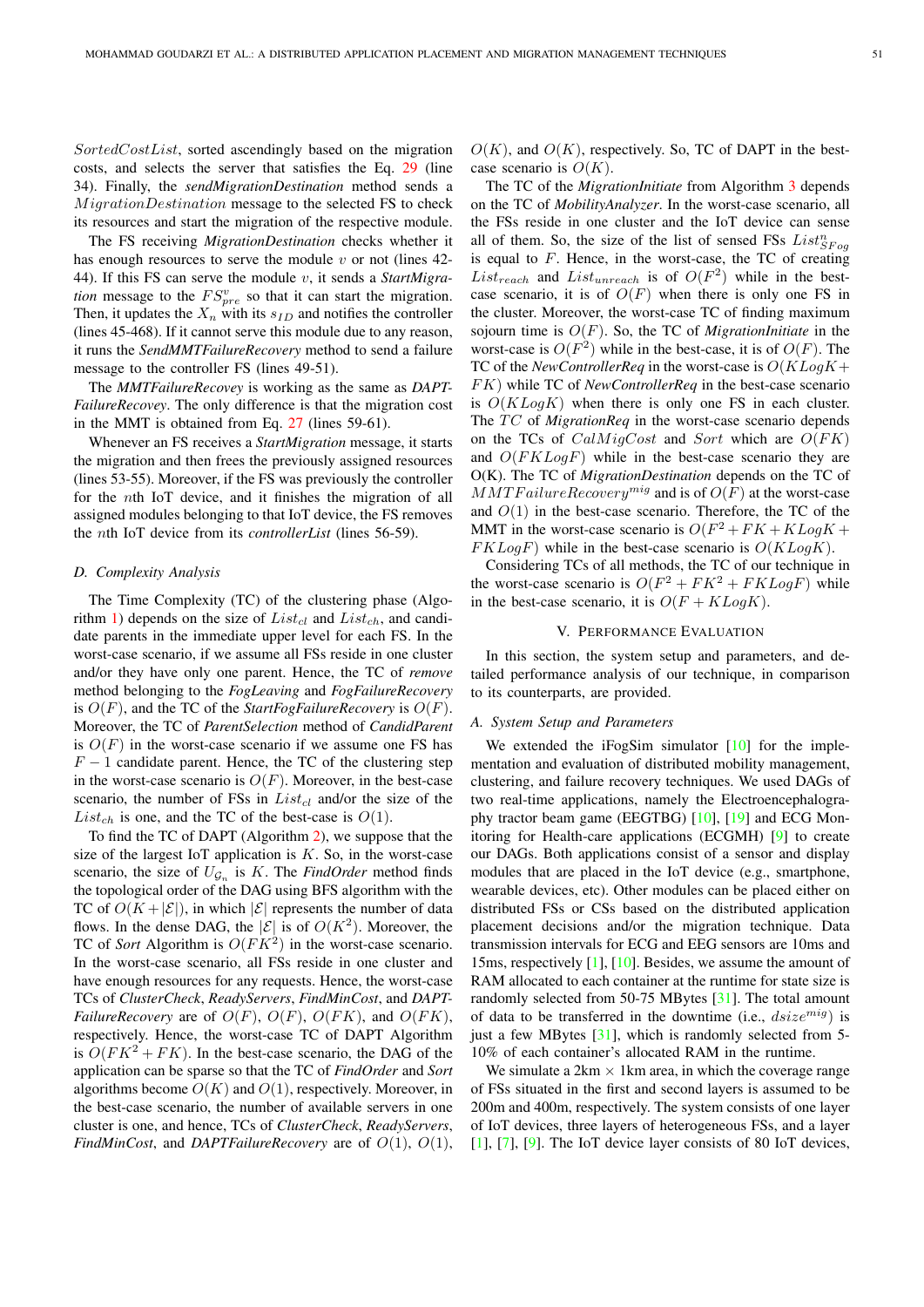while the number of FSs in level 1, level 2, and level 3 are 30, 5, and 1, respectively. The computing power (CPU) of IoT devices is considered as 500 MIPS [33], while the computing power of level 1 FSs is randomly selected from [3000-4000] MIPS [33], [19]. Besides, the total computing power of level 2 FSs, level 3 FSs, and CS are considered as 8000 MIPS, 10000 MIPS, and 80000 MIPS, respectively [7], [9]. Besides, the latencies between IoT devices to level 1 FSs, level 1 FSs to level 2 FSs, level 2 FSs to level 3 FSs, and level 3 FSs to cloud servers are 5ms, 25ms, 50ms, and 150ms, respectively [1], [9], [7]. The upstream and downstream network capacity of IoT devices are 100 Mbps and 200 Mbps, respectively. The upstream, downstream, and clusterlink network capacity for FSs and the CSs are also considered to be 10 Gbps [7], [9]. Moreover, clusters can be formed among the level 1 and level 2 FSs with their in-range FSs of the same hierarchical layer. The communication latency among the FSs residing in level 1 clusters and FSs residing in level 2 clusters are [3- 5] ms and [20-25] ms, respectively [1], [9]. The processing power consumption, idle power consumption, and transmission power consumption of IoT devices are 0.9W, 0.3W, and 1.3W, respectively [35], [2]. User trajectories are generated by a variation of the random walk mobility model [27], [20], in which each user selects a direction, chooses a destination anywhere toward that direction, and moves towards it with a uniformly random speed. The user arriving at the destination can choose a new random direction.

| Table III: Evaluation Parameters |  |
|----------------------------------|--|
|----------------------------------|--|

| Value               |
|---------------------|
| 100,200,300,400 (S) |
| $2km \times 1km$    |
| $[0.5-4]$ m/s       |
|                     |
| 10                  |
| 15                  |
| 2                   |
| 5                   |
| 25                  |
| 50                  |
| 150                 |
| $[3-5]$             |
| $[20-25]$           |
|                     |

#### *B. Performance Study*

We conducted seven experiments evaluating system size analysis, average execution cost of tasks, cumulative migration cost, the total number of migrations, Total number of Interrupted Tasks (TIT) due to the migration, Failure recovery analysis, and optimality analysis. In the experiments, to obtain the weighted cost of placement and migration, the  $w_1$  and  $w_2$ are set to 0.5. To analyze the efficiency of our technique, we extended two other counterparts in the dependent category of fog computing proposals as follows:

• *MAAS*: This is the extended version of the technique called Mobility-Aware Application Scheduling (MAAS)



Figure 5: Placement Deployment Time (PDT)

- [19] working based on edgeward-placement technique. The main concern of this edge-centric technique is to place dependent modules of IoT applications on remote servers based on their pre-known mobility pattern (i.e., source, destination, and the potential paths between them are known in advance) of users. In MAAS, if an FS cannot place modules on itself, the modules should be forwarded to the parent server for placement. We extended this technique to support the migration as the users move among remote servers in the runtime while considering the destination and potential paths are not priori-known.
- *Urmila*: This is the extended version of Ubiquitous Resource Management for Interference and Latency-Aware services (Urmila) [6] which proposes a mobility-aware technique for placement of dependent modules of IoT applications while mobility pattern of users are prioriknown. In this technique, the central controller is placed in the highest level FS, and makes placement decisions for IoT applications consisting of dependent modules. We extended this technique so that the central controller helps remote servers to migrate dependent modules of applications as the IoT users move.

*1) System size analysis:* In this experiment, we study the effect of number of IoT devices on the Placement Deployment Time (PDT). The PDT shows the period between the start of sending placement requests from IoT devices up to the time the deployment of application modules of IoT devices on FSs are finished. Obviously, the PDT includes the decision time in which FSs make placement decisions and the container startup cost on the servers. Regardless of the quality of solutions that each technique provides, the PDT helps to understand how long the IoT devices should wait until the service can start. In this experiment, the number of IoT devices is increased from 10 to 160 by multiplication of two. Although the number of IoT devices increases in this experiment, we fixed the number of FSs so that we can analyze how different techniques work when the number of placement requests increases significantly. Besides, it is clear that our technique, due to its distributed manner, can easily manage the increased number of placement requests when the number of FSs increases.

In Fig. 5, the PDTs of our proposed solution and MAAS are significantly lower than Urmila, specifically in a larger number of IoT devices. This latter is mainly because our solution and MAAS use a distributed placement engine while Urmila uses a centralized approach. When the placement decision engine receives incoming placement requests, it should make placement decisions and then manage the deployments of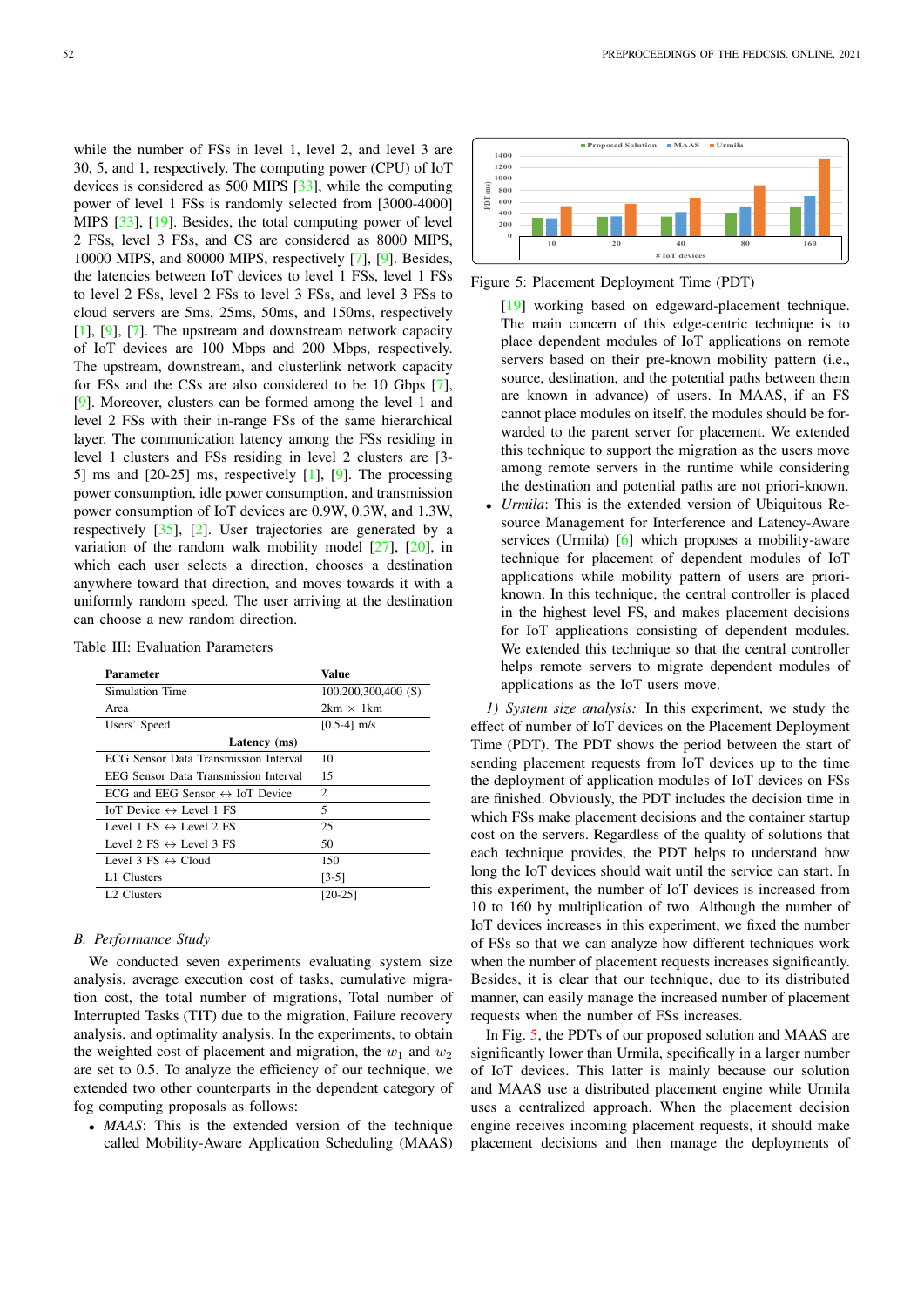





(a) Average Response Time of Tasks (ARTT)



(c) Average Weighted Cost of Tasks (AWCT)

Figure 6: Average execution cost of tasks

application modules in different servers according to solutions' configuration. In Urmila, all of the placement requests should be forwarded to the centralized entity, meaning that the number of arriving placement requests in the decision engine is larger than the distributed placement techniques. Hence, the processing of these requests on the centralized controller takes more time compared to the distributed placement engines, especially when the number of IoT devices increases. Moreover, our solution outperforms the MAAS since it tries to place more application modules in the lowest hierarchical layer, compared to MAAS, which incurs less deployment time.

*2) Average execution cost of tasks:* This experiment shows the average execution cost of tasks emitted from a sensor module until they arrive at actuator in 400 seconds of simulation.

As it can be seen from Fig 6, our proposed solution outperforms the MAAS and Urmila in terms of Average Response Time of Tasks (ARTT), Average Energy Consumption of Tasks (AECT), and Average Weighted Cost of Tasks (AWCT). In the MAAS, each FS, from the lowest to the highest hierarchical level, attempts to place modules on itself or forwards them to its parent server for the placement or handling of the migration process. Therefore, it does not consider other potential servers at the same hierarchical level, which incurs higher transmission and inter-nodal costs. The pure Urmila, on the other hand, does not migrate the application modules to servers that are closer to the moving IoT devices, and hence, the average execution cost of tasks, emitted from IoT devices, increases significantly. In our distributed technique, however, each FS considers potential servers at the same hierarchical level (for placement and migration) if those servers are among its CMs. In this way, we decrease the large search space of centralized techniques, while we use the benefits that servers at the same hierarchical level can provide. Also, since modules with higher costs have higher placement priority, the possibility of their placement on more suitable servers are higher compared to other modules. This latter leads to better placement decisions that minimize the cost of executing tasks. It is important to note that the average execution cost of the EEGTBG is lower than the ECGMH. It is because tasks' instruction number in the EEGTBG is lower than of ECGMH ones.

*3) Total number of migrations:* This experiment studies the total number of migrations that occurred during 400 seconds



Figure 7: Total number of migrations

due to the IoT users' movement.

It can be seen from Fig. 7 that our technique leads to a smaller number of migrations in comparison to its counterparts. This is because our solution considers the current mobility information of IoT devices such as current speed and direction. Since the controller FS has coordinates of its CMs and current mobility information of leaving IoT devices (e.g., their average speed and their direction while in the range of the current controller FS), the serving FS can estimate a sojourn time for all candidate remote servers for the migration. Hence, by the migration of modules to the remote server with the highest sojourn time (in case sufficient resources are available), the number of possible migrations decreases. The extended MAAS and Urmila only try to reduce the migration cost by migrating modules to new remote servers, while they do not consider current mobility information of IoT devices and their sojourn time in remote servers. Hence, they may select remote servers in which the IoT devices stay only for a short period.

*4) Cumulative migration cost:* This experiment analyzes the Cumulative Migration Cost (CMC) of IoT devices for ECGMH and EEGTBG in different simulation times. The term cumulative refers to the aggregate migration cost of all IoT devices

As Fig 8 shows, our solution outperforms its counterparts in terms of Cumulative Migration Time (CMT), Cumulative Migration Energy Consumption (CMEC), and Cumulative Migration Weighted Cost (CMWC) for both ECGMH and EEGTBG applications. As the simulation time increases, the cost of all techniques grows, however, Urmila experiences a faster increase in comparison to our solution and MAAS. This latter is because the Urmila's controller is placed at the highest hierarchical layer, which incurs significant inter-nodal and transmission cost when the controller manages migrations between the old and new remote servers in the downtime.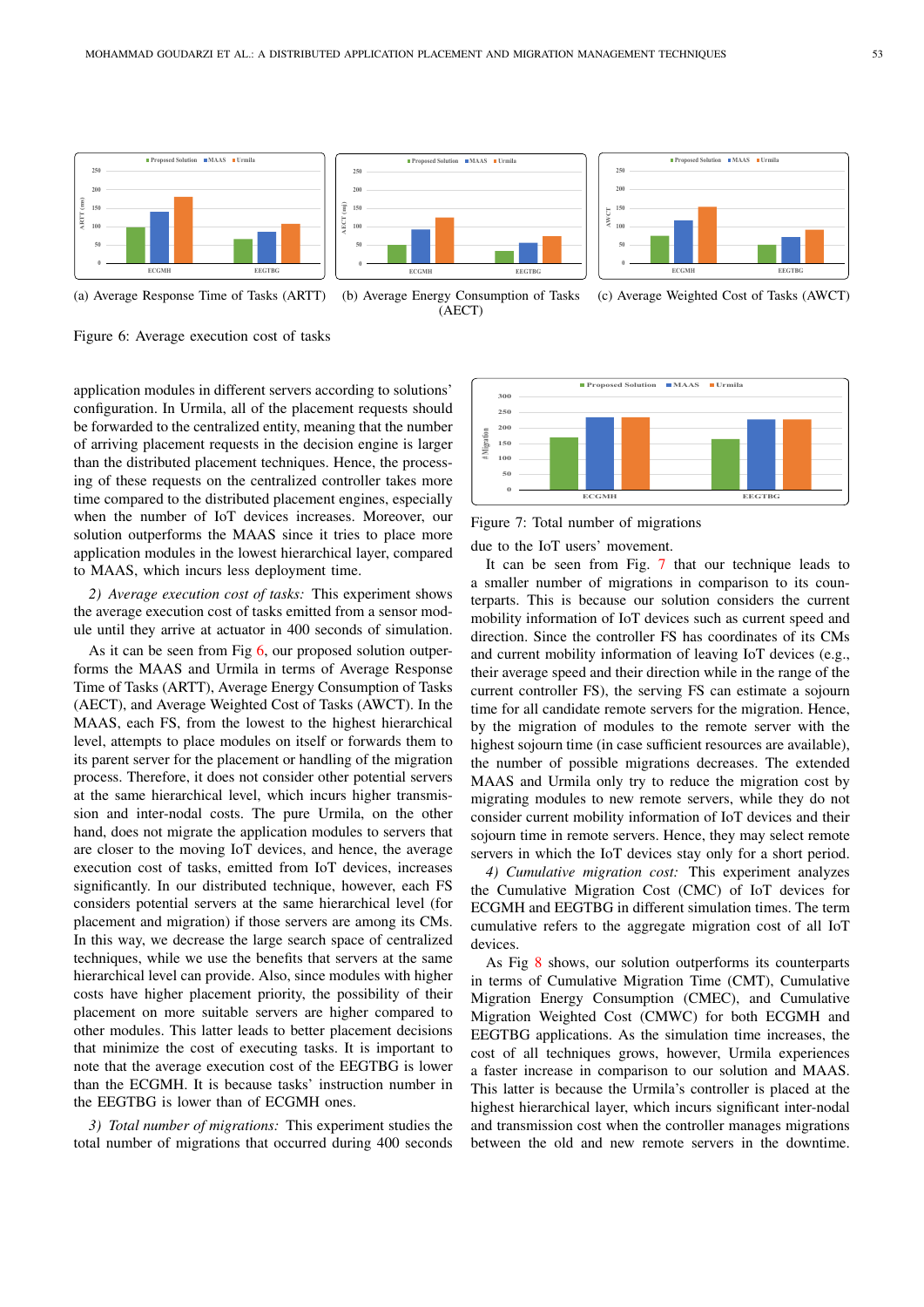

Figure 8: Cumulative Migration Cost



Figure 9: Total number of interrupted tasks

Besides, the migration cost of MAAS is more than our solution, since whenever the resources of controller finishes, the MAAS migrates the application modules to higher layers, and hence, the emitted tasks to/from those modules experience higher cost. Also, the total number of migrations in Urmila and MAAS are higher than ours, which apparently increases their cumulative migration costs. The slight difference between cost of ECGMH and EEGTBG is because the tasks generated from the ECGMH's modules are heavier than EEGTBG's ones in terms of their MI. So, the processing time of remaining instructions of tasks (i.e.,  $e_{n,i,j}^{ins,r}$ ) that migrated from old server to new server is higher for the ECGMH compared to the EEGTBG (in case the computing powers of old and new servers are roughly the same).

*5) Total number of interrupted tasks (TIT):* This experiment analyzes the Total number of Interrupted Tasks (TIT) in the downtime. During migration downtime, there is no active service provider for incoming tasks from the modules deployed on the IoT device for a while. Hence, service interruptions happen in the downtime, in which the generated tasks experience higher delays or even they can be discarded, compared to the tasks that are generated when there is no migration. The IoT users receive smoother results with lower TIT.

Fig. 9 presents the TIT of techniques for ECGMH and EEGTBG in different simulation times. It can be seen that our solution outperforms its counterparts in different simulation times for the ECGMH and EEGTBG. The migration time has a direct impact on the TIT, and the techniques with higher migration time lead to larger TIT. This latter is because as the migration time increases, the number of delayed (or even dropped) tasks grows faster. It can be seen from Fig. 9 that the Urmila results in larger TIT than two other techniques because of its higher migration time. Moreover, due to our smaller migration time, the TIT of our solution is smaller than other techniques for both ECGMH and EEGTBG applications. It



(b) Cumulative Migration Energy Consumption (CMEC)



(c) Cumulative Migration Weighted Cost (CMWC)

Table IV: Failure Recovery Analysis

|               |                                   | Techniques        |             |         |  |
|---------------|-----------------------------------|-------------------|-------------|---------|--|
| Applications  | Experiment                        | Proposed Solution | <b>MAAS</b> | Urmila  |  |
|               |                                   | (FR Mode)         | (No FR)     | (No FR) |  |
| <b>ECGMH</b>  | Total Number of Migrations        | 177               | 234         | 234     |  |
|               | Total Number of Interrupted Tasks | 2095              | 4152        | 12302   |  |
| <b>EEGTBG</b> | Total Number of Migrations        | 169               | 227         | 227     |  |
|               | Total Number of Interrupted Tasks | 1228              | 2504        | 8361    |  |

is worth mentioning that the TIT of techniques for EEGTBG applications is smaller than of ECGMH ones. This latter is due to a higher data transmission interval for the EEG sensor in EEGTBG compared to the ECG sensor of ECGMH, which means that the number of emitted tasks per second for the EEGTBG application is smaller than the ECGMH application. Hence, applications with shorter task emission interval (here, the ECGMH application) suffer more from higher migration time.

*6) Failure recovery analysis:* In this experiment, we study the effect of the failure recovery method in the migration process. The MAAS and Urmila do not have any failure recovery methods and their results are just presented here for comparison purposes. The results of our technique with a failure recovery method (FR Mode) are presented in Table IV when there is a 5% probability of failure in the migration process.

Table IV illustrates that our technique with the failure recovery method (FR Mode) can recover from failures while it still outperforms its counterparts in terms of the total number of migrations and TIT. The obtained results of the average execution cost of tasks and cumulative migration cost in the FR Mode are roughly the same with the Non-FR Mode and they are not provided here. Since the Urmila and MAAS do not have any failure recovery methods, in case of any failures, their placement and/or migration process remains incomplete. However, in our technique, we embedded the failure recovery method for which it accepts a small overhead while it does not stop working if any failures occur.

*7) Optimality analysis:* In this experiment, we compare the performance of our proposed solution with the optimal values. To obtain the optimal results, we used an optimized version of the Branch-and-Bound algorithm to search all possible candidate configurations for application placement, in which the bounding function helps to faster prune the search space [36]. Since finding the optimal solution is very time consum-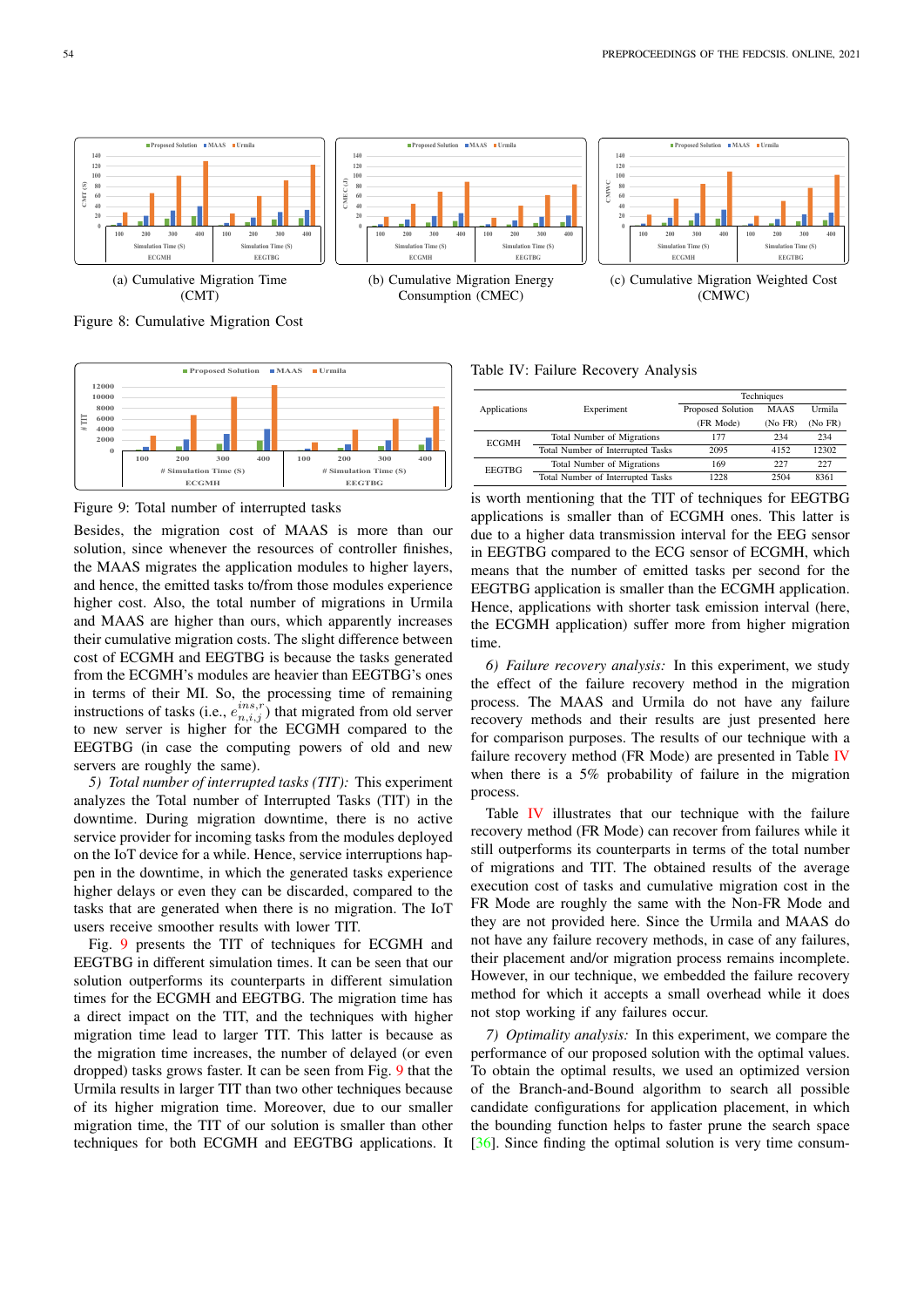





(a) Average Response Time of Tasks (ARTT)



(c) Average Weighted Cost of Tasks (AWCT)

Figure 10: Optimality analysis results

ing, in this experiment, we only consider 20 IoT devices in a hierarchical fog computing environment consisting of 15 candidate servers.

Fig.10 shows the results of optimality analysis in terms of Average Response Time of Tasks (ARTT), Average Energy Consumption of Tasks (AECT), and Average Weighted Cost of Tasks (AWCT). The results show that our solution has an average of 12% difference with the optimal results. However, considering the large number of FSs distributed in the proximity of IoT users, obtaining the optimal solutions, due to their large search spaces, is not practically possible, especially for real-time IoT applications.

# VI. CONCLUSIONS AND FUTURE WORK

We proposed a new weighted cost model for minimizing the overall response time and energy consumption of IoT devices in a hierarchical fog computing environment, in which heterogeneous FSs and CSs provide services for IoT devices. In order to enable collaboration among remote servers and provide better services for IoT applications, we proposed a dynamic and distributed clustering technique among FSs of the same hierarchical level. Considering the heterogeneous resources of remote servers and the dynamic nature of such computing environments, we also proposed a distributed application placement technique to place interdependent modules of IoT applications on appropriate remote servers while satisfying their resource requirements. Also, to manage potential migrations of IoT applications' modules among remote servers, due to IoT users' mobility, a distributed migration management technique is proposed. The main goal of this latter is to reduce the migration cost of IoT applications. Finally, we embedded light-weight failure recovery methods to handle possible unpredicted failures that may happen in such dynamic computing environments. The effectiveness of our technique is analyzed through extensive experiments and comparisons by the state-of-the-art techniques in the literature. The obtained results demonstrate that our technique improves its counterparts in terms of placement deployment time, average execution cost of tasks, the total number of migrations, cumulative migration cost of all IoT devices, and the total number of interrupted tasks due to migration.

As part of future work, we will extend our cost model to consider the energy consumption of servers and monetary cost. Moreover, we plan to consider different migration models such as pre-copy, post-copy, and hybrid, and analyze how they affect IoT applications with different resource requirements. Finally, we plan to integrate these techniques in real containerbased distributed frameworks such as FogBus2 [14] framework to better analyze proposed techniques in real-world scenarios.

## **REFERENCES**

- [1] R. Mahmud, K. Ramamohanarao, and R. Buyya, "Latency-aware application module management for fog computing environments," *ACM Transactions on Internet Technology (TOIT)*, vol. 19, no. 1, p. 9, 2018.
- [2] M. Goudarzi, H. Wu, M. Palaniswami, and R. Buyya, "An application placement technique for concurrent iot applications in edge and fog computing environments," *IEEE Transactions on Mobile Computing*, vol. 20, no. 4, pp. 1298–1311, 2020.
- [3] M. Goudarzi, M. Palaniswami, and R. Buyya, "A fog-driven dynamic resource allocation technique in ultra dense femtocell networks," *Journal of Network and Computer Applications*, vol. 145, p. 102407, 2019.
- [4] F. Guo, H. Zhang, H. Ji, X. Li, and V. C. Leung, "An efficient computation offloading management scheme in the densely deployed small cell networks with mobile edge computing," *IEEE/ACM Transactions on Networking*, vol. 26, no. 6, pp. 2651–2664, 2018.
- [5] X. Chen, L. Jiao, W. Li, and X. Fu, "Efficient multi-user computation offloading for mobile-edge cloud computing," *IEEE/ACM Transactions on Networking*, vol. 24, no. 5, pp. 2795–2808, 2015.
- [6] S. Shckhar, A. Chhokra, H. Sun, A. Gokhale, A. Dubey, and X. Koutsoukos, "Urmila: A performance and mobility-aware fog/edge resource management middleware," in *2019 IEEE 22nd International Symposium on Real-Time Distributed Computing (ISORC)*. IEEE, 2019, pp. 118– 125.
- [7] M. Taneja and A. Davy, "Resource aware placement of iot application modules in fog-cloud computing paradigm," in *2017 IFIP/IEEE Symposium on Integrated Network and Service Management (IM)*. IEEE, 2017, pp. 1222–1228.
- [8] A. Kiani, N. Ansari, and A. Khreishah, "Hierarchical capacity provisioning for fog computing," *IEEE/ACM Transactions on Networking*, vol. 27, no. 3, pp. 962–971, 2019.
- [9] S. Pallewatta, V. Kostakos, and R. Buyya, "Microservices-based iot application placement within heterogeneous and resource constrained fog computing environments," in *Proceedings of the 12th IEEE/ACM International Conference on Utility and Cloud Computing*, 2019, pp. 71–81.
- [10] H. Gupta, A. Vahid Dastjerdi, S. K. Ghosh, and R. Buyya, "ifogsim: A toolkit for modeling and simulation of resource management techniques in the internet of things, edge and fog computing environments," *Software: Practice and Experience*, vol. 47, no. 9, pp. 1275–1296, 2017.
- [11] L. Yang, H. Zhang, X. Li, H. Ji, and V. C. Leung, "A distributed computation offloading strategy in small-cell networks integrated with mobile edge computing," *IEEE/ACM Transactions on Networking*, vol. 26, no. 6, pp. 2762–2773, 2018.